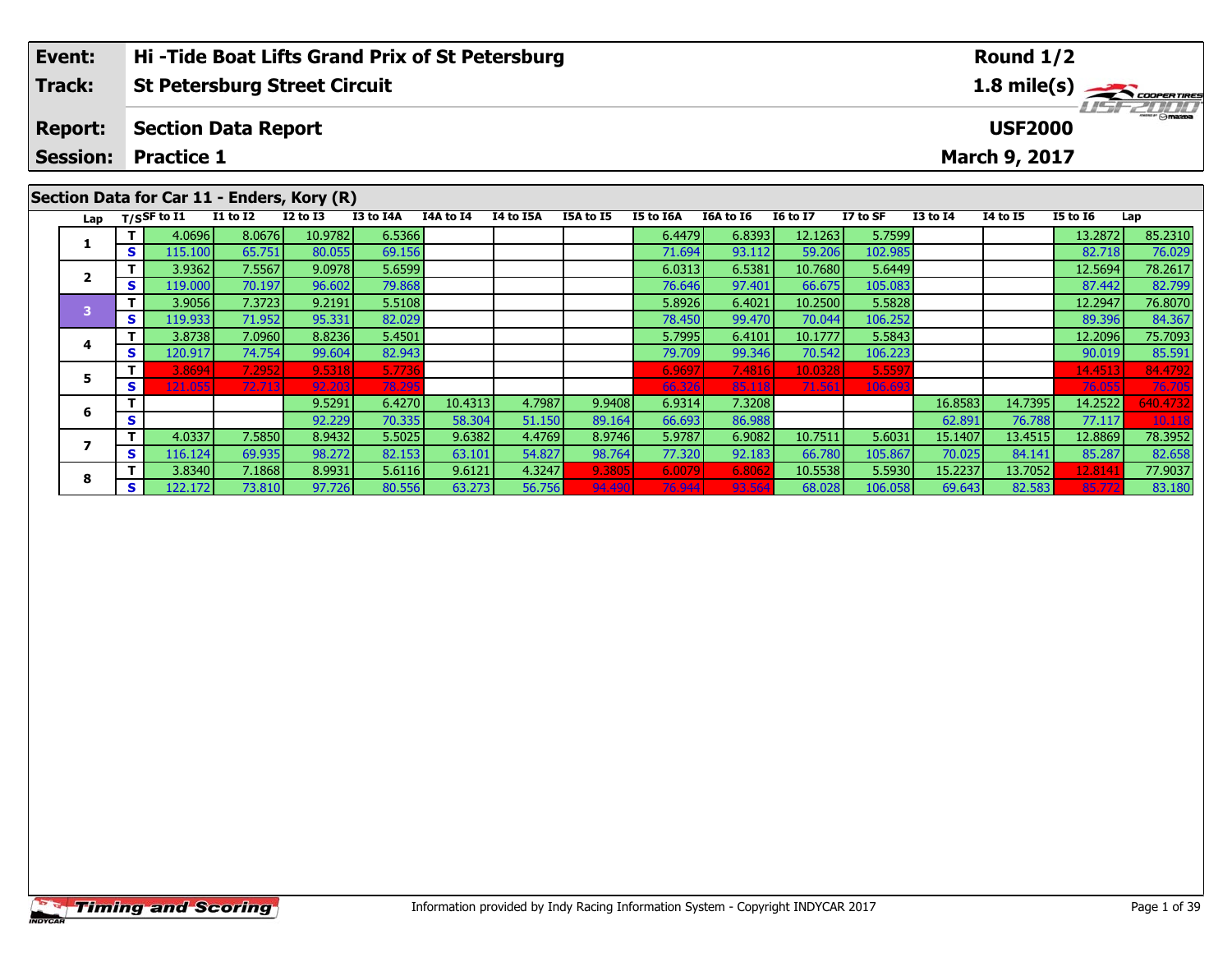| Event:         | Hi-Tide Boat Lifts Grand Prix of St Petersburg | Round $1/2$          |
|----------------|------------------------------------------------|----------------------|
| <b>Track:</b>  | <b>St Petersburg Street Circuit</b>            | 1.8 mile(s)          |
| <b>Report:</b> | Section Data Report                            | <b>USF2000</b>       |
|                | <b>Session: Practice 1</b>                     | <b>March 9, 2017</b> |
|                |                                                |                      |

# **Section Data for Car 11 - Enders, Kory (R)**

|  | Lap            |                         | T/SSF to PI |
|--|----------------|-------------------------|-------------|
|  | 1              | т                       |             |
|  |                | S                       |             |
|  | $\overline{2}$ | т                       |             |
|  |                | S                       |             |
|  | 3              | T                       |             |
|  |                | $\overline{\mathbf{s}}$ |             |
|  | 4              | T                       |             |
|  |                | S                       |             |
|  | 5              | т                       | 83.3312     |
|  |                | $\overline{\mathbf{s}}$ | 70.644      |
|  | 6              | т                       |             |
|  |                | S                       |             |
|  | 7              | T                       |             |
|  |                | S                       |             |
|  | 8              | т                       | 75.2632     |
|  |                | Ś                       | 78.216      |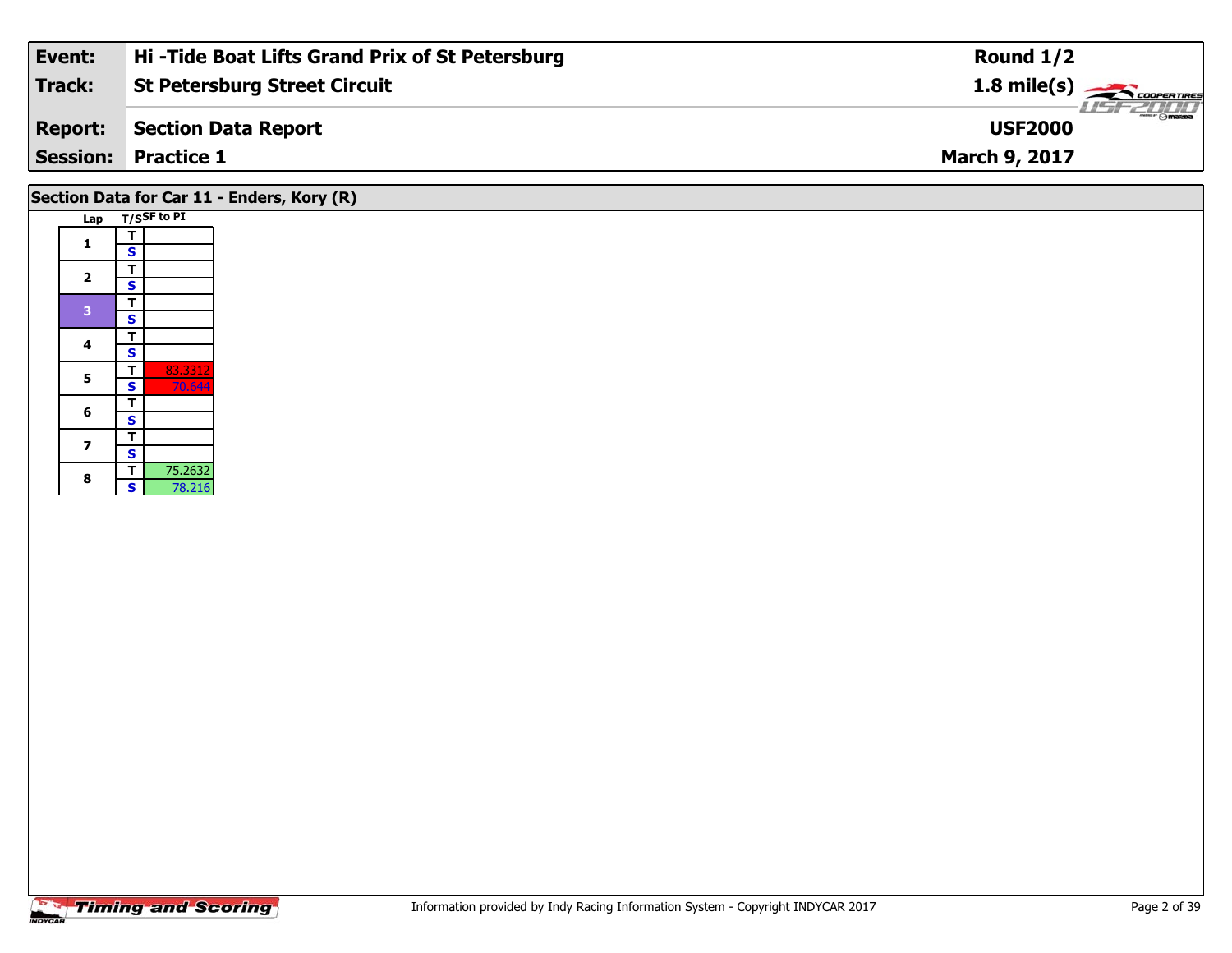| Event:         | Hi-Tide Boat Lifts Grand Prix of St Petersburg   | Round $1/2$                   |  |  |  |  |  |  |  |
|----------------|--------------------------------------------------|-------------------------------|--|--|--|--|--|--|--|
| <b>Track:</b>  | <b>St Petersburg Street Circuit</b>              | 1.8 mile(s)                   |  |  |  |  |  |  |  |
| <b>Report:</b> | <b>Section Data Report</b>                       | $H = -2H H$<br><b>USF2000</b> |  |  |  |  |  |  |  |
|                | <b>Session: Practice 1</b>                       | March 9, 2017                 |  |  |  |  |  |  |  |
|                |                                                  |                               |  |  |  |  |  |  |  |
|                | Section Data for Car 12 - de la Vara, Moises (R) |                               |  |  |  |  |  |  |  |

| Lap |    | T/SSF to $I1$ | <b>I1 to I2</b> | <b>I2 to I3</b> | <b>I3 to I4A</b> | I4A to I4 | <b>I4 to I5A</b> | <b>I5A to I5</b> | I5 to I6A | <b>I6A to I6</b> | <b>16 to 17</b> | I7 to SF | <b>I3 to I4</b> | <b>I4 to I5</b> | <b>I5 to I6</b> | Lap      |
|-----|----|---------------|-----------------|-----------------|------------------|-----------|------------------|------------------|-----------|------------------|-----------------|----------|-----------------|-----------------|-----------------|----------|
|     |    | 3.9627        | 7.9791          | 10.5195         | 6.1392           |           |                  |                  | 6.5676    | 6.8006           | 11.0599         | 5.6547   |                 |                 | 13.3682         | 100.8184 |
|     | S. | 118.205       | 66.480          | 83.546          | 73.633           |           |                  |                  | 70.387    | 93.641           | 64.915          | 104.901  |                 |                 | 82.217          | 64.274   |
|     |    | 3.9084        | 7.5616          | 8.9237          | 5.7704           |           |                  |                  | 6.4588    | 6.5391           | 10.7043         | 5.6109   |                 |                 | 12.9979         | 78.9721  |
|     | S. | 119.847       | 70.151          | 98.486          | 78.339           |           |                  |                  | 71.573    | 97.386           | 67.072          | 105.720  |                 |                 | 84.559          | 82.054   |
|     |    | 3.9132        | 7.5465          | 9.1256          | 5.7451           |           |                  |                  | 6.1169    | 6.7811           | 10.6676         | 5.6123   |                 |                 | 12.8980         | 78.3414  |
|     | S. | 19.700        | 70.291          | 96.307          | 78.684           |           |                  |                  | 75.573    | 93.911           | 67.302          | 105.693  |                 |                 | 85.214          | 82.715   |
|     |    | 3.8838        | 7.7500          | 9.1460          | 5.7462           |           |                  |                  | 6.9508    | 7.7600           | 10.3011         | 5.5818   |                 |                 | 14.7108         | 81.5873  |
|     | S. | 120.606       | 68.446          | 96.093          | 78.669           |           |                  |                  | 66.506    | 82.064           | 69.697          | 106.271  |                 |                 | 74.713          | 79.424   |
|     |    |               |                 | 9.3188          | 6.3804           | 10.8289   | 4.9451           | 8.7972           | 6.7649    | 7.8453           |                 |          | 17.2093         | 13.7423         | 14.6102         | 709.9455 |
|     | S  |               |                 | 94.311          | 70.849           | 56.163    | 49.636           | 100.755          | 68.334    | 81.172           |                 |          | 61.608          | 82.360          | 75.228          | 9.127    |
|     |    | 3.8636        | 7.4084          | 8.9660          | 5.6417           | 10.0697   | 4.3501           | 8.6299           | 6.1215    | 6.3179           | 11.4681         | 5.5690   | 15.7114         | 12.9800         | 12.4394         | 78.4059  |
|     | S. | 121.236       | 71.602          | 98.022          | 80.126           | 60.397    | 56.425           | 102.708          | 75.516    | 100.796          | 62.604          | 106.515  | 67.481          | 87.197          | 88.356          | 82.647   |
|     |    | 3.8369        | 7.4065          | 9.5206          | 6.2507           | 10.1106   | 4.8611           | 9.6103           | 7.0663    | 7.7343           | 10.3943         | 5.5799   | 16.3613         | 14.4714         | 14.800          | 82.3715  |
|     | S. | L22.080       | 71.620          | 92.312          | 72.319 l         | 60.153    | 50.494           | 92.231           | 65.419    | 82.337           | 69.072          | 106.307  | 64.801          | 78.21           | 74.26           | 78.668   |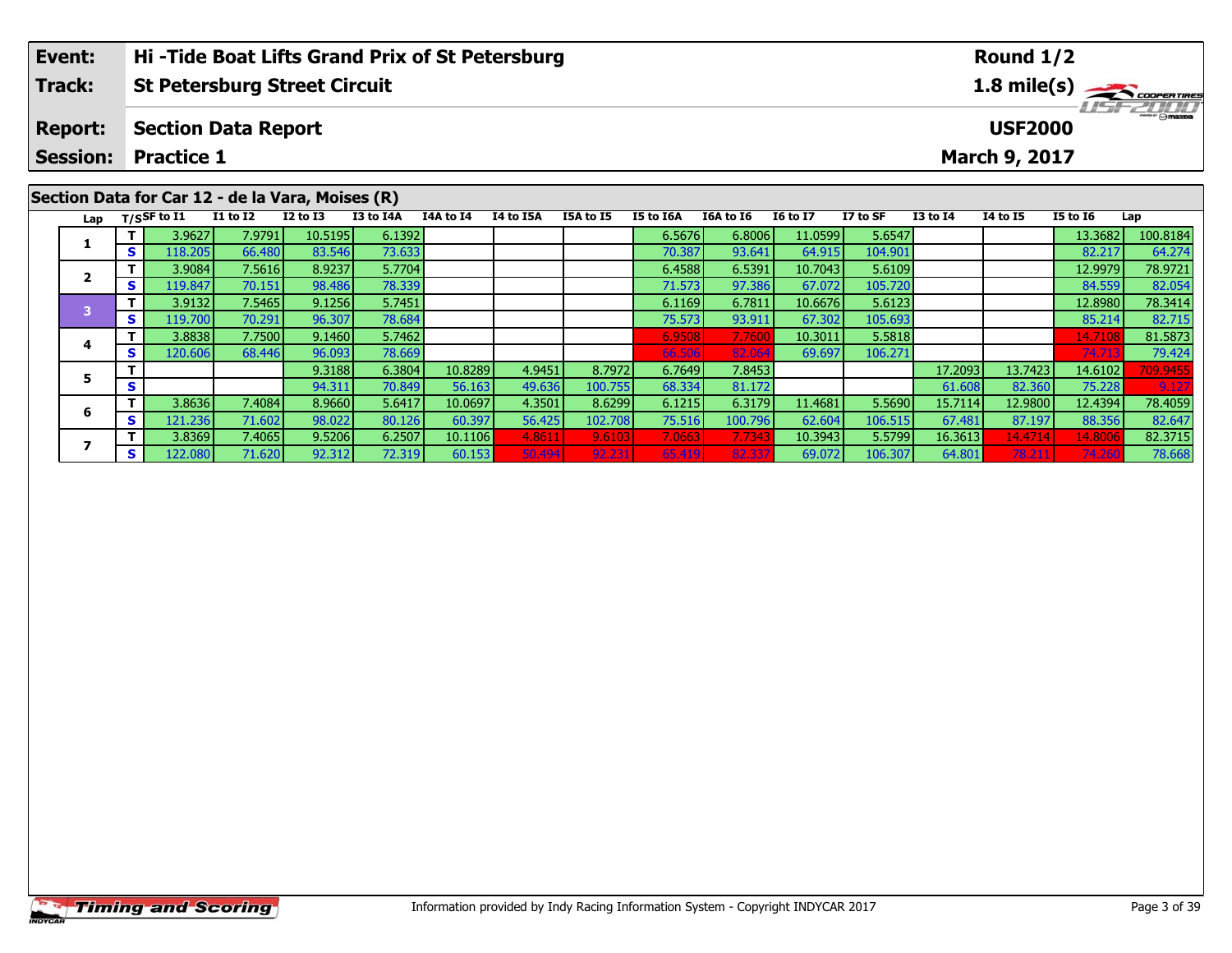| Event:         | Hi-Tide Boat Lifts Grand Prix of St Petersburg | Round $1/2$                                                |
|----------------|------------------------------------------------|------------------------------------------------------------|
| Track:         | <b>St Petersburg Street Circuit</b>            | $1.8$ mile(s) $\overbrace{\phantom{1}}^{1.8}$ cooren TIRES |
| <b>Report:</b> | Section Data Report                            | <b>Omazoa</b><br><b>USF2000</b>                            |
|                | <b>Session: Practice 1</b>                     | <b>March 9, 2017</b>                                       |
|                |                                                |                                                            |

# **Section Data for Car 12 - de la Vara, Moises (R)**

| Lap            |                         | T/SSF to PI |
|----------------|-------------------------|-------------|
|                | т                       |             |
| 1              | S                       |             |
| $\overline{2}$ | т                       |             |
|                | S                       |             |
| 3              | т                       |             |
|                | S                       |             |
| 4              | т                       | 81.1909     |
|                | S                       | 72.506      |
| 5              | т                       |             |
|                | $\overline{\mathbf{s}}$ |             |
| 6              | т                       |             |
|                | S                       |             |
| 7              | т                       | 85.8153     |
|                | Š                       | 68.599      |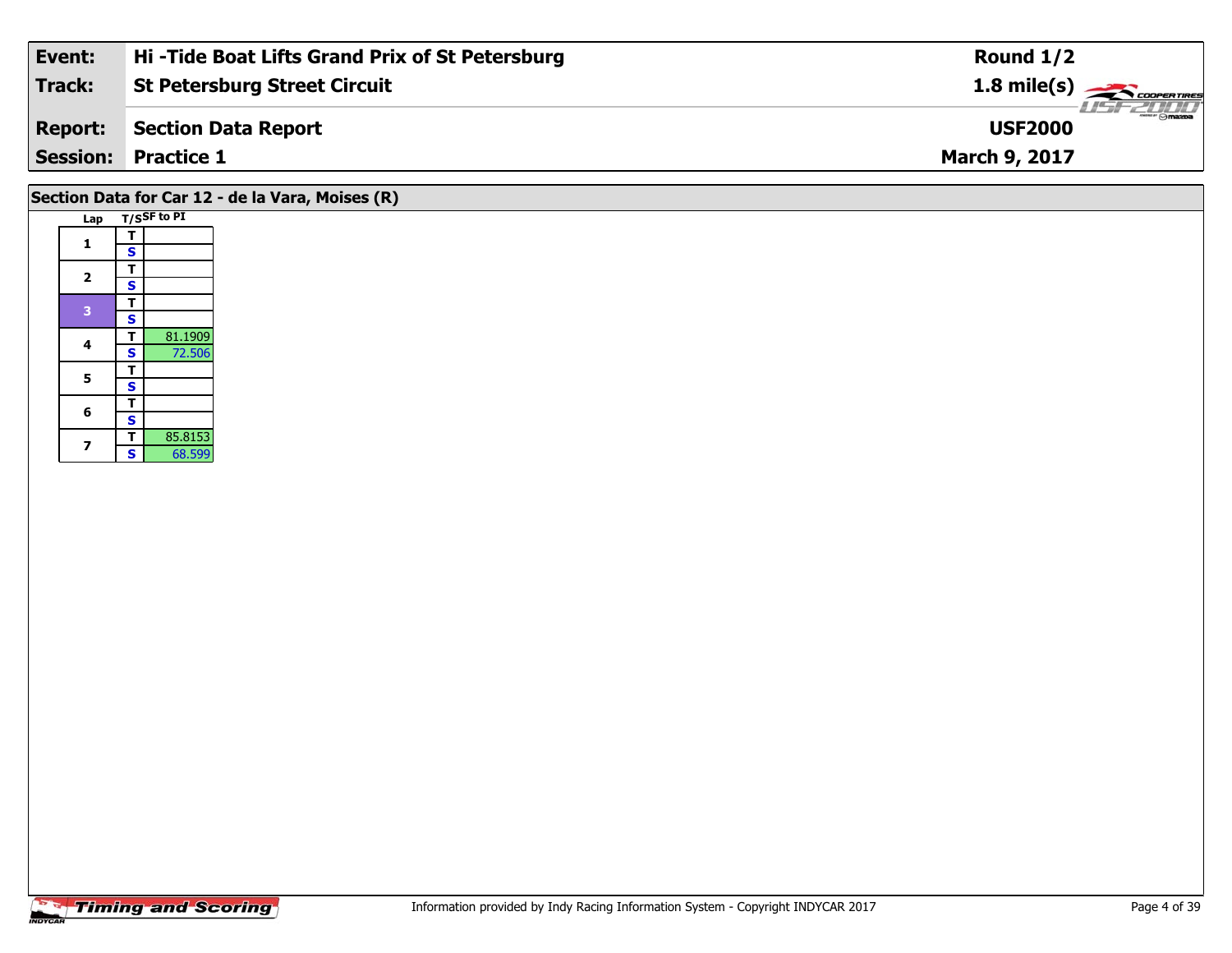| Event:                                         | Hi-Tide Boat Lifts Grand Prix of St Petersburg | Round $1/2$                        |  |  |  |  |  |  |  |
|------------------------------------------------|------------------------------------------------|------------------------------------|--|--|--|--|--|--|--|
| Track:                                         | St Petersburg Street Circuit                   |                                    |  |  |  |  |  |  |  |
| <b>Report:</b>                                 | Section Data Report                            | <b>LIST 2000</b><br><b>USF2000</b> |  |  |  |  |  |  |  |
|                                                | <b>Session: Practice 1</b>                     | <b>March 9, 2017</b>               |  |  |  |  |  |  |  |
| $\overline{a}$ is a contract of $\overline{a}$ |                                                |                                    |  |  |  |  |  |  |  |

| Section Data for Car 2 - Donison, Ricky (R) |            |               |                 |                 |           |           |                  |           |           |           |                 |          |              |          |                 |          |
|---------------------------------------------|------------|---------------|-----------------|-----------------|-----------|-----------|------------------|-----------|-----------|-----------|-----------------|----------|--------------|----------|-----------------|----------|
| Lap                                         |            | T/SSF to $I1$ | <b>I1 to I2</b> | <b>I2 to I3</b> | I3 to I4A | I4A to I4 | <b>I4 to I5A</b> | I5A to I5 | I5 to I6A | I6A to I6 | <b>16 to 17</b> | I7 to SF | $I3$ to $I4$ | 14 to 15 | <b>I5 to I6</b> | Lap      |
|                                             |            |               |                 | 9.6708          | 6.2934    |           |                  |           | 6.1408    | 6.5058    |                 |          |              |          | 12.6466         | 216.8383 |
|                                             | S          |               |                 | 90.878          | 71.828    |           |                  |           | 75.279    | 97.885    |                 |          |              |          | 86.908          | 29.884   |
|                                             |            | 3.8561        | 7.5901          | 9.2618          | 5.9230    |           |                  |           | 6.2743    | 6.4306    | 10.6034         | 5.5866   |              |          | 12.7049         | 78.4972  |
|                                             | <b>S</b>   | 121.472       | 69.888          | 94.891          | 76.320    |           |                  |           | 73.677    | 99.029    | 67.710          | 106.179  |              |          | 86.509          | 82.551   |
|                                             |            | 3.8328        | 7.4610          | 9.8671          | 7.1679    |           |                  |           | 7.5260    | 8.9115    | 10.4324         | 5.5361   |              |          | 16.4375         | 90.8027  |
|                                             | S.         | 122.211       | 71.097          | 89.070          | 63.065    |           |                  |           | 61.423    | 71.460    | 68.820          | 107.148  |              |          | 66.86           | 71.364   |
|                                             |            |               |                 | 9.4341          | 5.8563    | 9.7794    | 4.2999           | 10.1302   | 6.4842    | 6.4377    |                 |          | 15.6357      | 14.4301  | 12.9219         | 653.0233 |
|                                             | $\epsilon$ |               |                 | 93.158          | 77.190    | 62.190    | 57.084           | 87.497    | 71.292    | 98.920    |                 |          | 67.808       | 78.435   | 85.056          | 9.923    |
|                                             |            | 3.8025        | 7.6365          | 8.9273          | 5.6668    | 9.5762    | 4.2571           | 8.6634    | 6.3089    | 14.8689   | 10.2729         | 5.5163   | 15.2430      | 12.9205  | 21.1778         | 85.4968  |
|                                             | S.         | 123.1851      | 69.463          | 98.447          | 79.771    | 63.510    | 57.658           | 102.311   | 73.273    | 42.829    | 69.888          | 107.533  | 69.555       | 87.599   | 51.898          | 75.792   |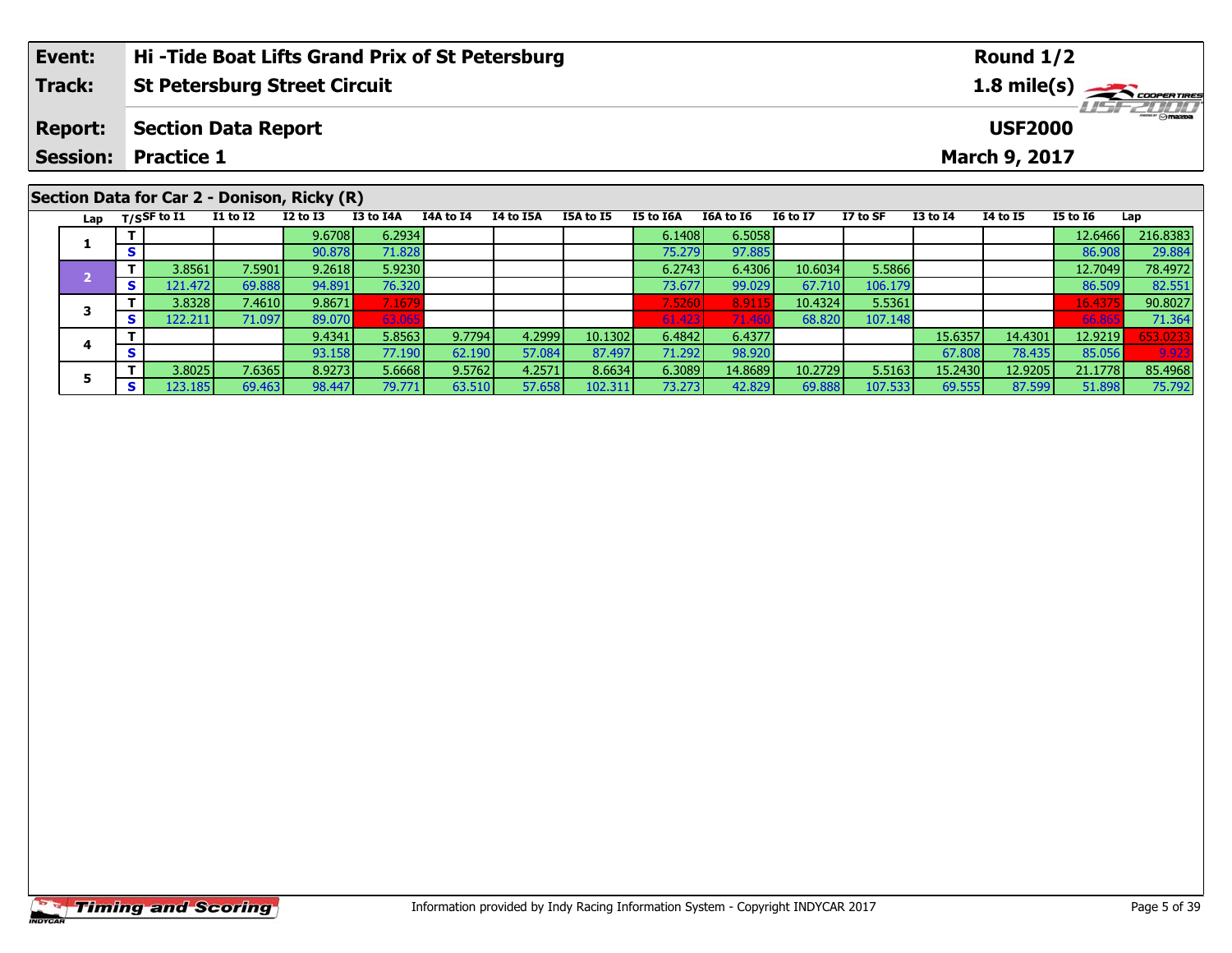| Event:  | Hi-Tide Boat Lifts Grand Prix of St Petersburg | Round $1/2$                              |
|---------|------------------------------------------------|------------------------------------------|
| Track:  | St Petersburg Street Circuit                   | $1.8 \text{ mile(s)}$                    |
| Report: | Section Data Report                            | $\frac{1}{2}$ o maxima<br><b>USF2000</b> |
|         | <b>Session: Practice 1</b>                     | <b>March 9, 2017</b>                     |
|         |                                                |                                          |

# **Section Data for Car 2 - Donison, Ricky (R)**

| T/SSF to PI<br>Lap |   |         |  |  |  |  |  |  |
|--------------------|---|---------|--|--|--|--|--|--|
| 1                  | Τ |         |  |  |  |  |  |  |
|                    | S |         |  |  |  |  |  |  |
| $\overline{2}$     | т |         |  |  |  |  |  |  |
|                    | S |         |  |  |  |  |  |  |
| 3                  | т | 91.1681 |  |  |  |  |  |  |
|                    | S | 64.571  |  |  |  |  |  |  |
| 4                  | т |         |  |  |  |  |  |  |
|                    | S |         |  |  |  |  |  |  |
| 5                  | т | 96.9483 |  |  |  |  |  |  |
|                    | S | 60.721  |  |  |  |  |  |  |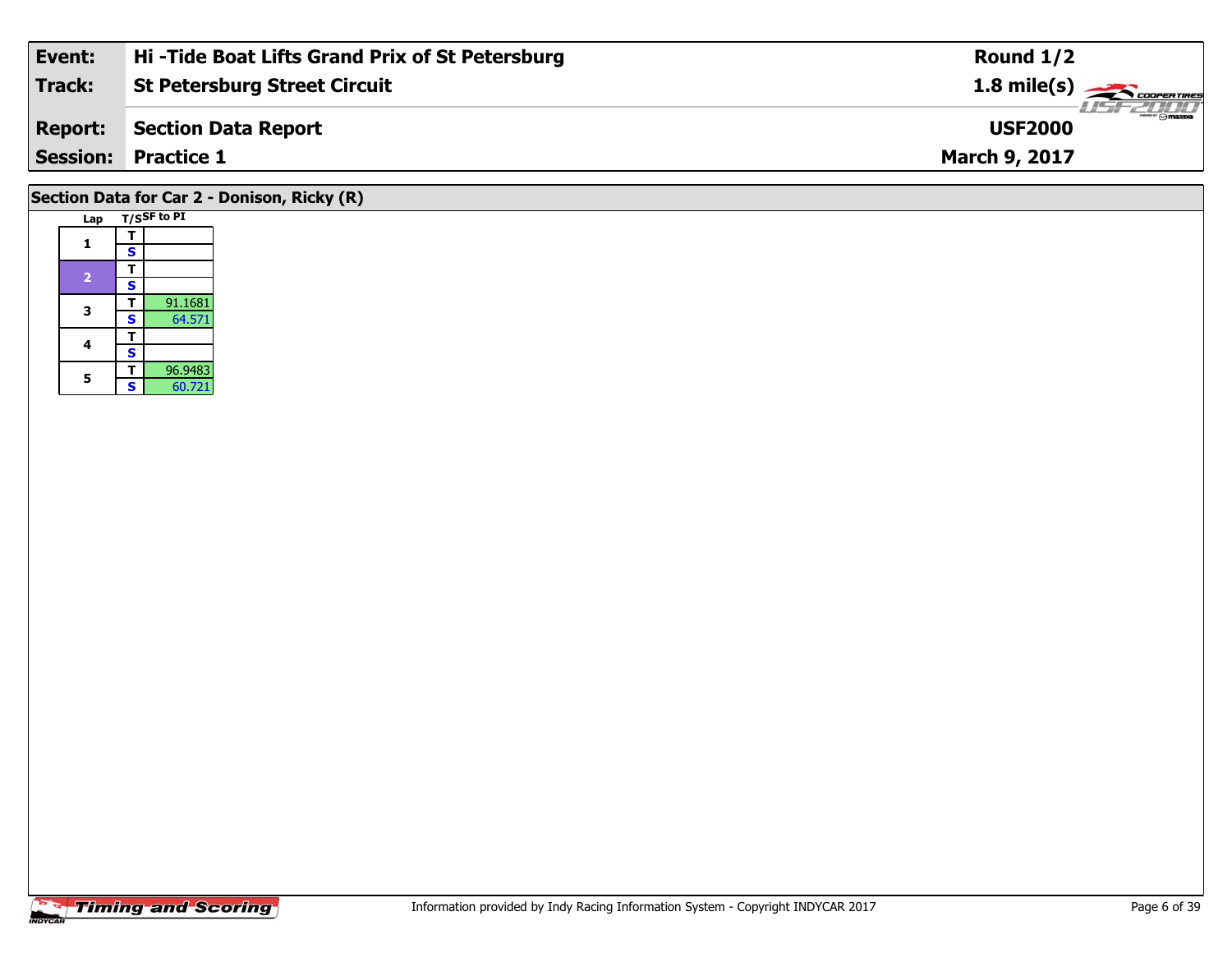|                                      | Event: |                       |                            |                                     | Hi-Tide Boat Lifts Grand Prix of St Petersburg |             |           |                  |           |                  |           |                 |                                           |                 | Round $1/2$ |                 |         |
|--------------------------------------|--------|-----------------------|----------------------------|-------------------------------------|------------------------------------------------|-------------|-----------|------------------|-----------|------------------|-----------|-----------------|-------------------------------------------|-----------------|-------------|-----------------|---------|
|                                      | Track: |                       |                            | <b>St Petersburg Street Circuit</b> |                                                | 1.8 mile(s) |           |                  |           |                  |           |                 |                                           |                 |             |                 |         |
| <b>Report:</b>                       |        |                       | <b>Section Data Report</b> |                                     |                                                |             |           |                  |           |                  |           |                 | $\frac{2\pi}{2}$ omazoa<br><b>USF2000</b> |                 |             |                 |         |
| <b>Session:</b><br><b>Practice 1</b> |        |                       |                            |                                     | March 9, 2017                                  |             |           |                  |           |                  |           |                 |                                           |                 |             |                 |         |
|                                      |        |                       |                            |                                     | Section Data for Car 20 - Horton, Chandler (R) |             |           |                  |           |                  |           |                 |                                           |                 |             |                 |         |
|                                      | Lap    | $_{\rm T/SS}$ F to I1 |                            | $I1$ to $I2$                        | <b>I2 to I3</b>                                | I3 to I4A   | I4A to I4 | <b>I4 to I5A</b> | I5A to I5 | <b>I5 to I6A</b> | I6A to I6 | <b>I6 to I7</b> | I7 to SF                                  | <b>I3 to I4</b> | 14 to 15    | <b>I5 to 16</b> | Lap     |
|                                      |        |                       | 3.9400                     | 7.8366                              | 9.3814                                         | 6.0666      |           |                  |           | 6.4391           | 6.4855    | 11.5654         | 5.6959                                    |                 |             | 12.9246         | 80.7608 |
|                                      |        | S                     | 118.886                    | 67.689                              | 93.682                                         | 74.514      |           |                  |           | 71.792           | 98.191    | 62.078          | 104.142                                   |                 |             | 85.039          | 80.237  |

**<sup>T</sup>** 3.8885 7.6344 9.2250 5.7686 6.3663 6.4459 10.7326 5.6029 12.8122 78.4800 **<sup>S</sup>** 120.460 69.482 95.270 78.363 72.612 98.794 66.895 105.870 85.785 82.569

**<sup>T</sup>** 3.8686 7.3633 8.9953 5.5450 6.1766 6.3766 10.5023 5.5756 12.5532 76.8236 **<sup>S</sup>** 121.080 72.040 97.703 81.523 74.843 99.868 68.362 106.389 87.555 84.349

**<sup>T</sup>** 3.8591 7.3056 8.9578 5.6445 6.0711 6.3239 10.4040 5.5740 12.3950 76.6344 **<sup>S</sup>** 121.378 72.609 98.112 80.086 76.143 100.700 69.008 106.419 88.672 84.557

**<sup>T</sup>** 4.1106 7.7318 9.2373 6.7039 7.2563 7.7082 10.2691 5.5586 14.9645 85.8860 **<sup>S</sup>** 113.952 68.607 95.143 67.430 63.706 82.616 69.914 106.714 73.447 75.449

**<sup>T</sup>** 9.6395 6.5176 9.9446 4.3102 10.3267 8.5877 8.3041 14.9375 16.4622 14.6369 16.8918 654.3982 **<sup>S</sup>** 91.173 69.358 61.157 56.947 85.832 53.830 76.687 48.064 64.404 77.326 65.067 9.902

7 | T | 3.8477| 8.1969| 8.9750| 5.5866| 9.4288| 4.1857| 8.6766| 6.0386| 6.9371| 10.9077| 5.5945| 15.0154| 12.8623| 12.9757| 78.3752<br>7 | S | 121.737| 64.714| 97.924| 80.916| 64.503| 58.641| 102.156| 76.553| 91.799| 65.821|

**<sup>T</sup>** 3.8725 7.3547 9.7320 6.3221 10.0518 4.3586 9.6033 7.2098 6.9061 10.7398 5.5882 16.3739 13.9619 14.1159 81.7389 **<sup>S</sup>** 120.958 72.125 90.307 71.502 60.505 56.315 92.298 64.117 92.211 66.850 106.149 64.751 81.065 77.862 79.277

**<sup>T</sup>** 13.0249 **<sup>S</sup>** 55.122

|                | <b>Timing and Scoring</b> |
|----------------|---------------------------|
| <b>INDYCAR</b> |                           |

**2**

**3**

**4**

**5**

**6**

**7**

**8**

**9**

82.569

84.557

75.449

82.679

79.277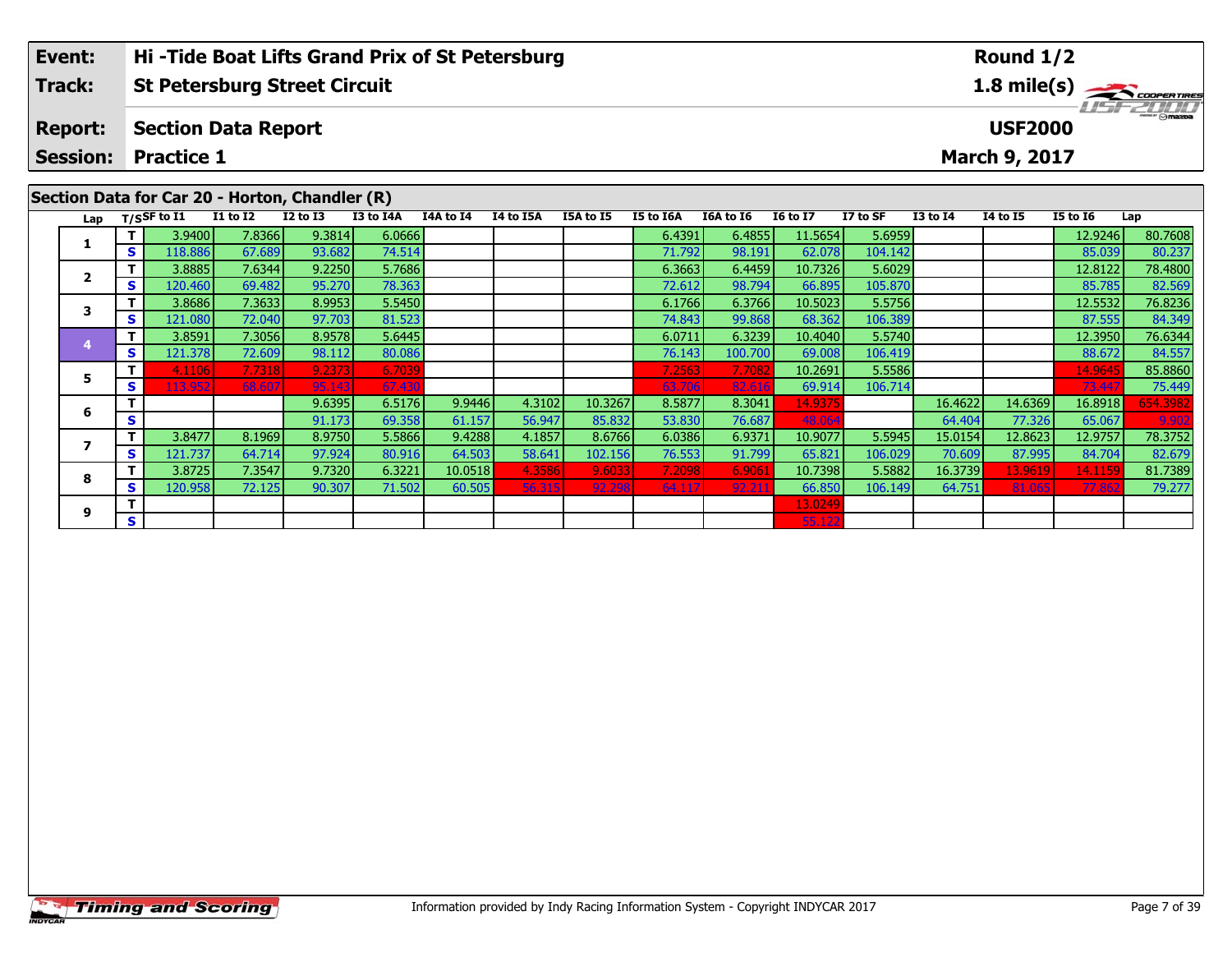| Event:         | Hi-Tide Boat Lifts Grand Prix of St Petersburg | Round $1/2$                                              |
|----------------|------------------------------------------------|----------------------------------------------------------|
| Track:         | <b>St Petersburg Street Circuit</b>            | $1.8 \text{ mile(s)}$                                    |
| <b>Report:</b> | Section Data Report                            | $\overline{\phantom{m}}$ $\odot$ mazna<br><b>USF2000</b> |
|                | <b>Session: Practice 1</b>                     | <b>March 9, 2017</b>                                     |

# **Section Data for Car 20 - Horton, Chandler (R)**

| Lap |                         | T/SSF to PI |
|-----|-------------------------|-------------|
| 1   | т                       |             |
|     | S                       |             |
| 2   | Т                       |             |
|     | S                       |             |
| 3   | T                       |             |
|     | $\overline{\mathbf{s}}$ |             |
| 4   | Ŧ                       |             |
|     | S                       |             |
| 5   | T                       | 84.9984     |
|     | S                       | 69.258      |
| 6   | T                       |             |
|     | S                       |             |
| 7   | Ŧ                       |             |
|     | S                       |             |
| 8   | T                       | 78.4380     |
|     | S                       | 75.051      |
| 9   | T                       |             |
|     | Š                       |             |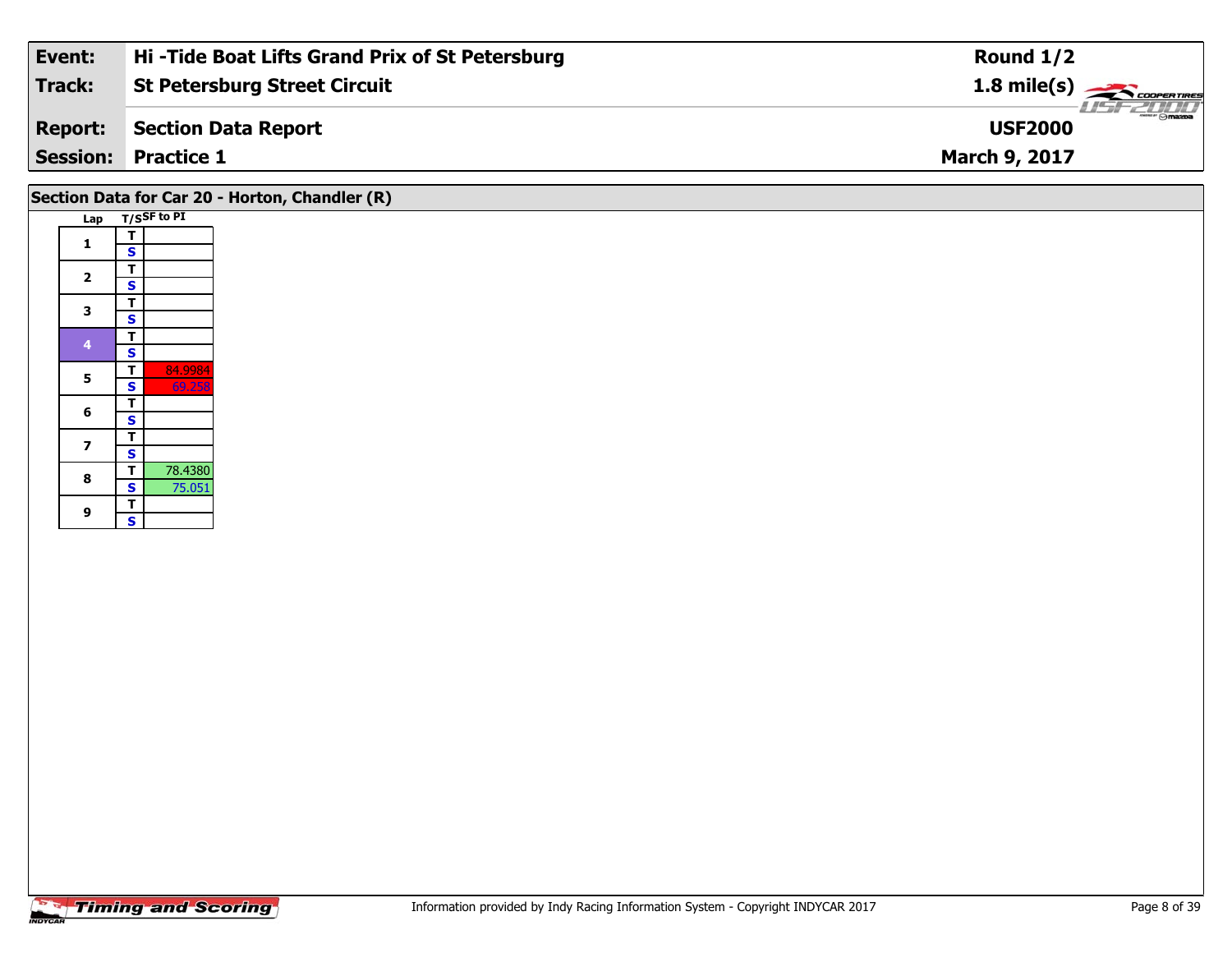| Event:                                      | Hi-Tide Boat Lifts Grand Prix of St Petersburg | Round $1/2$                        |  |  |  |  |  |  |
|---------------------------------------------|------------------------------------------------|------------------------------------|--|--|--|--|--|--|
| <b>Track:</b>                               | <b>St Petersburg Street Circuit</b>            | $1.8 \text{ mile(s)}$              |  |  |  |  |  |  |
| <b>Report:</b>                              | Section Data Report                            | <b>LISF 2000</b><br><b>USF2000</b> |  |  |  |  |  |  |
|                                             | <b>Session: Practice 1</b>                     | <b>March 9, 2017</b>               |  |  |  |  |  |  |
| Section Data for Car 21 - VeeKay, Rinus (R) |                                                |                                    |  |  |  |  |  |  |

| $\frac{1}{100}$ |    |                   |                 |              |                  |           |           |           |           |           |                 |          |                 |          |          |          |
|-----------------|----|-------------------|-----------------|--------------|------------------|-----------|-----------|-----------|-----------|-----------|-----------------|----------|-----------------|----------|----------|----------|
|                 |    | Lap $T/SSF$ to I1 | <b>I1 to I2</b> | $I2$ to $I3$ | <b>I3 to I4A</b> | I4A to I4 | I4 to I5A | I5A to I5 | I5 to I6A | I6A to I6 | <b>16 to 17</b> | I7 to SF | <b>I3 to I4</b> | 14 to 15 | I5 to I6 | Lap      |
|                 |    | 4.2203            | 8.0083          | 9.3447       | 6.1496           |           |           |           | 6.1812    | 6.4600    | 10.9141         | 5.6967   |                 |          | 12.6412  | 80.1105  |
|                 | S  | 110.990           | 66.238          | 94.049       | 73.508           |           |           |           | 74.787    | 98.579    | 65.782          | 104.127  |                 |          | 86.945   | 80.888   |
|                 | Τ. | 3.8536            | 7.5418          | 8.9978       | 5.7843           |           |           |           | 5.9433    | 6.3146    | 10.2535         | 5.5513   |                 |          | 12.2579  | 76.8366  |
|                 | S  | 121.551           | 70.335          | 97.675       | 78.150           |           |           |           | 77.780    | 100.849   | 70.020          | 106.855  |                 |          | 89.664   | 84.335   |
| з               | T. | 3.8096            | 7.0632          | 8.6032       | 5.5934           |           |           |           | 5.8872    | 6.3225    | 10.0963         | 5.5270   |                 |          | 12.2097  | 75.1135  |
|                 | S  | 122.955           | 75.101          | 102.155      | 80.818           |           |           |           | 78.522    | 100.723   | 71.111          | 107.324  |                 |          | 90.018   | 86.269   |
| 4               | T. | 3.8191            | 7.0963          | 8.5755       | 5.4710           |           |           |           | 5.8069    | 6.2824    | 10.1800         | 5.5232   |                 |          | 12.0893  | 75.3059  |
|                 | S. | 122.649           | 74.751          | 102.485      | 82.626           |           |           |           | 79.607    | 101.365   | 70.526          | 107.398  |                 |          | 90.914   | 86.049   |
| 5               |    | 3.8266            | 7.1197          | 9.0804       | 6.7183           |           |           |           | 7.4551    | 8.2363    | 10.1796         | 5.5225   |                 |          | 15.691   | 87.4157  |
|                 | s  | 122.409           | 74.505          | 96.787       | 67.286           |           |           |           | 62.008    | 77.318    | 70.529          | 107.412  |                 |          | 70.04    | 74.129   |
| 6               | т  |                   |                 | 9.1353       | 5.8857           | 9.5976    | 4.3360    | 9.1465    | 6.1881    | 6.3740    |                 |          | 15.4833         | 13.4825  | 12.5621  | 549.2770 |
|                 | S  |                   |                 | 96.205       | 76.804           | 63.368    | 56.609    | 96.907    | 74.703    | 99.909    |                 |          | 68.476          | 83.947   | 87.493   | 9.980    |
|                 | т  | 3.8057            | 7.2874          | 8.6564       | 5.5099           | 9.5311    | 4.1900    | 8.5941    | 5.8224    | 6.3109    | 10.2607         | 5.5406   | 15.0410         | 12.7841  | 12.1333  | 75.5092  |
|                 | S  | 123.081           | 72.791          | 101.528      | 82.042           | 63.810    | 58.581    | 103.136   | 79.396    | 100.908   | 69.971          | 107.061  | 70.489          | 88.533   | 90.585   | 85.817   |
| 8               | T. | 3.7881            | 7.0922          | 8.5074       | 5.4653           | 9.3437    | 4.1995    | 8.5439    | 5.7033    | 6.3514    | 10.0161         | 5.4942   | 14.8090         | 12.7434  | 12.0547  | 74.5051  |
|                 | S. | 123.653           | 74.794          | 103.306      | 82.712           | 65.090    | 58.449    | 103.742   | 81.054    | 100.264   | 71.680          | 107.965  | 71.593          | 88.816   | 91.175   | 86.974   |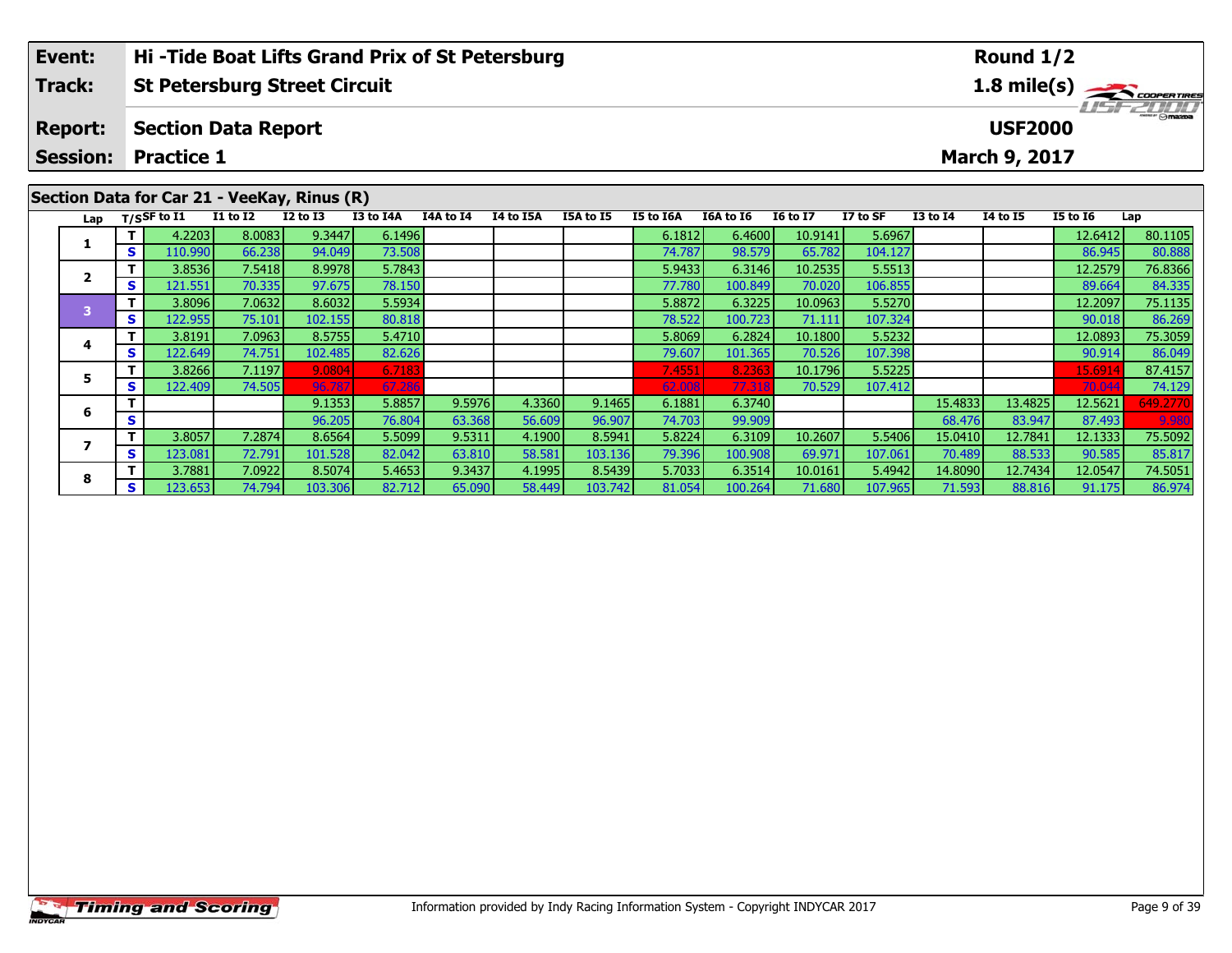| Event:         | Hi-Tide Boat Lifts Grand Prix of St Petersburg | Round $1/2$                     |
|----------------|------------------------------------------------|---------------------------------|
| Track:         | <b>St Petersburg Street Circuit</b>            | $1.8 \text{ mile(s)}$           |
| <b>Report:</b> | Section Data Report                            | <b>Omazoa</b><br><b>USF2000</b> |
|                | <b>Session: Practice 1</b>                     | <b>March 9, 2017</b>            |
|                |                                                |                                 |

# **Section Data for Car 21 - VeeKay, Rinus (R)**

|  | Lap            |                         | T/SSF to PI |
|--|----------------|-------------------------|-------------|
|  | 1              | т                       |             |
|  |                | S                       |             |
|  | $\overline{2}$ | т                       |             |
|  |                | S                       |             |
|  | 3              | T                       |             |
|  |                | $\overline{\mathbf{s}}$ |             |
|  | 4              | Т                       |             |
|  |                | S                       |             |
|  | 5              | т                       | 87.9964     |
|  |                | $\overline{\mathbf{s}}$ | 66.898      |
|  | 6              | т                       |             |
|  |                | S                       |             |
|  | 7              | T                       |             |
|  |                | S                       |             |
|  | 8              | т                       | 71.4662     |
|  |                | S                       | 82.372      |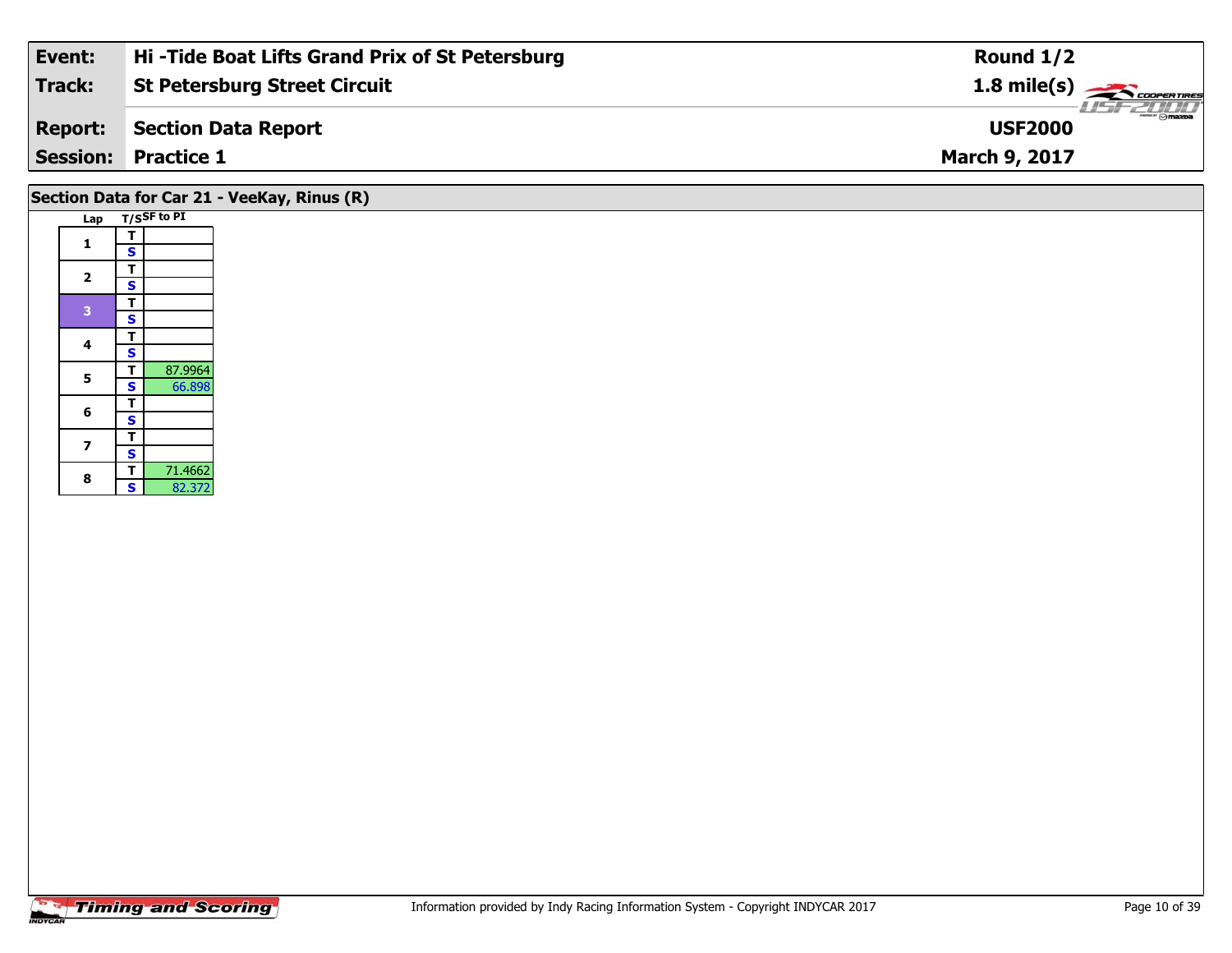| Event:         | <b>Hi-Tide Boat Lifts Grand Prix of St Petersburg</b> | Round $1/2$                        |  |  |  |  |  |  |  |  |
|----------------|-------------------------------------------------------|------------------------------------|--|--|--|--|--|--|--|--|
| <b>Track:</b>  | St Petersburg Street Circuit                          | $1.8 \text{ mile(s)}$              |  |  |  |  |  |  |  |  |
| <b>Report:</b> | Section Data Report                                   | <b>LISFZONIA</b><br><b>USF2000</b> |  |  |  |  |  |  |  |  |
|                | <b>Session: Practice 1</b>                            | <b>March 9, 2017</b>               |  |  |  |  |  |  |  |  |
|                | Section Data for Car 22 - Ming. Calvin (R)            |                                    |  |  |  |  |  |  |  |  |

| Scensh Data IVI cal 22<br>THING YOU'LL LIVE |              |                |                 |              |                  |           |                  |           |           |           |                 |          |                 |          |          |          |
|---------------------------------------------|--------------|----------------|-----------------|--------------|------------------|-----------|------------------|-----------|-----------|-----------|-----------------|----------|-----------------|----------|----------|----------|
| Lap                                         |              | $T/S$ SF to I1 | <b>I1 to I2</b> | $I2$ to $I3$ | <b>I3 to I4A</b> | I4A to I4 | <b>I4 to I5A</b> | I5A to I5 | I5 to I6A | I6A to I6 | <b>16 to 17</b> | I7 to SF | <b>I3 to I4</b> | 14 to 15 | I5 to I6 | Lap      |
|                                             |              | 4.0638         | 7.8890          | 9.8131       | 6.2646           |           |                  |           | 6.1855    | 6.5062    | 10.9448         | 5.6901   |                 |          | 12.6917  | 80.9976  |
|                                             | $\mathbf{s}$ | 115.264        | 67.240          | 89.560       | 72.159           |           |                  |           | 74.735    | 97.879    | 65.598          | 104.248  |                 |          | 86.599   | 80.002   |
|                                             |              | 3.9560         | 9.1491          | 9.9602       | 6.0861           |           |                  |           | 6.2488    | 6.5661    | 14.6594         | 5.6934   |                 |          | 12.8149  | 85.4130  |
|                                             | $\mathbf{s}$ | 118.405        | 57.979          | 88.238       | 74.275           |           |                  |           | 73.978    | 96.986    | 48.976          | 104.188  |                 |          | 85.767   | 75.867   |
|                                             | Τ.           | 3.8518         | 7.5761          | 9.3960       | 5.8422           |           |                  |           | 5.9363    | 6.4272    | 10.4627         | 5.5549   |                 |          | 12.3635  | 77.8698  |
|                                             | S.           | 121.608        | 70.017          | 93.536       | 77.376           |           |                  |           | 77.872    | 99.082    | 68.620          | 106.785  |                 |          | 88.898   | 83.216   |
|                                             | Τ.           | 3.8410         | 7.4992          | 8.9734       | 5.6587           |           |                  |           | 5.8886    | 6.3625    | 10.2545         | 5.5482   |                 |          | 12.2511  | 76.6257  |
|                                             | S I          | 121.950        | 70.735          | 97.941       | 79.885           |           |                  |           | 78.503    | 100.089   | 70.014          | 106.914  |                 |          | 89.714   | 84.567   |
| 5                                           | т            | 4.3751         | 7.8427          | 10.061       | 6.5652           |           |                  |           | 6.7425    | 7.6446    | 10.1660         | 5.5262   |                 |          | 14.387   | 87.9023  |
|                                             | S            | 107.062        | 67.637          | 87.35        | 68,855           |           |                  |           | 68.561    | 83.30     | 70.623          | 107.340  |                 |          | 76.39    | 73.718   |
| 6                                           | т            |                |                 | 9.8497       | 6.0423           | 9.8981    | 4.5156           | 9.4418    | 6.4509    | 6.5802    |                 |          | 15.9404         | 13.9574  | 13.0311  | 635.7923 |
|                                             | S            |                |                 | 89.227       | 74.813           | 61.444    | 54.357           | 93.877    | 71.660    | 96.778    |                 |          | 66.512          | 81.091   | 84.344   | 10.192   |
|                                             | T.           | 3.7964         | 8.2520          | 9.2254       | 6.2179           | 9.7610    | 4.3466           | 8.5885    | 5.9564    | 6.6803    | 10.4315         | 5.5247   | 15.9789         | 12.9351  | 12.6367  | 78.7807  |
|                                             | $\mathbf{s}$ | 123.382        | 64.282          | 95.266       | 72.701           | 62.307    | 56.470           | 103.204   | 77.609    | 95.328    | 68.826          | 107.369  | 66.352          | 87.500   | 86.976   | 82.254   |
| 8                                           | Τ.           | 3.8099         | 7.2886          | 9.0064       | 5.6739           | 9.5235    | 4.3078           | 8.6129    | 5.9387    | 6.388     | 10.5383         | 5.5564   | 15.1974         | 12.9207  | 12.3273  | 76.6450  |
|                                             | s l          | 122.945        | 72.779          | 97.582       | 79.671           | 63.861    | 56.979           | 102.911   | 77.841    | 99.680    | 68.128          | 106.757  | 69.764          | 87.597   | 89.159   | 84.546   |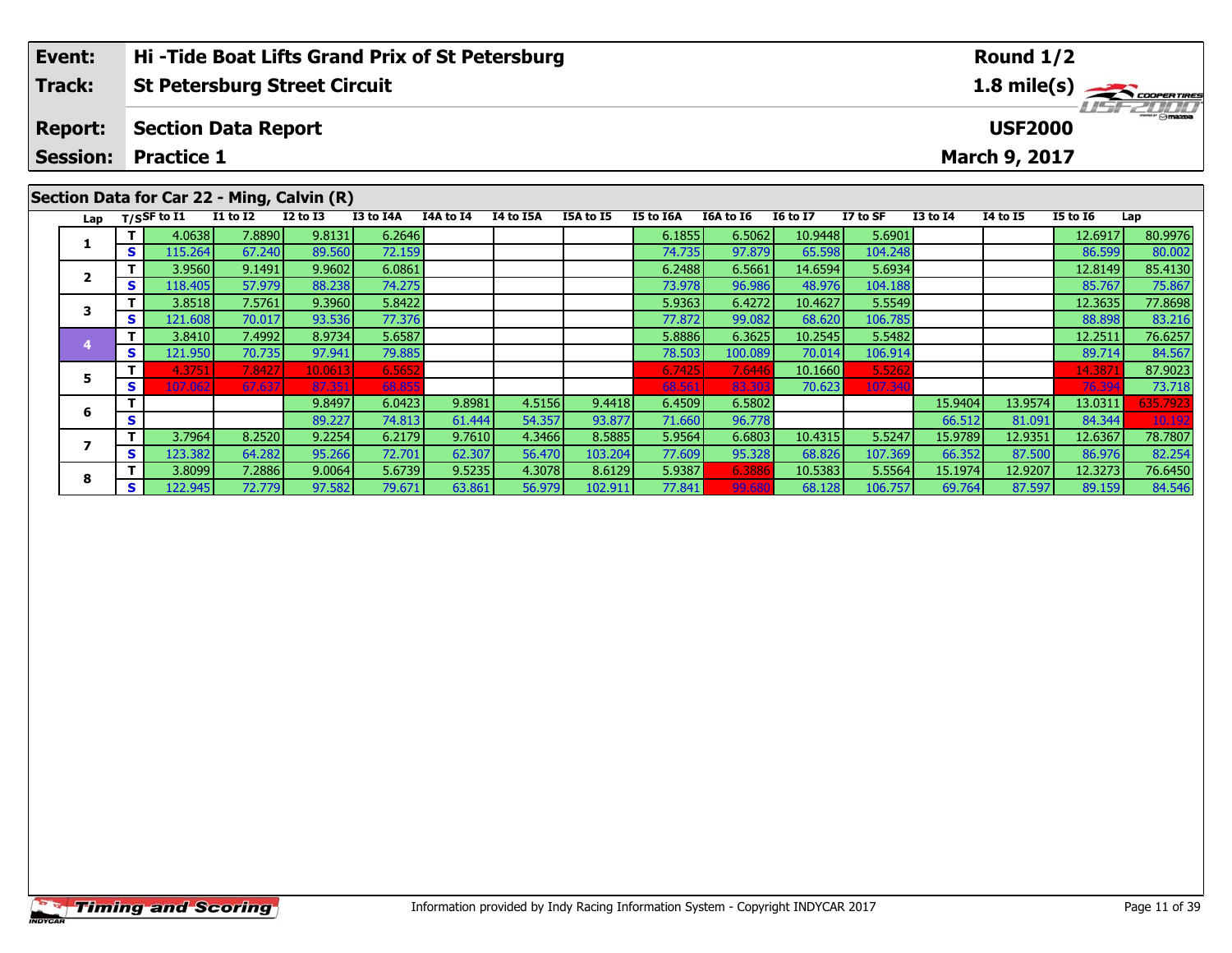| Event:         | Hi-Tide Boat Lifts Grand Prix of St Petersburg | Round $1/2$                     |
|----------------|------------------------------------------------|---------------------------------|
| Track:         | <b>St Petersburg Street Circuit</b>            | $1.8 \text{ mile(s)}$           |
| <b>Report:</b> | Section Data Report                            | <b>Omazoa</b><br><b>USF2000</b> |
|                | <b>Session: Practice 1</b>                     | <b>March 9, 2017</b>            |
|                |                                                |                                 |

# **Section Data for Car 22 - Ming, Calvin (R)**

|  | Lap            | T/SSF to PI             |         |  |  |  |
|--|----------------|-------------------------|---------|--|--|--|
|  |                |                         |         |  |  |  |
|  | 1              | т                       |         |  |  |  |
|  |                | S                       |         |  |  |  |
|  | $\overline{2}$ | т                       |         |  |  |  |
|  |                | S                       |         |  |  |  |
|  | 3              | T                       |         |  |  |  |
|  |                | s                       |         |  |  |  |
|  | 4              | T                       |         |  |  |  |
|  |                | S                       |         |  |  |  |
|  | 5              | т                       | 87.2238 |  |  |  |
|  |                | $\overline{\mathbf{s}}$ | 67.491  |  |  |  |
|  | 6              | T                       |         |  |  |  |
|  |                | S                       |         |  |  |  |
|  | 7              | T                       |         |  |  |  |
|  |                | S                       |         |  |  |  |
|  | 8              | Ť                       | 73.0491 |  |  |  |
|  |                | Ś                       | 80.587  |  |  |  |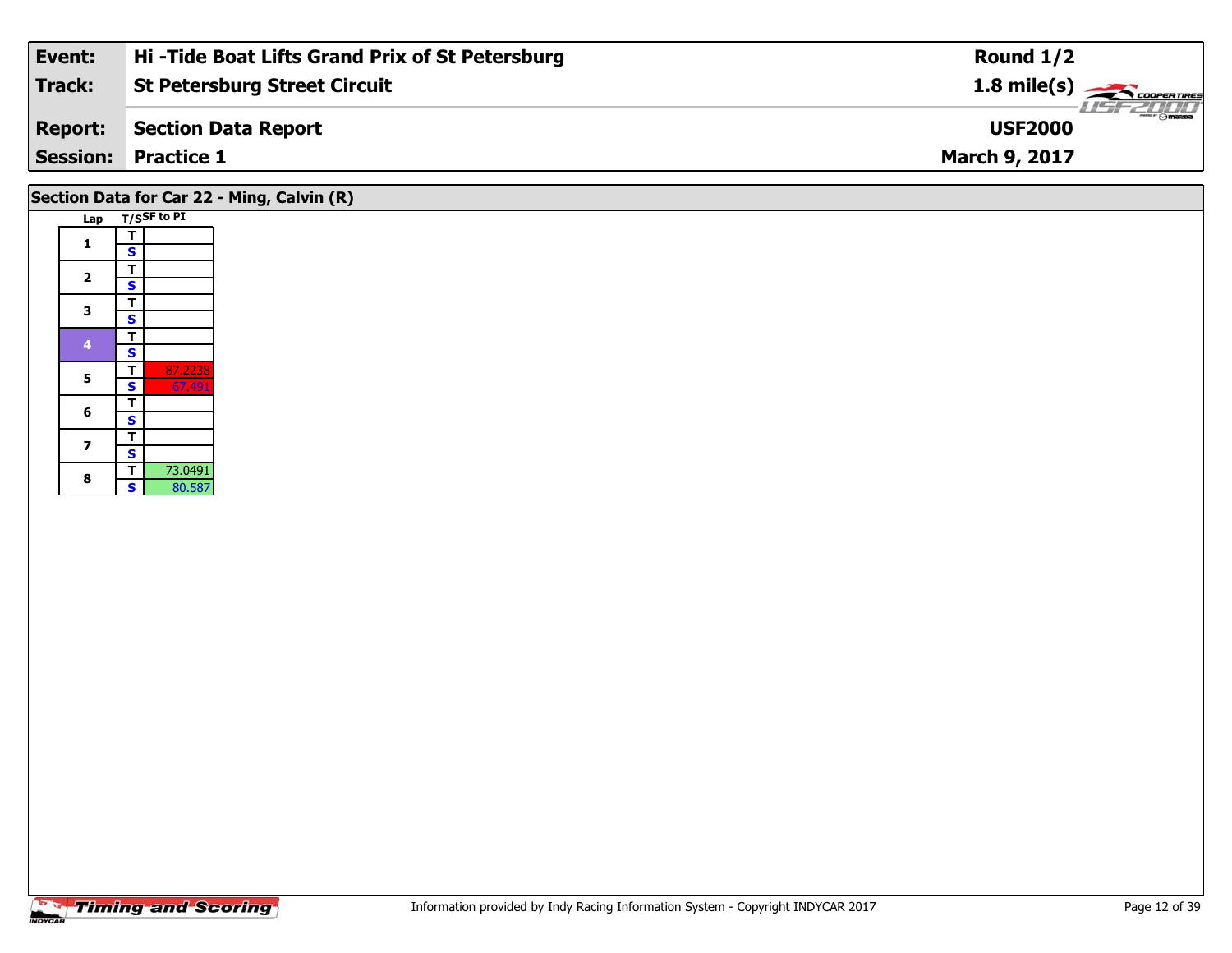| Event:         | <b>Hi-Tide Boat Lifts Grand Prix of St Petersburg</b> | Round $1/2$                                    |
|----------------|-------------------------------------------------------|------------------------------------------------|
| <b>Track:</b>  | St Petersburg Street Circuit                          | $1.8$ mile(s) $\frac{1}{\sqrt{2}}$ coorer Time |
| <b>Report:</b> | Section Data Report                                   | <b>Omazoa</b><br><b>USF2000</b>                |
|                | <b>Session: Practice 1</b>                            | <b>March 9, 2017</b>                           |
|                |                                                       |                                                |

| Section Data for Car 23 - Kohl, Lucas |  |  |  |  |
|---------------------------------------|--|--|--|--|
|---------------------------------------|--|--|--|--|

| Lap |    | T/SSF to I1 | <b>I1 to I2</b> | $I2$ to $I3$ | <b>I3 to I4A</b> | <b>I4A to I4</b> | I4 to I5A | I5A to I5 | <b>I5 to I6A</b> | I6A to I6 | <b>16 to 17</b> | I7 to SF | $I3$ to $I4$ | 14 to 15 | I5 to 16 | Lap      |
|-----|----|-------------|-----------------|--------------|------------------|------------------|-----------|-----------|------------------|-----------|-----------------|----------|--------------|----------|----------|----------|
|     |    | 4.6545      | 8.1901          | 9.5415       | 7.0104           |                  |           |           | 7.1426           | 7.8354    | 11.1870         | 5.8058   |              |          | 14.9780  | 86.6392  |
|     | S. | 100.636     | 64.768          | 92.110       | 64.482           |                  |           |           | 64.721           | 81.274    | 64.178          | 102.171  |              |          | 73.380   | 74.793   |
|     |    | 3.8968      | 8.0461          | 9.8589       | 7.2006           |                  |           |           | 6.7083           | 6.5536    | 10.8670         | 5.5957   |              |          | 13.2619  | 82.8733  |
|     | S. | 120.204     | 65.927          | 89.144       | 62.779           |                  |           |           | 68.911           | 97.171    | 66.067          | 106.007  |              |          | 82.876   | 78.192   |
|     |    | 3.8236      | 7.5595          | 8.9708       | 6.0327           |                  |           |           | 6.1372           | 6.4443    | 10.3807         | 5.5681   |              |          | 12.5815  | 77.7695  |
|     | S. | 122.505     | 70.171          | 97.969       | 74.933           |                  |           |           | 75.323           | 98.819    | 69.162          | 106.532  |              |          | 87.358   | 83.323   |
|     |    | 3.8370      | 16.8309         | 10.8386      | 7.3702           |                  |           |           | 7.1526           | 7.7773    | 10.4735         | 5.6245   |              |          | 14.9299  | 97.4666  |
|     | S. | 122.077     | 31.517          | 81.086       | 61.334           |                  |           |           | 64.630           | 81.882    | 68.550          | 105.464  |              |          | 73.61    | 66.484   |
|     |    |             |                 | 10.2436      | 7.5749           | 10.3160          | 4.5075    | 8.7694    | 6.4994           | 6.6475    |                 |          | 17.8909      | 13.2769  | 13.1469  | 682.6380 |
|     | S  |             |                 | 85.796       | 59.677           | 58.955           | 54.455    | 101.075   | 71.125           | 95.798    |                 |          | 59.261       | 85.247   | 83.601   | 9.493    |
|     |    | 3.8144      | 7.6479          | 9.2062       | 5.9323           | 9.7844           | 4.2686    | 8.6350    | 5.8737           | 8.8796    | 10.3234         | 5.5294   | 15.7167      | 12.9036  | 14.7533  | 79.8949  |
|     | S. | 122,800     | 69.360          | 95.464       | 76.201           | 62.158           | 57.502    | 102.648   | 78.702           | 71.717    | 69.546          | 107.278  | 67.459       | 87.713   | 74.498   | 81.107   |
|     |    | 3.8448      | 7.5562          | 8.9766       | 5.9469           | 9.8664           | 4.3389    | 8.5816    | 6.1995           | 6.6386    | 11.2235         | 5.5575   | 15.8133      | 12.9205  | 12.8381  | 78.7305  |
|     | S. | 121.829     | 70.201          | 97.906       | 76.014           | 61.642           | 56.571    | 103.287   | 74.566           | 95.927    | 63.969          | 106.735  | 67.047       | 87.599   | 85.61    | 82.306   |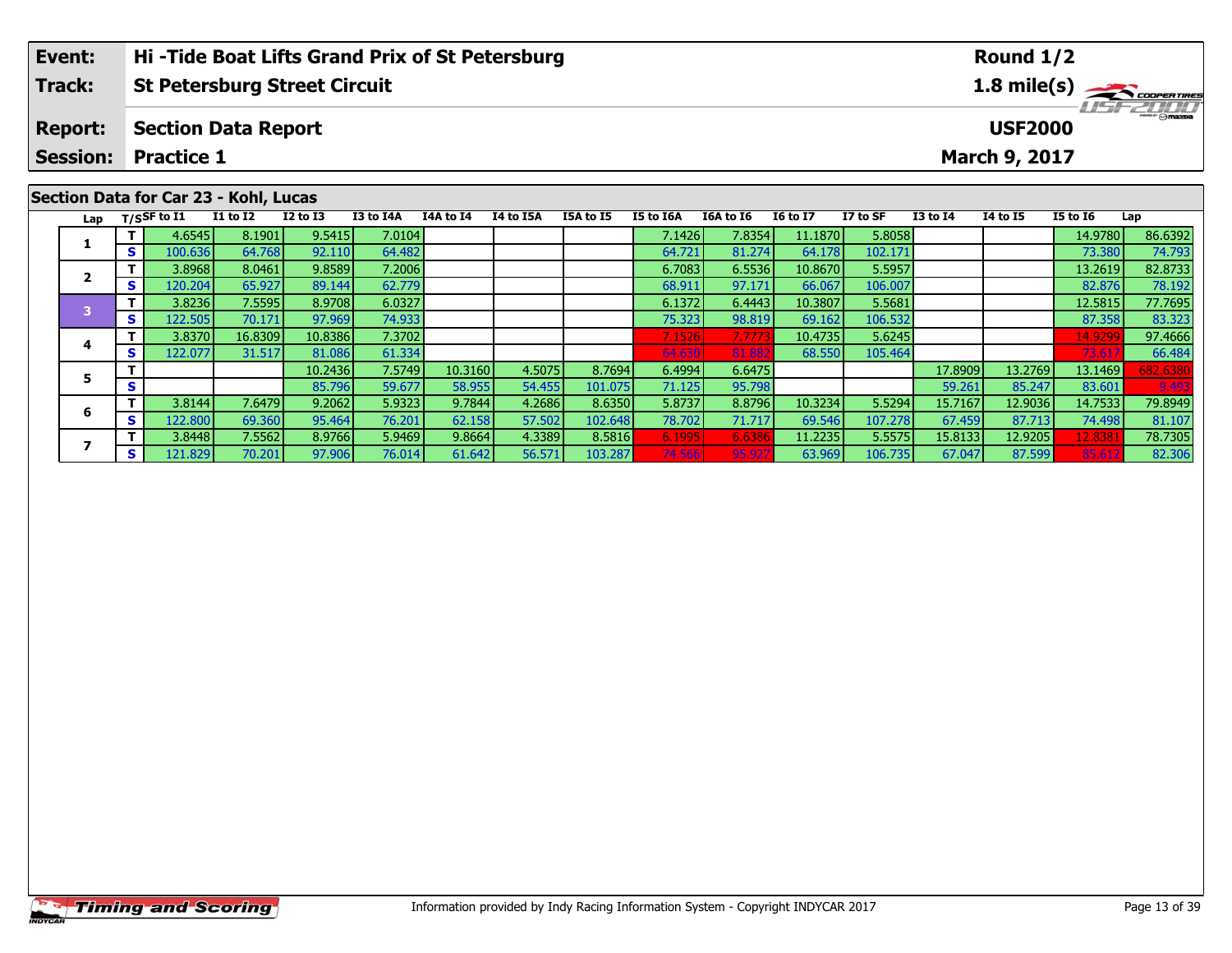| Event:          | Hi-Tide Boat Lifts Grand Prix of St Petersburg | Round $1/2$                               |
|-----------------|------------------------------------------------|-------------------------------------------|
| <b>Track:</b>   | <b>St Petersburg Street Circuit</b>            | $1.8 \text{ mile(s)}$                     |
| <b>Report:</b>  | Section Data Report                            | $\frac{2\pi}{2}$ omazoa<br><b>USF2000</b> |
| <b>Session:</b> | <b>Practice 1</b>                              | <b>March 9, 2017</b>                      |
|                 |                                                |                                           |

# **Section Data for Car 23 - Kohl, Lucas**

|  | Lap            |                    | T/SSF to PI |
|--|----------------|--------------------|-------------|
|  | 1              | т                  |             |
|  |                | S                  |             |
|  | $\overline{2}$ | т                  |             |
|  |                | S                  |             |
|  | 3              | т                  |             |
|  |                | S                  |             |
|  | 4              | т                  | 98.4582     |
|  |                | S                  | 59.790      |
|  | 5              | T                  |             |
|  |                | $\dot{\mathbf{s}}$ |             |
|  | 6              | T                  |             |
|  |                | S                  |             |
|  | 7              | т                  | 75.7323     |
|  |                | S                  | 77.732      |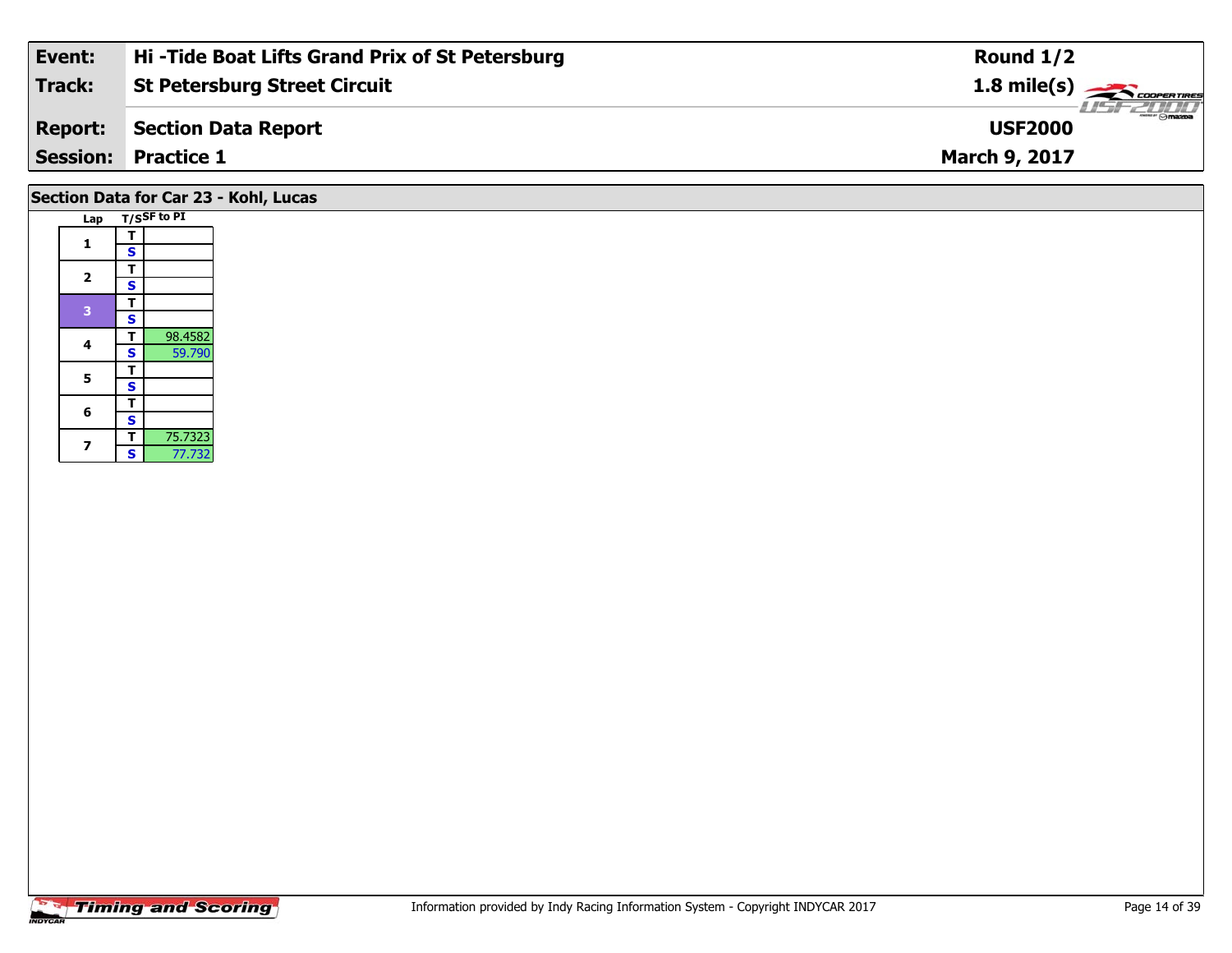| Event:         | Hi-Tide Boat Lifts Grand Prix of St Petersburg | Round $1/2$                                                                        |  |  |  |  |  |
|----------------|------------------------------------------------|------------------------------------------------------------------------------------|--|--|--|--|--|
| Track:         | <b>St Petersburg Street Circuit</b>            | $1.8$ mile(s) $\frac{1.8 \text{ m} \cdot \text{m}}{6.00 \text{ m} \cdot \text{m}}$ |  |  |  |  |  |
| <b>Report:</b> | Section Data Report                            | $\sqrt{m}$<br><b>USF2000</b>                                                       |  |  |  |  |  |
|                | <b>Session: Practice 1</b>                     | March 9, 2017                                                                      |  |  |  |  |  |
| .              |                                                |                                                                                    |  |  |  |  |  |

#### Lap T/SSF to I1 I1 to I2 I2 to I3 I3 to I4A 14A to I4 I4 to I5A I5A to I5 I5 to I6A I6A to I6 I6 to I7 I7 to SF I3 to I4 I4 to I5 I5 to I6 Lap **1T** 7 2.9399 7.0124 12.1355 7.1355 7.6564 14.7919 139.0189<br>T S 88.418 64.464 64.464 64.785 83.175 12.1355 83.175 12.14.304 46.612 **2 <sup>T</sup>** 4.0944 8.2737 9.6657 6.1544 6.8980 6.9819 11.2403 5.8153 13.8799 84.3733 **<sup>S</sup>** 114.402 64.113 90.926 73.451 67.015 91.210 63.873 102.004 79.186 76.80276.802 **3 <sup>T</sup>** 9.5604 27.9940 11.5113 4.9762 9.8722 7.2252 6.9020 39.5053 14.8484 14.1272 813.3927 **<sup>S</sup>** 91.927 16.148 52.833 49.326 89.784 63.981 92.266 26.838 76.225 77.800 7.967**4 <sup>T</sup>** 4.0305 8.0013 9.5314 6.0619 10.3445 4.5928 9.0522 6.4544 6.6775 11.2796 5.6905 16.4064 13.6450 13.1319 81.7166 **<sup>S</sup>** 116.216 66.296 92.207 74.572 58.793 53.443 97.917 71.621 95.368 63.651 104.241 64.623 82.947 83.696 79.29879.29 **5**5 1 5.0318| 10.2797| 17.0187| 8.6322 13.0368| 5.2847| 10.6412| 8.1013| 7.6617| 11.2134| 5.6683| 21.6690| 15.9259| 15.7630| 102.5698<br>| S 93.090| 51.602| 51.641| 52.367| 46.651| 46.446| 83.295| 57.062| 83.117| 64.026| 104.64 **Section Data for Car 27 - Kaminsky, Colin (R)**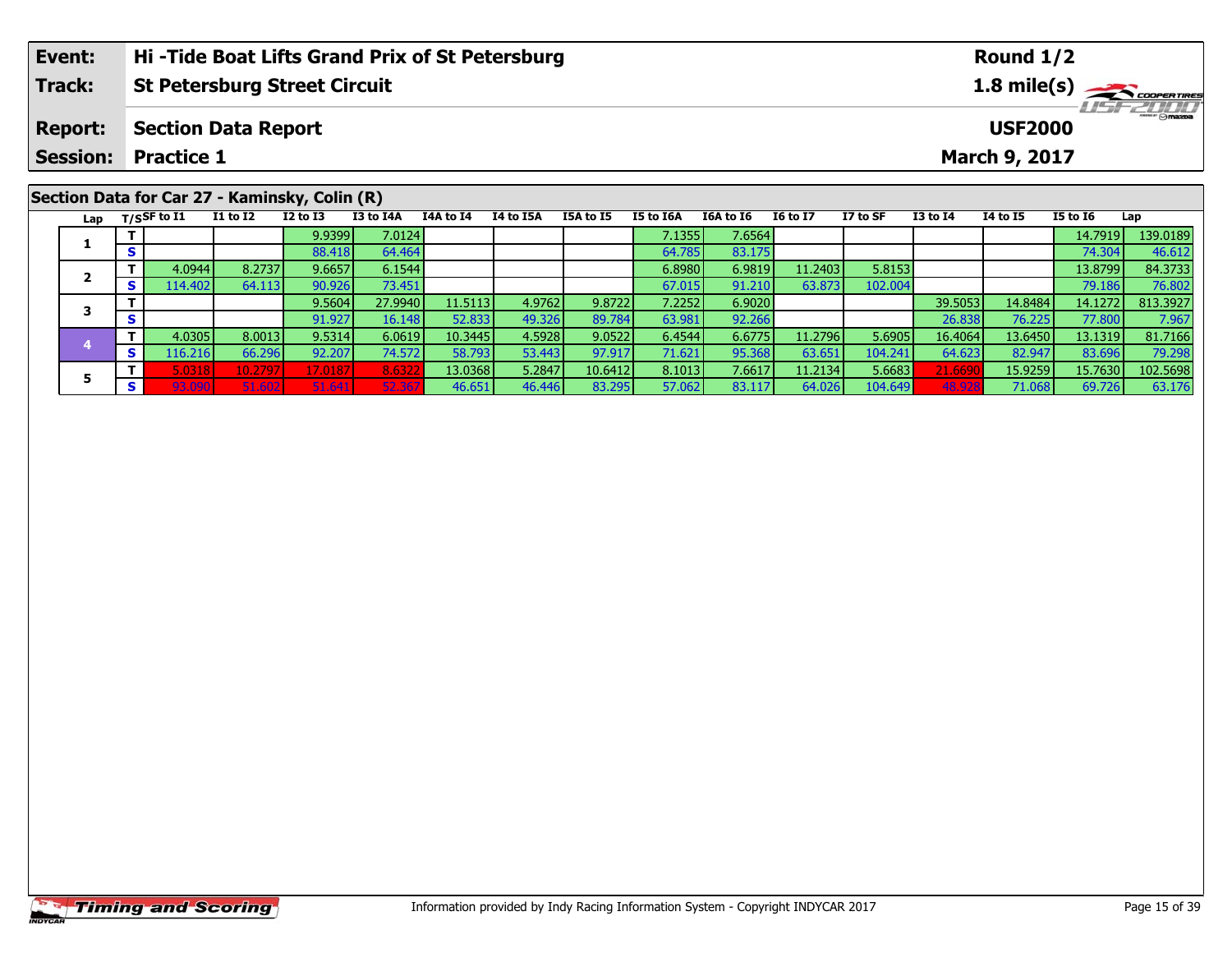| Event:         | Hi-Tide Boat Lifts Grand Prix of St Petersburg | Round $1/2$                     |
|----------------|------------------------------------------------|---------------------------------|
| Track:         | <b>St Petersburg Street Circuit</b>            | $1.8 \text{ mile(s)}$           |
| <b>Report:</b> | Section Data Report                            | <b>Omazoa</b><br><b>USF2000</b> |
|                | <b>Session: Practice 1</b>                     | <b>March 9, 2017</b>            |
|                |                                                |                                 |

# **Section Data for Car 27 - Kaminsky, Colin (R)**

| Lap                     |   | T/SSF to PI |
|-------------------------|---|-------------|
| 1                       |   |             |
|                         | S |             |
|                         | т | 79.8907     |
| $\overline{\mathbf{2}}$ | S | 73.686      |
| з                       |   |             |
|                         | S |             |
| 4                       |   |             |
|                         | S |             |
| 5                       |   | 100.2455    |
|                         | S | 58.724      |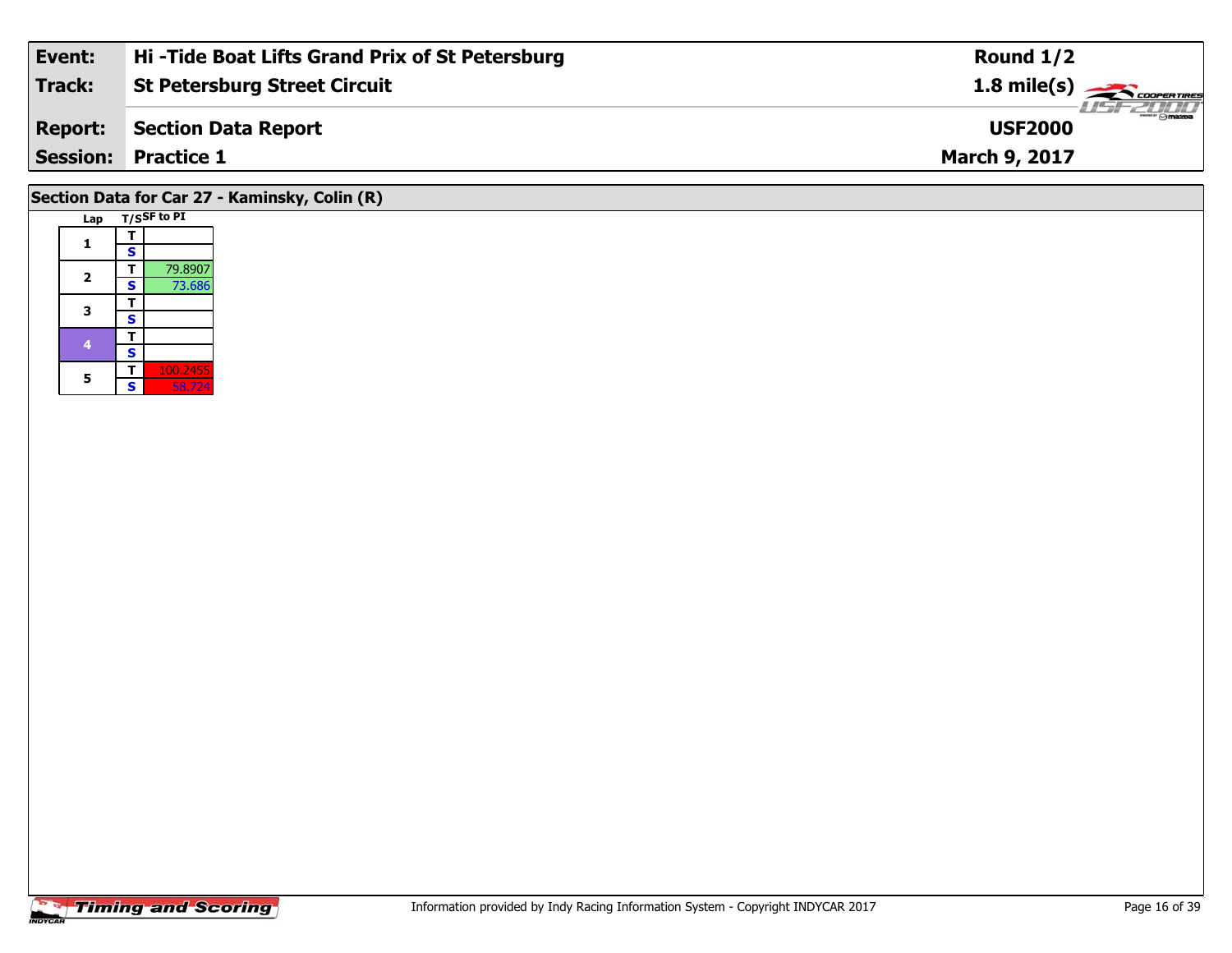| Event: | <b>Hi-Tide Boat Lifts Grand Prix of St Petersburg</b> | Round $1/2$                     |
|--------|-------------------------------------------------------|---------------------------------|
| Track: | <b>St Petersburg Street Circuit</b>                   | $1.8$ mile(s) $\frac{1}{2}$     |
|        | <b>Report: Section Data Report</b>                    | <b>Omazoa</b><br><b>USF2000</b> |
|        | <b>Session: Practice 1</b>                            | <b>March 9, 2017</b>            |
|        |                                                       |                                 |

# **Section Data for Car 3 - Askew, Oliver (R)**

| Lap |   | $T/S$ SF to $I1$ | <b>I1 to I2</b> | <b>I2 to I3</b> | I3 to I4A | I4A to I4 | I4 to I5A | <b>I5A to I5</b> | I5 to I6A | I6A to I6 | <b>I6 to I7</b> | I7 to SF | <b>I3 to I4</b> | 14 to 15 | <b>I5 to 16</b> | Lap      |
|-----|---|------------------|-----------------|-----------------|-----------|-----------|-----------|------------------|-----------|-----------|-----------------|----------|-----------------|----------|-----------------|----------|
|     |   |                  |                 | 9.3663          | 6.1613    |           |           |                  | 6.1799    | 6.4128    |                 |          |                 |          | 12.5927         | 223.9447 |
|     |   |                  |                 | 93.833          | 73.369    |           |           |                  | 74.803    | 99.304    |                 |          |                 |          | 87.280          | 28.936   |
|     |   | 3.8874           | 7.6464          | 9.0806          | 6.1078    |           |           |                  | 6.0394    | 6.3480    | 10.3522         | 5.5590   |                 |          | 12.3874         | 79.3079  |
|     | Э | .20.494 <b>1</b> | 69.373          | 96.785          | 74.011    |           |           |                  | 76.543    | 100.318   | 69.353          | 106.707  |                 |          | 88.727          | 81.707   |
|     |   | 3.8267           | 7.3170          | 9.5544          | 7.2362    |           |           |                  | 7.5230    | 8.8456    | 10.1766         | 5.5195   |                 |          | 16.3686         | 89.8772  |
|     |   | 122.405          | 72.496          | 91.985          | 62.470    |           |           |                  | 61.448    | 71.993    | 70.550          | 107.470  |                 |          | 67.146          | 72.098   |
|     |   |                  |                 | 9.1252          | 5.9670    | 9.5404    | 4.6407    | 14.4017          | 11.72221  | 16.8325   |                 |          | 15.5074         | 19.0424  | 28.5547         | 672.5803 |
|     |   |                  |                 | 96.312          | 75.758    | 63.748    | 52.892    | 61.546           | 39.436    | 37.833    |                 |          | 68.369          | 59.437   | 38.491          | 9.635    |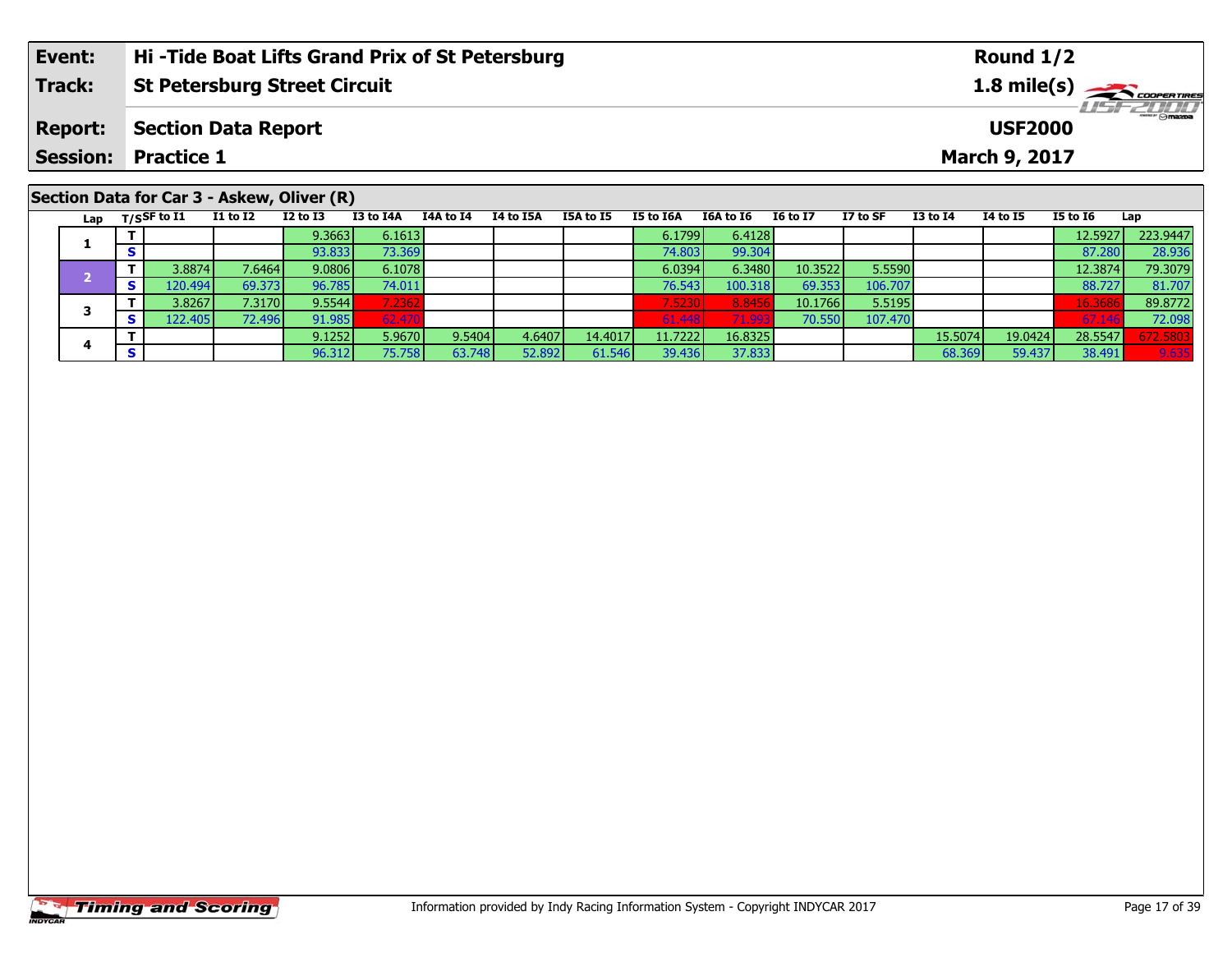| Event:                                     | Hi-Tide Boat Lifts Grand Prix of St Petersburg | Round $1/2$           |  |  |  |  |
|--------------------------------------------|------------------------------------------------|-----------------------|--|--|--|--|
| Track:                                     | <b>St Petersburg Street Circuit</b>            | $1.8 \text{ mile(s)}$ |  |  |  |  |
| <b>Report:</b>                             | Section Data Report                            | <b>USF2000</b>        |  |  |  |  |
|                                            | <b>Session: Practice 1</b>                     | March 9, 2017         |  |  |  |  |
| Section Data for Car 3 - Askew, Oliver (R) |                                                |                       |  |  |  |  |

# **Lap T/SSF to PI**  1  $\frac{1}{s}$ 2  $\frac{1}{s}$ **3a T** 90.9665<br>**S** 64.714 4  $\frac{1}{s}$  $\mathsf{s}$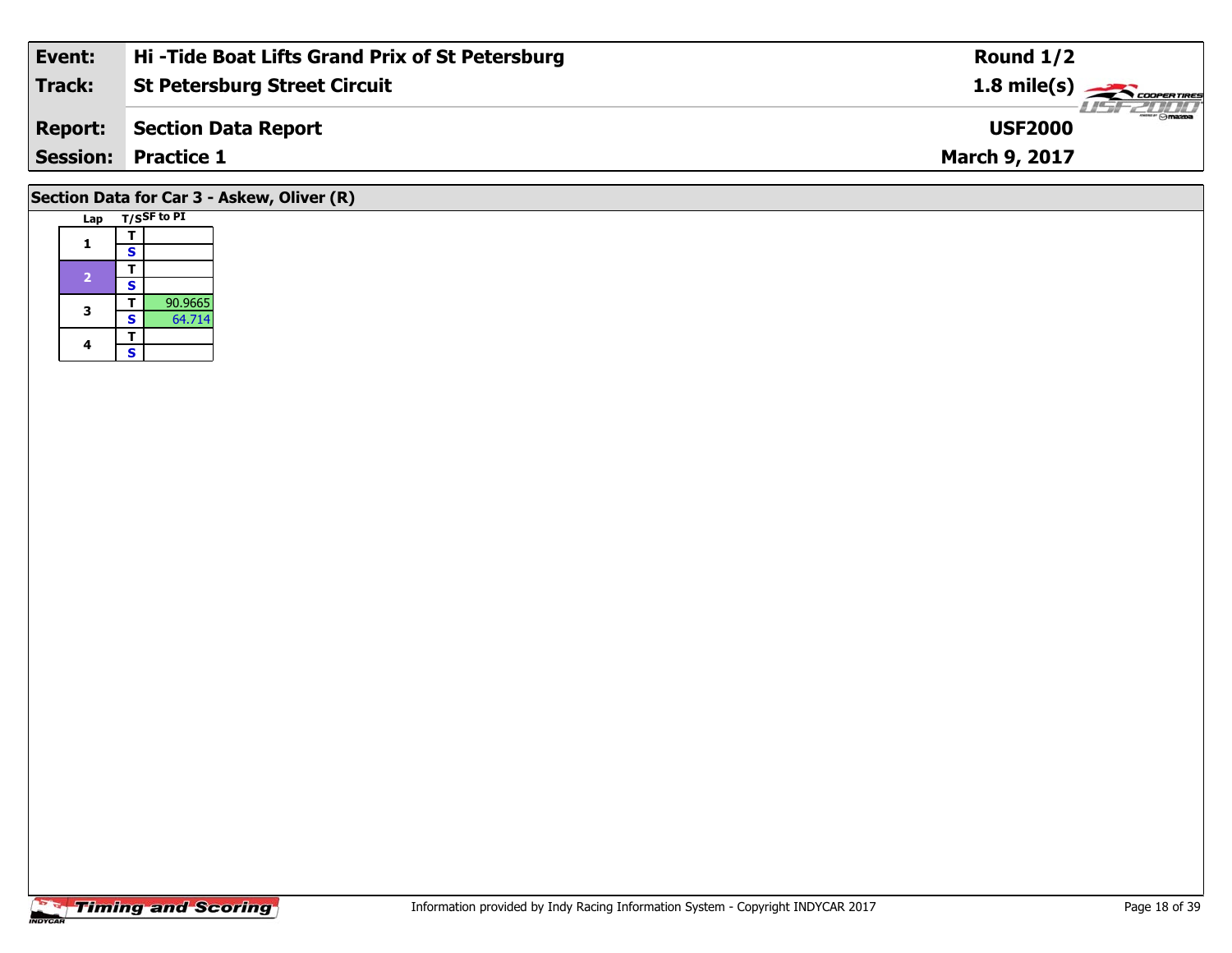| Event:         | Hi-Tide Boat Lifts Grand Prix of St Petersburg | Round $1/2$                             |
|----------------|------------------------------------------------|-----------------------------------------|
| Track:         | <b>St Petersburg Street Circuit</b>            | $1.8$ mile(s) $\rightarrow$ COOPERTIRES |
| <b>Report:</b> | Section Data Report                            | $mm$ $\odot$ mazna<br><b>USF2000</b>    |
|                | <b>Session: Practice 1</b>                     | <b>March 9, 2017</b>                    |
|                | .                                              |                                         |

#### Lap T/SSF to I1 I1 to I2 I2 to I3 I3 to I4A I4A to I4 I4 to I5A I5A to I5 I5 to I6A I6A to I6 I6 to I7 I7 to SF I3 to I4 I4 to I5 I5 to I6 Lap **1 <sup>T</sup>** 4.0516 7.9448 9.7027 6.1580 6.7471 6.8616 11.6709 5.8324 13.6087 83.1465 **<sup>S</sup>** 115.611 66.768 90.579 73.408 68.514 92.809 61.517 101.705 80.764 77.935**2 <sup>T</sup>** 3.9211 8.1373 10.2141 5.9735 6.2225 6.4584 10.5807 5.5812 12.6809 80.2187 **<sup>S</sup>** 119.459 65.188 86.044 75.675 74.291 98.603 67.855 106.282 86.673 80.77980.779 **3 <sup>T</sup>** 3.8340 7.1805 8.9451 5.8437 6.0082 6.3531 10.1943 5.5550 12.3613 76.4127 **<sup>S</sup>** 122.172 73.874 98.251 77.356 76.940 100.237 70.427 106.783 88.914 84.803**4 <sup>T</sup>** 3.8357 7.0300 8.8156 5.5664 5.9703 6.7011 10.0464 5.5395 12.6714 75.8967 **<sup>S</sup>** 122.118 75.456 99.694 81.210 77.429 95.032 71.464 107.082 86.738 85.37985.379 **5 <sup>T</sup>** 9.3402 6.4894 10.2243 4.3065 8.7188 7.4846 6.6952 16.7137 13.0253 14.1798 712.0958 **<sup>S</sup>** 94.095 69.659 59.484 56.996 101.661 61.763 95.116 63.435 86.894 77.511 9.100**6 <sup>T</sup>** 3.7921 7.2843 8.8441 5.4957 9.4815 4.2301 8.6380 5.8911 7.7279 10.1068 5.5152 14.9772 12.8681 13.6190 77.0068 **<sup>S</sup>** 123.522 72.822 99.373 82.254 64.144 58.026 102.612 78.470 82.405 71.037 107.554 70.789 87.955 80.703 84.148**7**7 | T | 3.7979| 7.1463| 8.7519| 5.4838| 9.6047| 4.2067| 8.5998 6.0158| 6.9099 10.5322| 5.5172| 15.0885| 12.8065 12.9257| 76.5662<br>7 | S | 123.334| 74.228| 100.420| 82.433| 63.321| 58.348| 103.068| 76.843| 92.160| 68.168| 10 84.633 **Section Data for Car 36 - Dickerson, Dakota**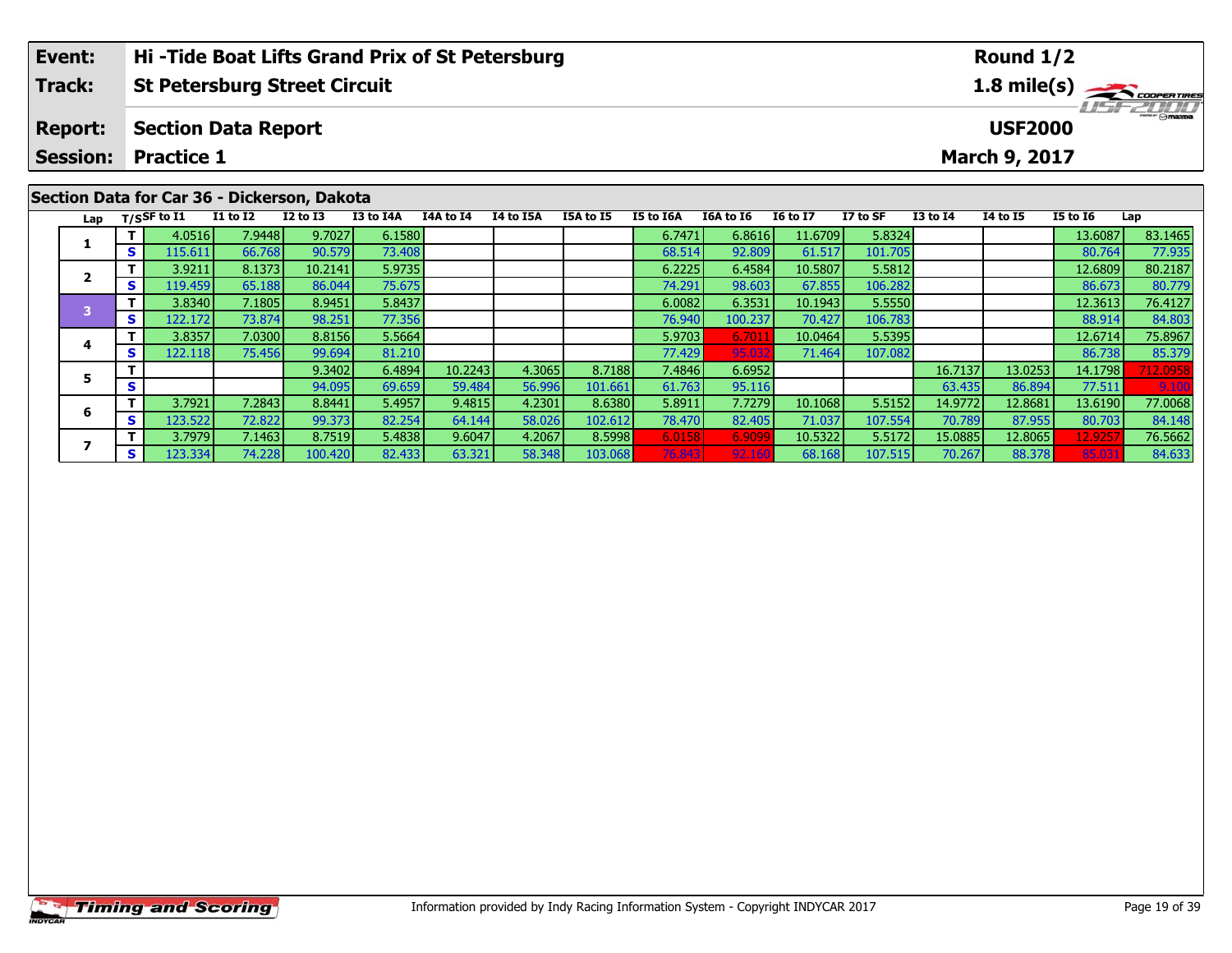| Event:          | Hi-Tide Boat Lifts Grand Prix of St Petersburg | Round $1/2$                     |
|-----------------|------------------------------------------------|---------------------------------|
| Track:          | <b>St Petersburg Street Circuit</b>            | $1.8 \text{ mile(s)}$           |
| <b>Report:</b>  | Section Data Report                            | <b>Omazoa</b><br><b>USF2000</b> |
| <b>Session:</b> | <b>Practice 1</b>                              | <b>March 9, 2017</b>            |
|                 |                                                |                                 |

# **Section Data for Car 36 - Dickerson, Dakota**

| Lap |                         | T/SSF to PI |
|-----|-------------------------|-------------|
| 1   | т                       |             |
|     | S                       |             |
| 2   | т                       |             |
|     | S                       |             |
| 3   | т                       |             |
|     | S                       |             |
| 4   | т                       | 73.4583     |
|     | S                       | 80.138      |
| 5   | т                       |             |
|     | $\overline{\mathbf{s}}$ |             |
| 6   | т                       |             |
|     | S                       |             |
| 7   | т                       | 74.9347     |
|     | S                       | 78.559      |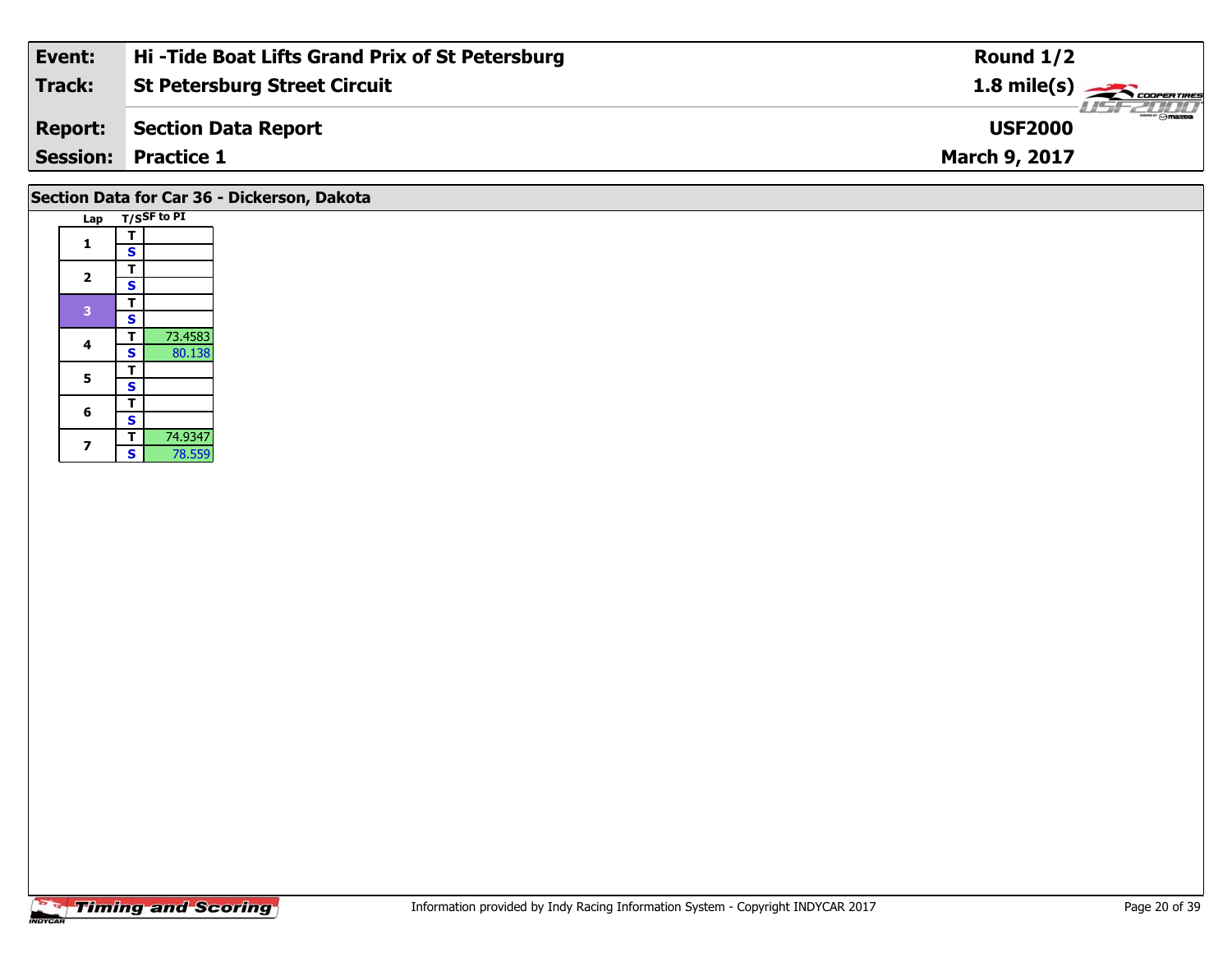| Event:                                      | Hi-Tide Boat Lifts Grand Prix of St Petersburg |          |          |           |           |           | Round $1/2$ |          |          |                 |                                         |                 |               |  |  |  |
|---------------------------------------------|------------------------------------------------|----------|----------|-----------|-----------|-----------|-------------|----------|----------|-----------------|-----------------------------------------|-----------------|---------------|--|--|--|
| <b>Track:</b>                               | <b>St Petersburg Street Circuit</b>            |          |          |           |           |           |             |          |          |                 | $1.8$ mile(s) $\rightarrow$ COOPERTIRES |                 |               |  |  |  |
| <b>Report:</b>                              | <b>Section Data Report</b>                     |          |          |           |           |           |             |          |          |                 | <b>LISF 2000</b><br><b>USF2000</b>      |                 |               |  |  |  |
| <b>Session:</b>                             | <b>Practice 1</b>                              |          |          |           |           |           |             |          |          |                 |                                         |                 | March 9, 2017 |  |  |  |
|                                             |                                                |          |          |           |           |           |             |          |          |                 |                                         |                 |               |  |  |  |
| Section Data for Car 37 - Castro, Andre (R) |                                                |          |          |           |           |           |             |          |          |                 |                                         |                 |               |  |  |  |
| Lap                                         | T/SSF to I1                                    | I1 to I2 | I2 to I3 | I3 to I4A | I4A to I4 | I5 to I6A | I6A to I6   | I6 to I7 | I7 to SF | <b>I3 to I4</b> | 14 to 15                                | <b>I5 to 16</b> | Lap           |  |  |  |

**<sup>T</sup>** 3.8124 7.1412 8.5385 5.4776 465.0459 21.5175 10.3124 5.5671 470.5235 57.7544 **<sup>S</sup>** 122.865 74.281 102.930 82.526 1.308 21.484 69.621 106.551 2.253 19.597

**<sup>T</sup>** 4.0028 8.2494 9.4319 6.2441 6.5891 6.7441 11.8149 5.6710 13.3332 82.2536 **<sup>S</sup>** 117.020 64.302 93.180 72.396 70.157 94.426 60.767 104.599 82.433 78.781

**<sup>T</sup>** 3.8191 7.4469 9.1372 6.3943 6.7426 6.5741 10.7531 5.5715 13.3167 79.3979 **<sup>S</sup>** 122.649 71.232 96.185 70.695 68.560 96.868 66.767 106.467 82.535 81.614

**<sup>T</sup>** 3.8441 7.3102 8.6501 5.5109 6.2217 6.4913 10.5408 5.5597 12.7130 76.8502 **<sup>S</sup>** 121.851 72.564 101.602 82.028 74.300 98.103 68.112 106.693 86.454 84.320

#### **Timing and Scoring**

**1**

**2**

**4**

81.614

84.320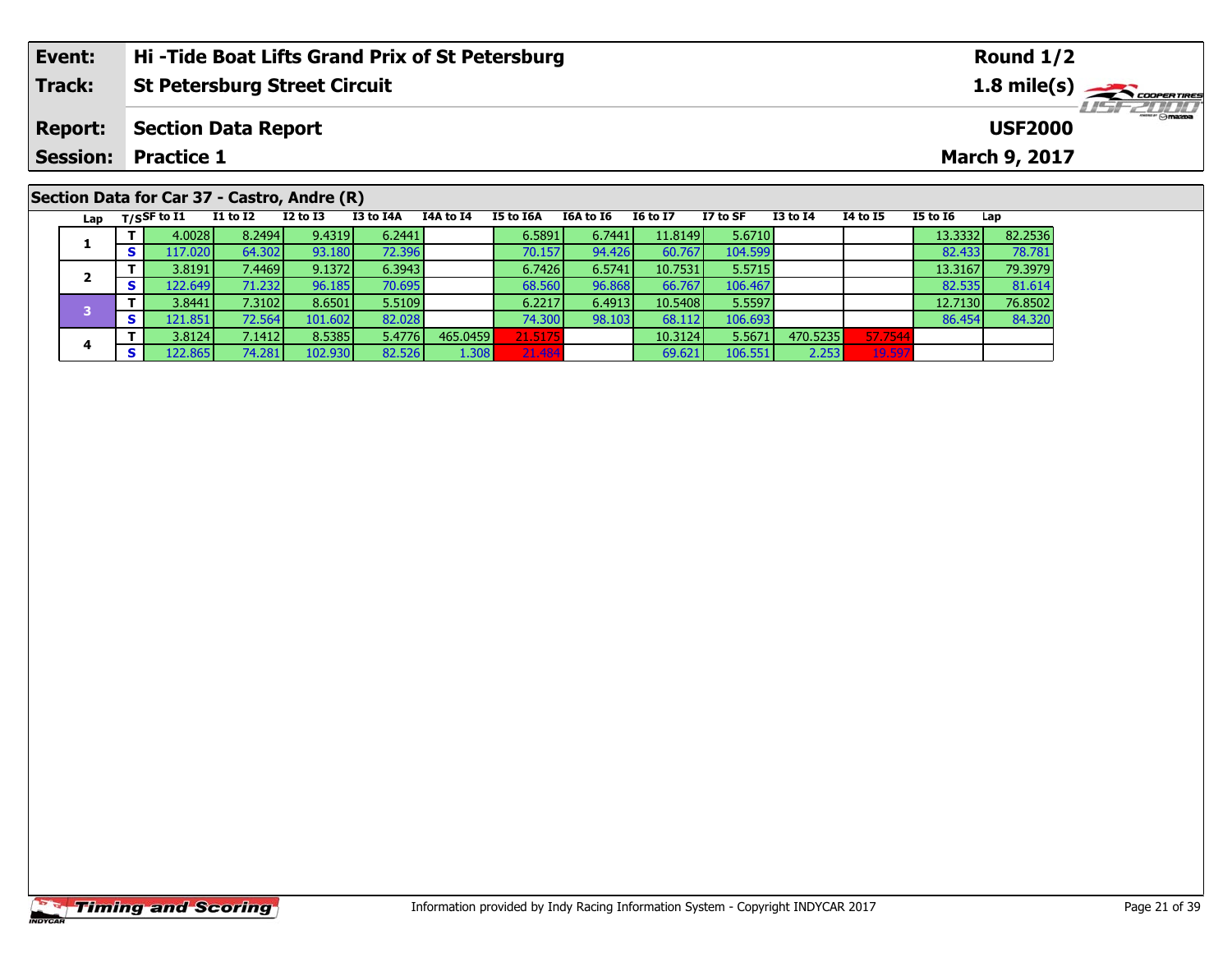| Event:         | Hi-Tide Boat Lifts Grand Prix of St Petersburg | Round $1/2$                               |
|----------------|------------------------------------------------|-------------------------------------------|
| Track:         | <b>St Petersburg Street Circuit</b>            | $1.8$ mile(s) $\frac{1.8}{\sqrt{2}}$      |
| <b>Report:</b> | Section Data Report                            | <i><b>LIST 2000</b></i><br><b>USF2000</b> |
|                | <b>Session: Practice 1</b>                     | <b>March 9, 2017</b>                      |
|                |                                                |                                           |

# **Section Data for Car 38 - Das, Cameron**

|   |          | Lap $T/SSF$ to I1 | $I1$ to $I2$ | $I2$ to $I3$ | <b>I3 to I4A</b> | I4A to I4 | <b>I4 to I5A</b> | <b>I5A to I5</b> | I5 to I6A | I6A to I6 | <b>I6 to I7</b> | I7 to SF | $I3$ to $I4$ | 14 to 15 | <b>I5 to 16</b> | Lap      |
|---|----------|-------------------|--------------|--------------|------------------|-----------|------------------|------------------|-----------|-----------|-----------------|----------|--------------|----------|-----------------|----------|
|   |          |                   |              |              |                  |           |                  |                  |           |           |                 |          |              |          |                 |          |
|   |          | 4.3469            | 8.0191       | 9.4776       | 6.1317           |           |                  |                  | 6.6881    | 6.5940    | 11.4438         | 5.7052   |              |          | 13.2821         | 82.4182  |
|   | s '      | 107.757           | 66.149       | 92.731       | 73.723           |           |                  |                  | 69.119    | 96.575    | 62.737          | 103.972  |              |          | 82.750          | 78.623   |
|   |          | 3.9122            | 8.0354       | 9.2097       | 6.4154           |           |                  |                  | 7.2412    | 6.9746    | 10.7588         | 5.5564   |              |          | 14.2158         | 82.1970  |
|   | S.       | 119.730           | 66.015       | 95.428       | 70.463           |           |                  |                  | 63.839    | 91.305    | 66.732          | 106.757  |              |          | 77.315          | 78.835   |
|   |          | 3.8793            | 7.2868       | 8.8862       | 5.6217           |           |                  |                  | 6.1466    | 6.3294    | 11.0544         | 5.5522   |              |          | 12.4760         | 77.3415  |
|   | <b>S</b> | 120.746           | 72.797       | 98.902       | 80.411           |           |                  |                  | 75.208    | 100.613   | 64.947          | 106.837  |              |          | 88.096          | 83.784   |
|   |          | 3.9213            | 8.3777       | 9.1225       | 5.6131           |           |                  |                  | 6.8025    | 6.8117    | 10.1016         | 5.4818   |              |          | 13.6142         | 80.7122  |
|   | S.       | 119.453           | 63.317       | 96.340       | 80.534           |           |                  |                  | 67.956    | 93.489    | 71.073          | 108.209  |              |          | 80.73           | 80.285   |
|   |          |                   |              | 9.2373       | 6.4728           | 10.3290   | 4.3152           | 8.6559           | 7.7523    | 7.0738    |                 |          | 16.8018      | 12.9711  | 14.8261         | 702.6533 |
|   | S        |                   |              | 95.143       | 69.838           | 58.881    | 56.881           | 102.400          | 59.630    | 90.025    |                 |          | 63.102       | 87.257   | 74.132          | 9.222    |
|   |          | 3.8280            | 7.5207       | 8.7817       | 5.7909           | 9.6602    | 4.1840           | 8.4996           | 6.1386    | 7.7747    | 10.4046         | 5.4650   | 15.4511      | 12.6836  | 13.9133         | 78.0480  |
| ь | S.       | 122.364           | 70.533       | 100.079      | 78.061           | 62.957    | 58.665           | 104.283          | 75.306    | 81.909    | 69.004          | 108.542  | 68.618       | 89.235   | 78.996          | 83.026   |
|   |          | 3.7888            | 7.1587       | 8.9294       | 5.8730           | 9.7329    | 4.2651           | 8.7076           | 6.3739    | 6.5230    | 10.6887         | 5.4602   | 15.6059      | 12.9727  | 12.8969         | 77.5013  |
|   | <b>S</b> | 123.630           | 74.099       | 98.424       | 76.970           | 62.487    | 57.550           | 101.792          | 72.526    | 97.627    | 67.169          | 108.637  | 67.938       | 87.246   | 85.22           | 83.612   |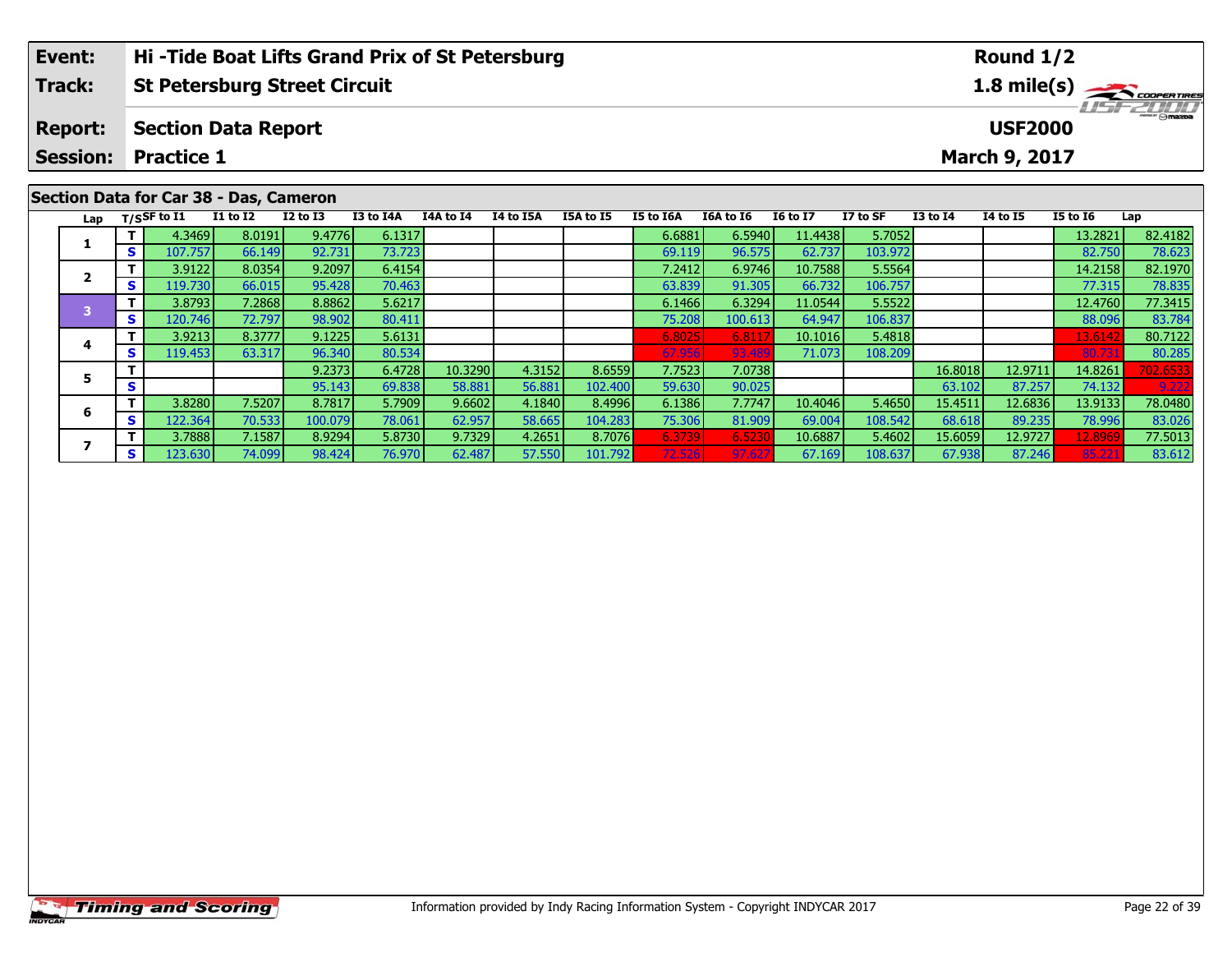| Event:         | Hi-Tide Boat Lifts Grand Prix of St Petersburg | Round $1/2$                        |
|----------------|------------------------------------------------|------------------------------------|
| Track:         | <b>St Petersburg Street Circuit</b>            | $1.8 \text{ mile(s)}$              |
| <b>Report:</b> | Section Data Report                            | <b>LISF 2000</b><br><b>USF2000</b> |
|                | <b>Session: Practice 1</b>                     | <b>March 9, 2017</b>               |
|                |                                                |                                    |

# **Section Data for Car 38 - Das, Cameron**

| Lap            |   | T/SSF to PI |
|----------------|---|-------------|
| 1              | т |             |
|                | S |             |
| $\overline{2}$ | т |             |
|                | S |             |
| 3              |   |             |
|                | S |             |
| 4              | т | 77.0083     |
|                | S | 76.444      |
| 5              | т |             |
|                | S |             |
| 6              | т |             |
|                | S |             |
| 7              | т | 75.9335     |
|                | Ś | 77.526      |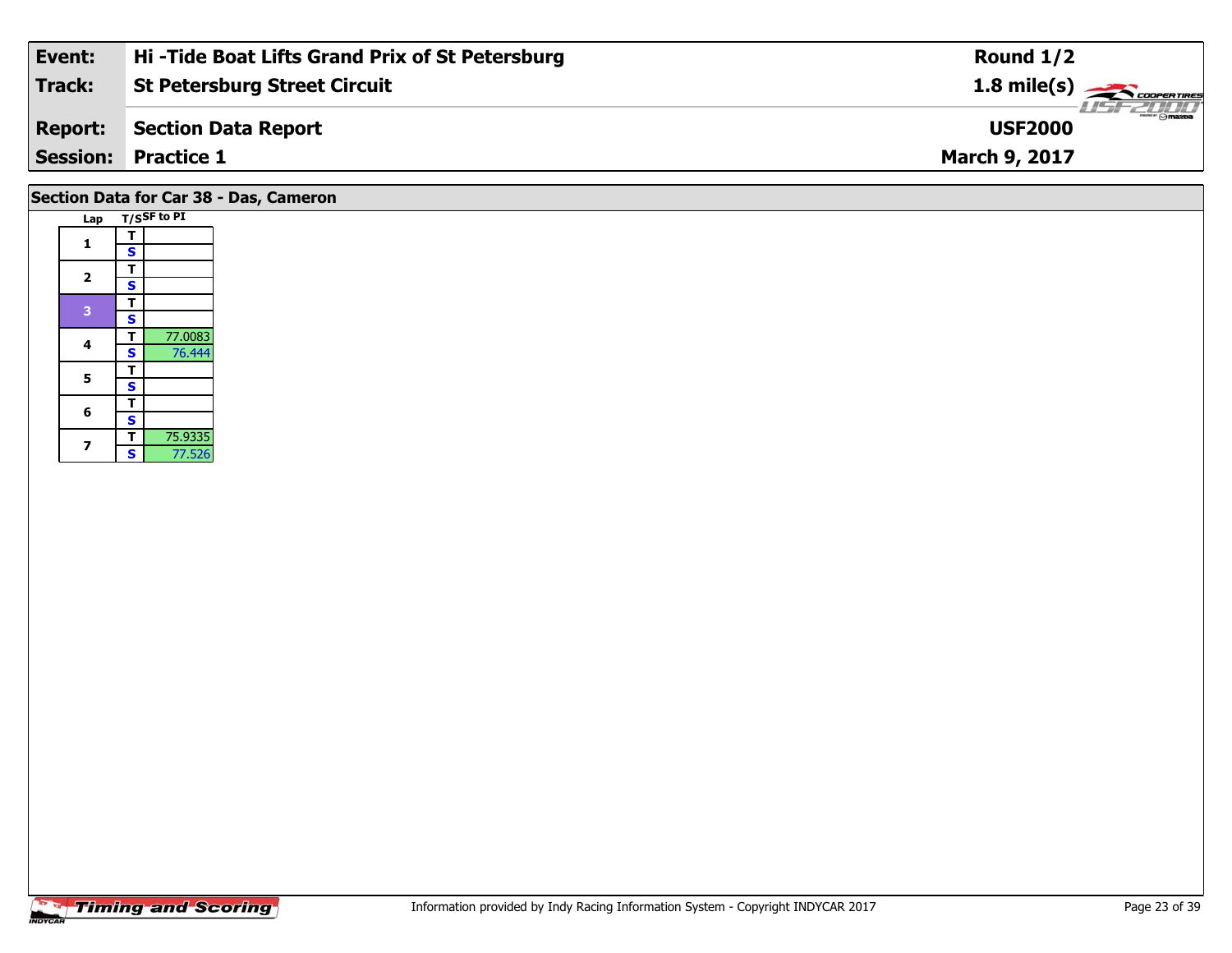| Event:         | Hi-Tide Boat Lifts Grand Prix of St Petersburg                                                                                              | Round $1/2$                     |
|----------------|---------------------------------------------------------------------------------------------------------------------------------------------|---------------------------------|
| Track:         | <b>St Petersburg Street Circuit</b>                                                                                                         | 1.8 mile(s)<br><u> TELEVIDO</u> |
| <b>Report:</b> | <b>Section Data Report</b>                                                                                                                  | <b>USF2000</b>                  |
|                | <b>Session: Practice 1</b>                                                                                                                  | March 9, 2017                   |
|                | Section Data for Car 7 - Wojcik, Devin (R)                                                                                                  |                                 |
| Lap            | I3 to I4A<br>I5 to I6A<br>I1 to I2<br>I2 to I3<br>I5 to I6<br>$_{\mathsf{T}}$ /SSF to I1<br><b>I6 to I7</b><br>I7 to SF<br>I6A to I6<br>Lap |                                 |

84.133

**<sup>T</sup>** 4.0064 7.8123 9.1985 6.0070 6.1994 6.4597 12.1319 5.7322 12.6591 80.6172 **<sup>S</sup>** 116.915 67.900 95.544 75.253 74.567 98.583 59.179 103.482 86.822 80.380

**<sup>T</sup>** 3.9394 7.5780 8.7874 5.5956 6.1536 6.4208 10.4512 5.6587 12.5744 77.0211 **<sup>S</sup>** 118.904 69.999 100.014 80.786 75.122 99.181 68.696 104.827 87.407 84.133

**T** 3.9096 7.3407 8.6923 5.5172 10.1356 5.6095<br> **S** 119.810 72.262 101.108 81.934 70.835 105.746

#### **Timing and Scoring**

**1**

**3**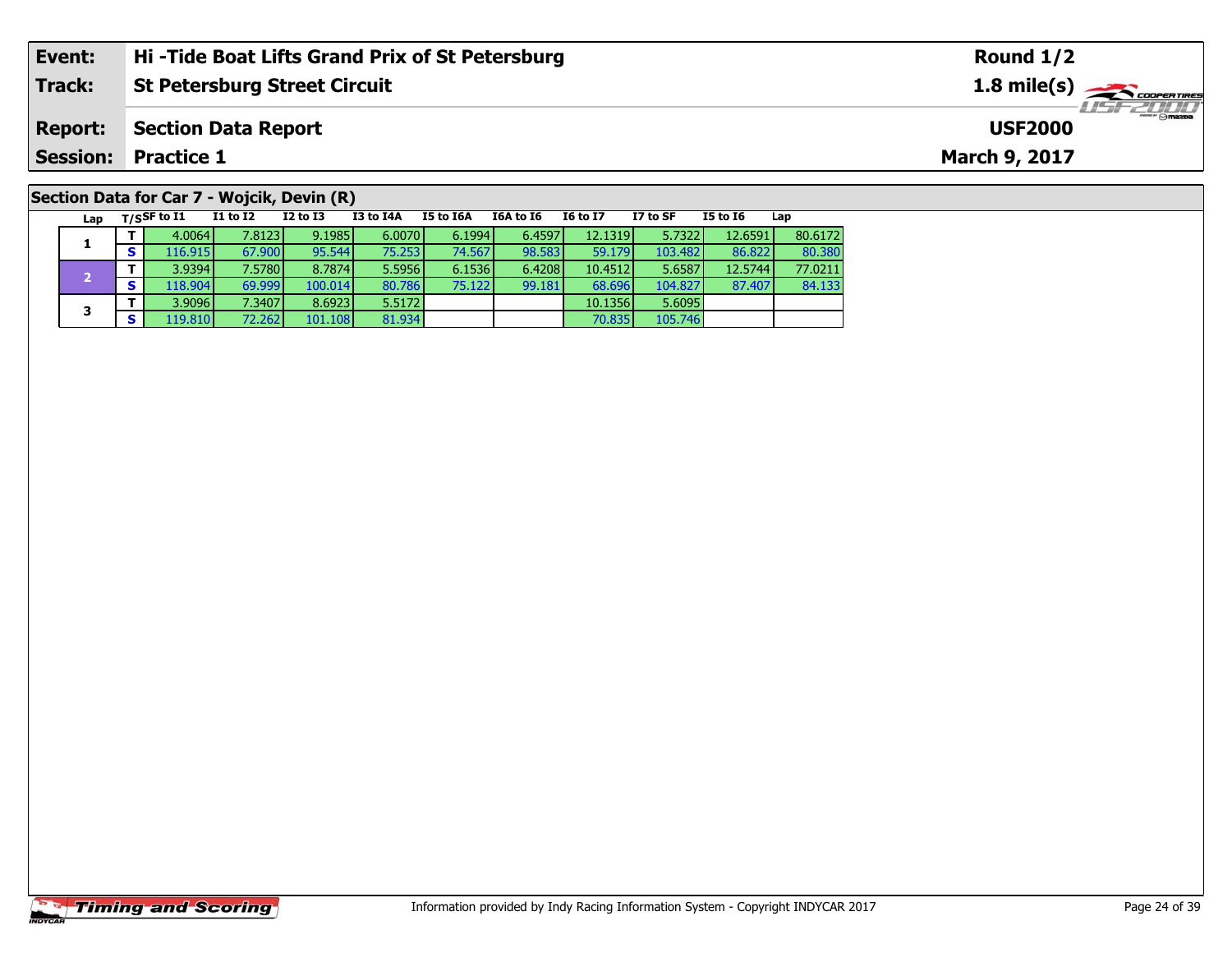| Event:                                         | Hi-Tide Boat Lifts Grand Prix of St Petersburg |          |          |           |  |                     |           | Round $1/2$ |           |                       |                                    |          |          |          |     |  |
|------------------------------------------------|------------------------------------------------|----------|----------|-----------|--|---------------------|-----------|-------------|-----------|-----------------------|------------------------------------|----------|----------|----------|-----|--|
| <b>Track:</b>                                  | <b>St Petersburg Street Circuit</b>            |          |          |           |  |                     |           |             |           | $1.8 \text{ mile(s)}$ |                                    |          |          |          |     |  |
| <b>Report:</b>                                 | <b>Section Data Report</b>                     |          |          |           |  |                     |           |             |           |                       | <b>LISF 2000</b><br><b>USF2000</b> |          |          |          |     |  |
| <b>Session:</b>                                | <b>Practice 1</b>                              |          |          |           |  |                     |           |             |           | March 9, 2017         |                                    |          |          |          |     |  |
|                                                |                                                |          |          |           |  |                     |           |             |           |                       |                                    |          |          |          |     |  |
| Section Data for Car 8 - Tomaselli*, Bruna (R) |                                                |          |          |           |  |                     |           |             |           |                       |                                    |          |          |          |     |  |
|                                                | $I_{\rm an}$ $T/SSF$ to $I1$                   | I1 to I2 | I2 to I3 | I3 to I4A |  | I4A to I4 I4 to I5A | I5A to I5 | I5 to I6A   | I6A to I6 | I6 to I7              | I7 to SF                           | I3 to I4 | 14 to 15 | I5 to I6 | Lap |  |

| Lap |   | T/SSF to I1 | <b>I1 to I2</b> | I2 to I3 | I3 to I4A | I4A to I4 | I4 to I5A | I5A to I5 | I5 to I6A | <b>I6A to I6</b> | <b>I6 to I7</b> | I7 to SF | <b>I3 to I4</b> | <b>I4 to I5</b> | <b>I5 to 16</b> | Lap      |
|-----|---|-------------|-----------------|----------|-----------|-----------|-----------|-----------|-----------|------------------|-----------------|----------|-----------------|-----------------|-----------------|----------|
|     |   | 4.6138      | 8.7573          | 10.8971  | 6.8762    |           |           |           | 7.2143    | 7.8197           | 12.6263         | 5.9959   |                 |                 | 15.0340         | 90.9652  |
|     | s | 101.523     | 60.573          | 80.651   | 65.741    |           |           |           | 64.077    | 81.438           | 56.862          | 98.931   |                 |                 | 73.107          | 71.236   |
|     |   | 4.0856      | 8.1591          | 10.4348  | 7.3491    |           |           |           | 7.5571    | 7.1036           | 11.3853         | 5.7582   |                 |                 | 14.6607         | 86.2031  |
|     |   | 114.649     | 65.014          | 84.224   | 61.510    |           |           |           | 61.171    | 89.647           | 63.060          | 103.015  |                 |                 | 74.969          | 75.171   |
|     |   | 3.9949      | 7.8207          | 9.6344   | 6.3735    |           |           |           | 6.8454    | 7.7901           | 11.7059         | 5.7412   |                 |                 | 14.6355         | 83.9652  |
|     |   | 117.252     | 67.827          | 91.221   | 70.926    |           |           |           | 67.530    | 81.747           | 61.333          | 103.320  |                 |                 | 75.098          | 77.175   |
|     |   | 3.9998      | 7.7596          | 9.7517   | 6.0198    |           |           |           | 7.6991    | 8.8497           | 11.3567         | 5.6841   |                 |                 | 16.5488         | 87.8573  |
|     |   | 117.108     | 68.361          | 90.124   | 75.093    |           |           |           | 60.042    | 71.959           | 63.219          | 104.358  |                 |                 | 66.41           | 73.756   |
|     |   |             |                 | 10.7561  | 7.8166    | 10.9139   | 4.6204    | 9.8114    | 7.6158    | 7.1091           |                 |          | 18.7305         | 14.4318         | 14.7249         | 691.9766 |
|     | s |             |                 | 81.708   | 57.831    | 55.725    | 53.124    | 90.340    | 60.699    | 89.578           |                 |          | 56.604          | 78.425          | 74.642          | 9.364    |
|     |   | 3.9660      | 8.3907          | 9.5493   | 6.2156    | 10.3010   | 4.4462    | 8.7831    | 6.5969    | 7.0623           | 11.0378         | 5.7707   | 16.5166         | 13.2293         | 13.6592         | 82.1196  |
|     | s | 118.106     | 63.219          | 92.034   | 72.728    | 59.041    | 55.205    | 100.917   | 70.074    | 90.171           | 65.045          | 102.792  | 64.192          | 85.554          | 80.465          | 78.909   |
|     |   | 3.8974      | 7.5910          | 9.9630   | 6.5603    | 10.7035   | 4.661     | 10.3682   | 7.5507    | 8.7590           | 11.7855         | 5.6096   | 17.2638         | 15.0292         | 16.309          | 87.4492  |
|     |   | 120.185     | 69.879          | 88.213   | 68.906    | 56.821    | 52.661    | 85.489    | 61.222    | 72.704           | 60.918          | 105.744  | 61.413          | 75.308          | 67.389          | 74.100   |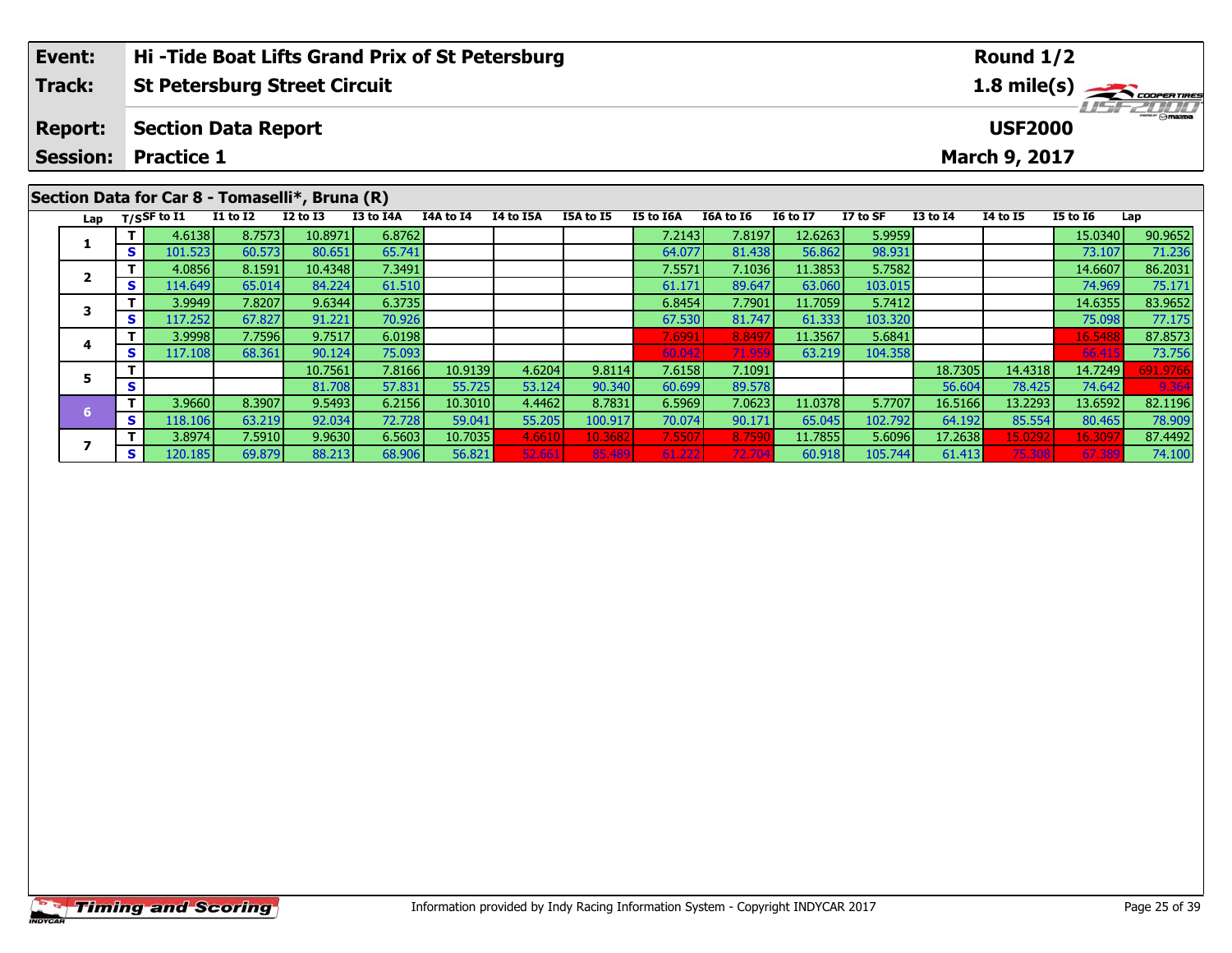| Event:         | Hi-Tide Boat Lifts Grand Prix of St Petersburg | Round $1/2$                     |
|----------------|------------------------------------------------|---------------------------------|
| Track:         | <b>St Petersburg Street Circuit</b>            | $1.8 \text{ mile(s)}$           |
| <b>Report:</b> | Section Data Report                            | <b>Omazoa</b><br><b>USF2000</b> |
|                | <b>Session: Practice 1</b>                     | <b>March 9, 2017</b>            |
|                |                                                |                                 |

# **Section Data for Car 8 - Tomaselli\*, Bruna (R)**

| Lap |                         | T/SSF to PI |
|-----|-------------------------|-------------|
| 1   | т                       |             |
|     | S                       |             |
| 2   | т                       |             |
|     | S                       |             |
| 3   | т                       |             |
|     | S                       |             |
| 4   | т                       | 86.2597     |
|     | S                       | 68.245      |
| 5   | т                       |             |
|     | S                       |             |
| 6   | т                       |             |
|     | $\overline{\mathbf{s}}$ |             |
| 7   | т                       | 86.8748     |
|     | Š                       | 67.762      |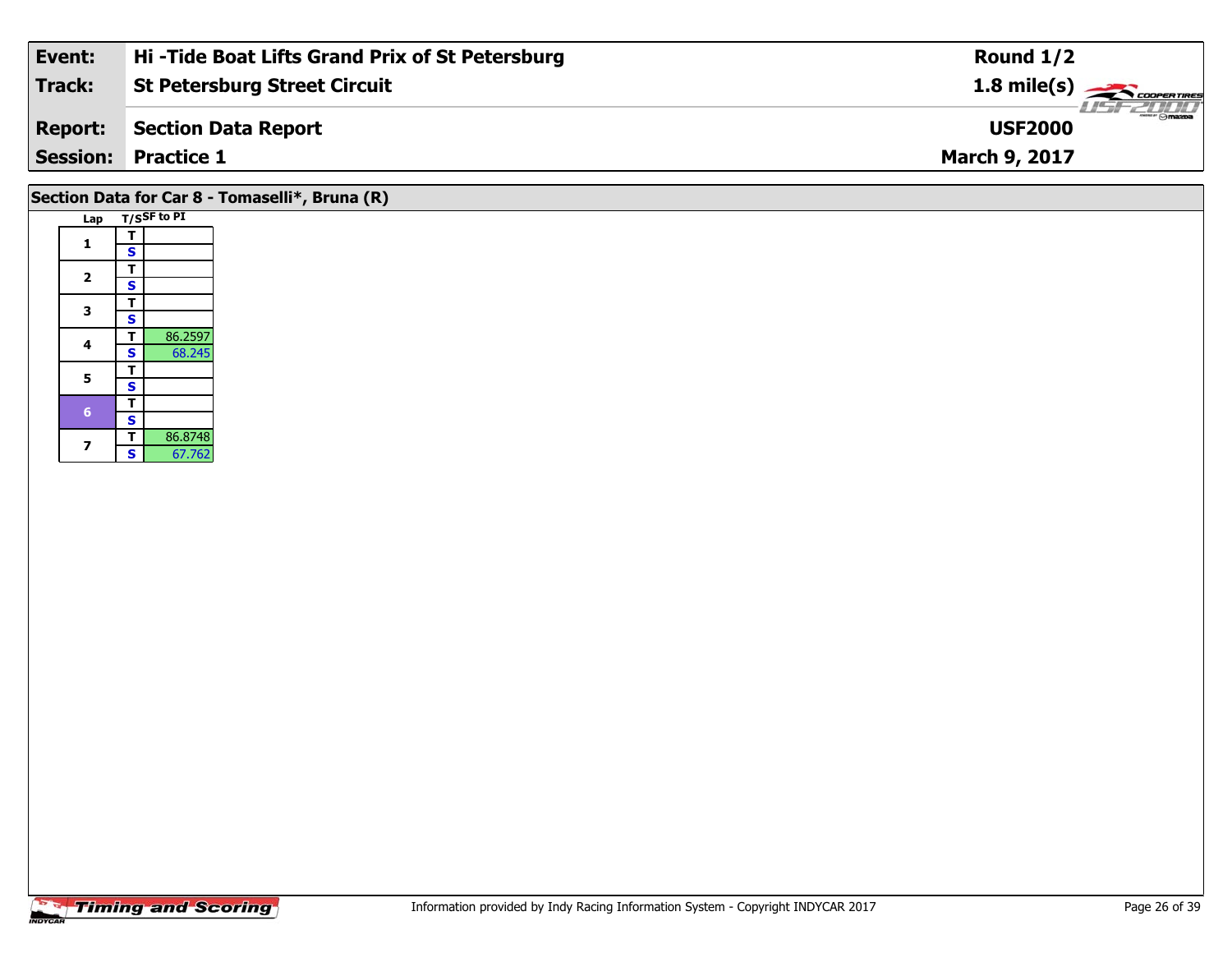|                | .                                              |                                                                                             |
|----------------|------------------------------------------------|---------------------------------------------------------------------------------------------|
|                | <b>Session: Practice 1</b>                     | <b>March 9, 2017</b>                                                                        |
| <b>Report:</b> | Section Data Report                            | <b>USF2000</b>                                                                              |
| Track:         | <b>St Petersburg Street Circuit</b>            | $1.8$ mile(s) $\frac{1.8 \text{ m/e}}{6.00 \text{ m} \cdot \text{m/e}}$<br><b>LISE CLIP</b> |
| Event:         | Hi-Tide Boat Lifts Grand Prix of St Petersburg | Round $1/2$                                                                                 |

#### Lap T/SSF to I1 I1 to I2 I2 to I3 I3 to I4A I4A to I4 I4 to I5A I5A to I5 I5 to I6A I6A to I6 I6 to I7 I7 to SF I3 to I4 I4 to I5 I5 to I6 Lap **1 <sup>T</sup>** 3.9721 7.5934 9.0395 5.8079 6.4734 6.4414 10.9539 5.6584 12.9148 79.1976 **<sup>S</sup>** 117.925 69.857 97.225 77.833 71.411 98.863 65.543 104.832 85.103 81.821**2 <sup>T</sup>** 3.8567 7.4111 8.6420 5.5146 6.2171 6.3312 10.4774 5.5387 12.5483 76.3833 **<sup>S</sup>** 121.453 71.576 101.697 81.972 74.355 100.584 68.524 107.098 87.589 84.83584.835 **3 <sup>T</sup>** 3.8032 7.0456 8.6254 5.4042 5.9232 6.3057 10.3515 5.4941 12.2289 75.0737 **<sup>S</sup>** 123.162 75.289 101.893 83.647 78.044 100.991 69.358 107.967 89.877 86.315**4 <sup>T</sup>** 3.8276 7.0687 8.4632 5.3663 5.8840 6.2692 10.0372 5.5431 12.1532 74.6726 **<sup>S</sup>** 122.377 75.043 103.845 84.238 78.564 101.579 71.529 107.013 90.436 86.77986.779 **5 <sup>T</sup>** 3.8174 7.1569 8.4838 6.0159 7.9414 7.7496 10.0505 5.4961 15.6910 86.3442 **<sup>S</sup>** 122.704 74.118 103.593 75.142 58.210 82.174 71.435 107.928 70.046 75.04875.048 **6 <sup>T</sup>** 9.6526 6.1727 9.7193 4.3063 9.0456 6.7100 6.4240 15.8920 13.3519 13.1340 651.2734 **<sup>S</sup>** 91.049 73.233 62.575 56.999 97.988 68.893 99.131 66.715 84.768 83.683 9.950**7**7 | T | 3.7785| 7.4518| 8.6595| 5.4738| 9.4644| 4.1577| 8.5799| 6.3877| 6.5524| 10.1834| 5.4590| 14.9382| 12.7376| 12.9401| 76.1481<br>7 | S | 123.967| 71.185| 101.491| 82.583| 64.260| 59.036| 103.307| 72.369| 97.189| 70.502| 85.097 **8**8 T | 3.7915 7.0640 8.4500 5.3776 9.3239 4.1908 8.4846 5.9397 6.3089 10.0352 5.5021 14.7015 12.6754 12.2486 74.4683<br>S S 123.542 75.093 104.008 84.061 65.228 58.570 104.467 77.828 100.940 71.544 107.810 72.117 89.293 89.732 87.017 **Section Data for Car 80 - Megennis, Robert**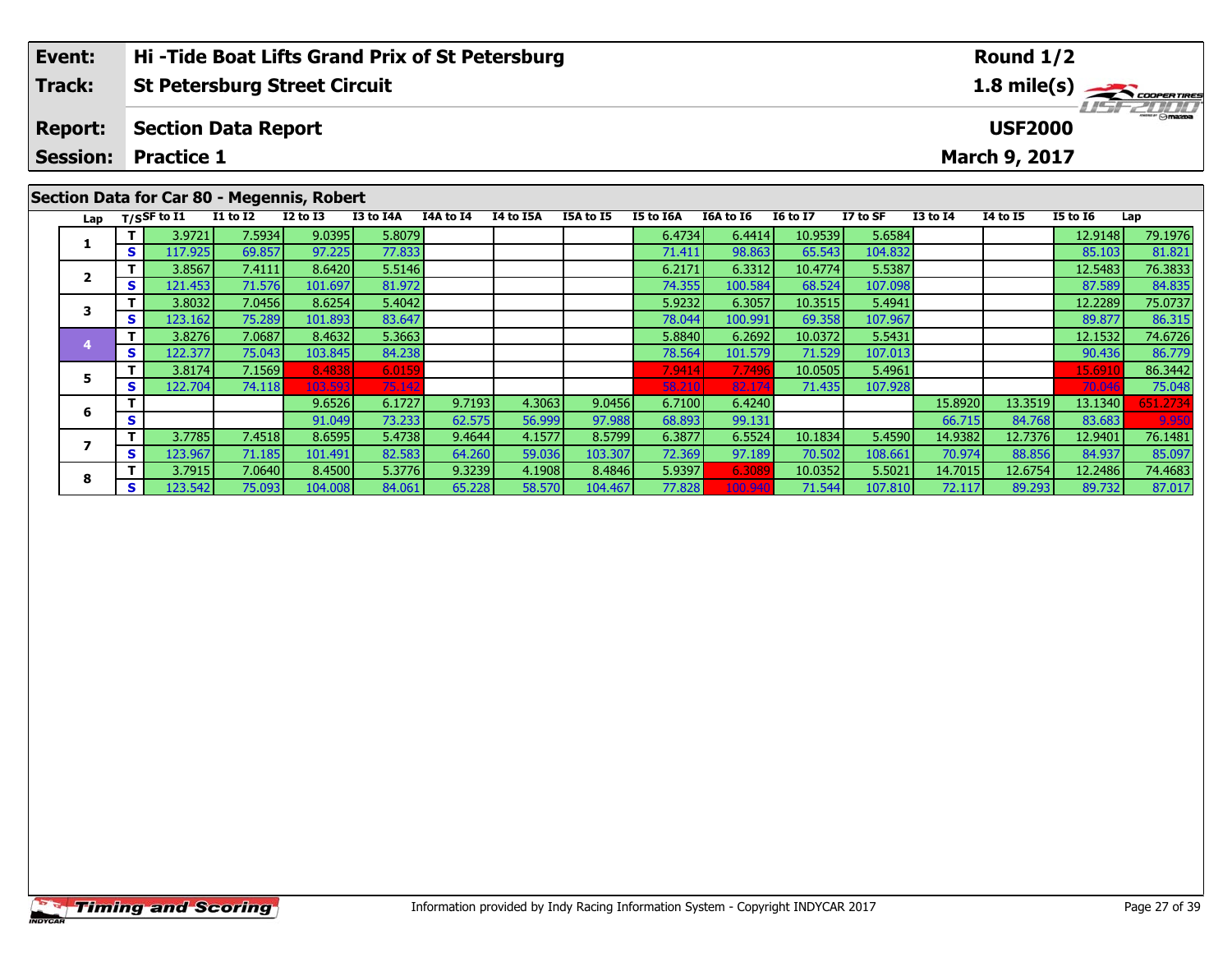| Event:         | Hi-Tide Boat Lifts Grand Prix of St Petersburg | Round $1/2$                                              |
|----------------|------------------------------------------------|----------------------------------------------------------|
| Track:         | <b>St Petersburg Street Circuit</b>            | $1.8$ mile(s) $\rightarrow$ COOPERTIRES                  |
| <b>Report:</b> | Section Data Report                            | $\overline{\phantom{m}}$ $\odot$ mazpa<br><b>USF2000</b> |
|                | <b>Session: Practice 1</b>                     | <b>March 9, 2017</b>                                     |
|                |                                                |                                                          |

| Section Data for Car 80 - Megennis, Robert |  |  |  |
|--------------------------------------------|--|--|--|
|--------------------------------------------|--|--|--|

| Lap            |                         | T/SSF to PI |
|----------------|-------------------------|-------------|
| 1              | т                       |             |
|                | S                       |             |
| $\overline{2}$ | т                       |             |
|                | S                       |             |
| 3              | T                       |             |
|                | $\overline{\mathbf{s}}$ |             |
| 4              | т                       |             |
|                | S                       |             |
| 5              | т                       | 86.2924     |
|                | $\overline{\mathbf{s}}$ | 68.219      |
| 6              | т                       |             |
|                | S                       |             |
| 7              | т                       |             |
|                | S                       |             |
| 8              | т                       | 71.7492     |
|                | S                       | 82.047      |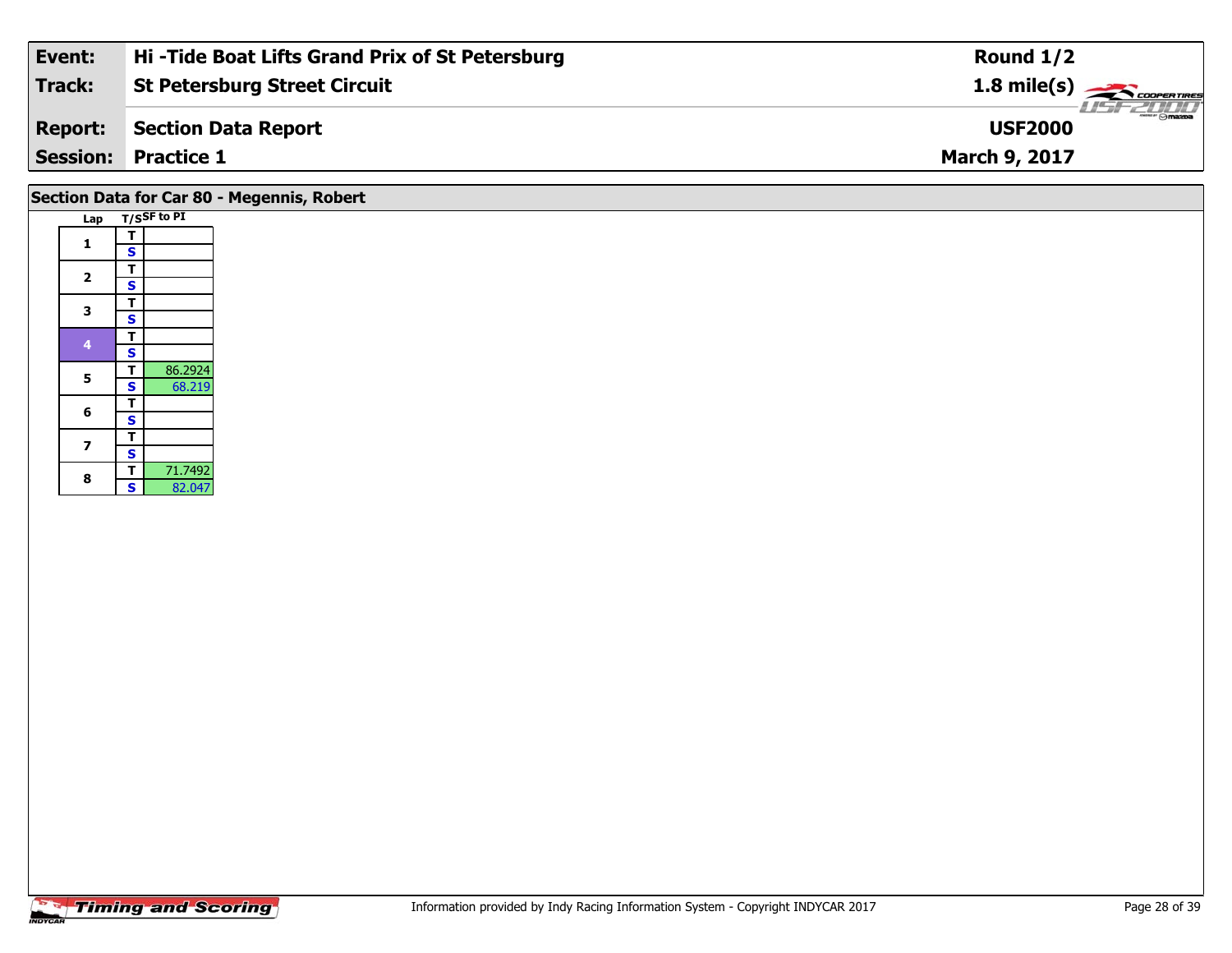| Event:         | Hi-Tide Boat Lifts Grand Prix of St Petersburg  | Round $1/2$                             |
|----------------|-------------------------------------------------|-----------------------------------------|
| <b>Track:</b>  | <b>St Petersburg Street Circuit</b>             | $1.8$ mile(s) $\rightarrow$ COOPERTIRES |
| <b>Report:</b> | <b>Section Data Report</b>                      | <b>LIST 2000</b><br><b>USF2000</b>      |
|                | <b>Session: Practice 1</b>                      | March 9, 2017                           |
|                | Section Data for Car 81 - Frederick, Kaylen (R) |                                         |
|                |                                                 |                                         |

| Lap |     | T/SSF to I1 | <b>I1 to I2</b> | <b>I2 to I3</b> | <b>I3 to I4A</b> | <b>I4A to I4</b> | <b>I4 to I5A</b> | I5A to I5 | I5 to I6A | I6A to I6 | <b>16 to 17</b> | I7 to SF | <b>I3 to I4</b> | 14 to 15 | I5 to 16 | Lap      |
|-----|-----|-------------|-----------------|-----------------|------------------|------------------|------------------|-----------|-----------|-----------|-----------------|----------|-----------------|----------|----------|----------|
|     |     | 4.0390      | 7.6891          | 9.1137          | 5.8070           |                  |                  |           | 6.2371    | 6.5240    | 10.8741         | 5.6490   |                 |          | 12.7611  | 78.6609  |
|     | S.  | 115.972     | 68.988          | 96.433          | 77.845           |                  |                  |           | 74.117    | 97.612    | 66.024          | 105.007  |                 |          | 86.128   | 82.379   |
|     |     | 3.9416      | 7.8040          | 8.8972          | 5.6914           |                  |                  |           | 6.0071    | 6.3378    | 11.1471         | 5.5680   |                 |          | 12.3449  | 77.9172  |
|     | S I | 118.837     | 67.972          | 98.780          | 79.426           |                  |                  |           | 76.954    | 100.479   | 64.407          | 106.534  |                 |          | 89.032   | 83.165   |
|     |     | 3.8228      | 7.2524          | 8.9587          | 5.5348           |                  |                  |           | 5.9056    | 6.4075    | 10.2011         | 5.5127   |                 |          | 12.3131  | 76.0727  |
|     | S.  | 122.530     | 73.142          | 98.102          | 81.673           |                  |                  |           | 78.277    | 99.386    | 70.380          | 107.603  |                 |          | 89.262   | 85.182   |
|     |     | 3.8038      | 7.0840          | 8.6486          | 5.6320           |                  |                  |           | 5.9172    | 6.3900    | 10.1939         | 5.5076   |                 |          | 12.3072  | 76.0642  |
|     | S.  | 123.142     | 74.881          | 101.619         | 80.264           |                  |                  |           | 78.124    | 99.659    | 70.430          | 107.702  |                 |          | 89.305   | 85.191   |
|     |     | 3.7969      | 7.3530          | 10.9263         | 7.0497           |                  |                  |           | 6.7668    | 7.8261    | 10.1715         | 5.5128   |                 |          | 14.5929  | 89.6195  |
|     | S I | 123.366     | 72.141          | 80.436          | 64.123           |                  |                  |           | 68.315    | 81.371    | 70.585          | 107.601  |                 |          | 75.317   | 72.306   |
|     |     |             |                 | 9.3921          | 6.2787           | 9.5381           | 4.2790           | 8.6877    | 6.8718    | 6.4575    |                 |          | 15.8168         | 12.9667  | 13.3293  | 644.0399 |
| b   | S   |             |                 | 93.575          | 71.997           | 63.763           | 57.363           | 102.025   | 67.271    | 98.617    |                 |          | 67.032          | 87.287   | 82.457   | 10.061   |
|     |     | 3.7710      | 7.6543          | 8.9865          | 5.5692           | 9.4875           | 4.2441           | 8.4969    | 5.9042    | 6.3989    | 10.2362         | 5.4810   | 15.0567         | 12.7410  | 12.3031  | 76.2298  |
|     | s l | 124.213     | 69.302          | 97.798          | 81.169           | 64.103           | 57.834           | 104.316   | 78.296    | 99.520    | 70.139          | 108.225  | 70.416          | 88.833   | 89.334   | 85.006   |
| 8   |     | 3.7739      | 7.0785          |                 |                  |                  |                  |           |           |           | 9.9427          | 5.4516   |                 |          |          |          |
|     | S.  | 124.118     | 74.939          |                 |                  |                  |                  |           |           |           | 72.209          | 108.809  |                 |          |          |          |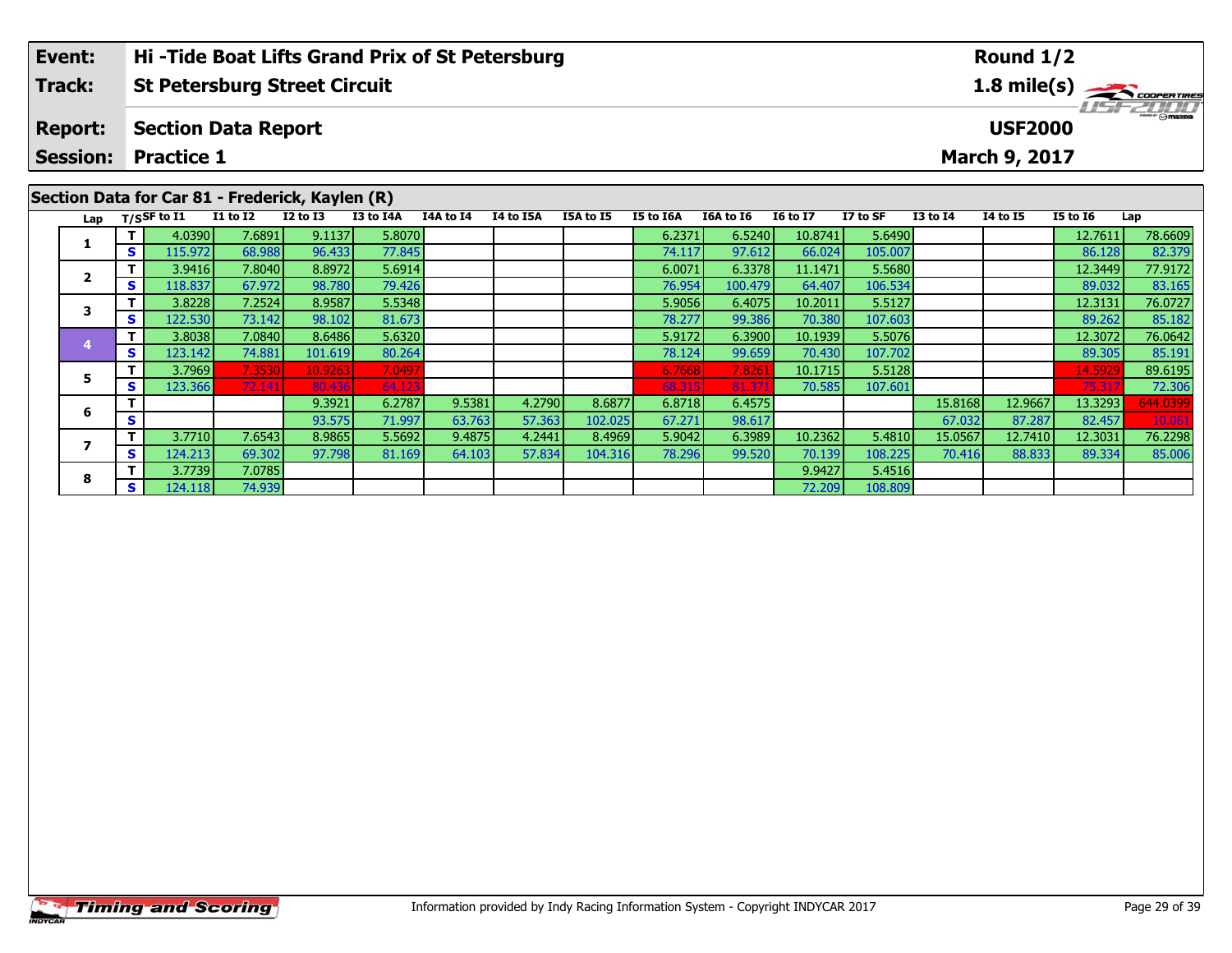| Event:         | Hi-Tide Boat Lifts Grand Prix of St Petersburg | Round $1/2$                             |
|----------------|------------------------------------------------|-----------------------------------------|
| Track:         | <b>St Petersburg Street Circuit</b>            | $1.8$ mile(s) $\rightarrow$ coorentines |
| <b>Report:</b> | Section Data Report                            | <b>USF2000</b>                          |
|                | <b>Session: Practice 1</b>                     | <b>March 9, 2017</b>                    |
|                |                                                |                                         |

# **Section Data for Car 81 - Frederick, Kaylen (R)**

| Lap | T/SSF to PI             |         |
|-----|-------------------------|---------|
| 1   | т                       |         |
|     | S                       |         |
| 2   | T                       |         |
|     | S                       |         |
| 3   | T                       |         |
|     | s                       |         |
| 4   | т                       |         |
|     | S                       |         |
| 5   | T                       | 87.1721 |
|     | S                       | 67.531  |
| 6   | I                       |         |
|     | S                       |         |
| 7   | Т                       |         |
|     | S                       |         |
| 8   | T                       |         |
|     | $\overline{\mathbf{s}}$ |         |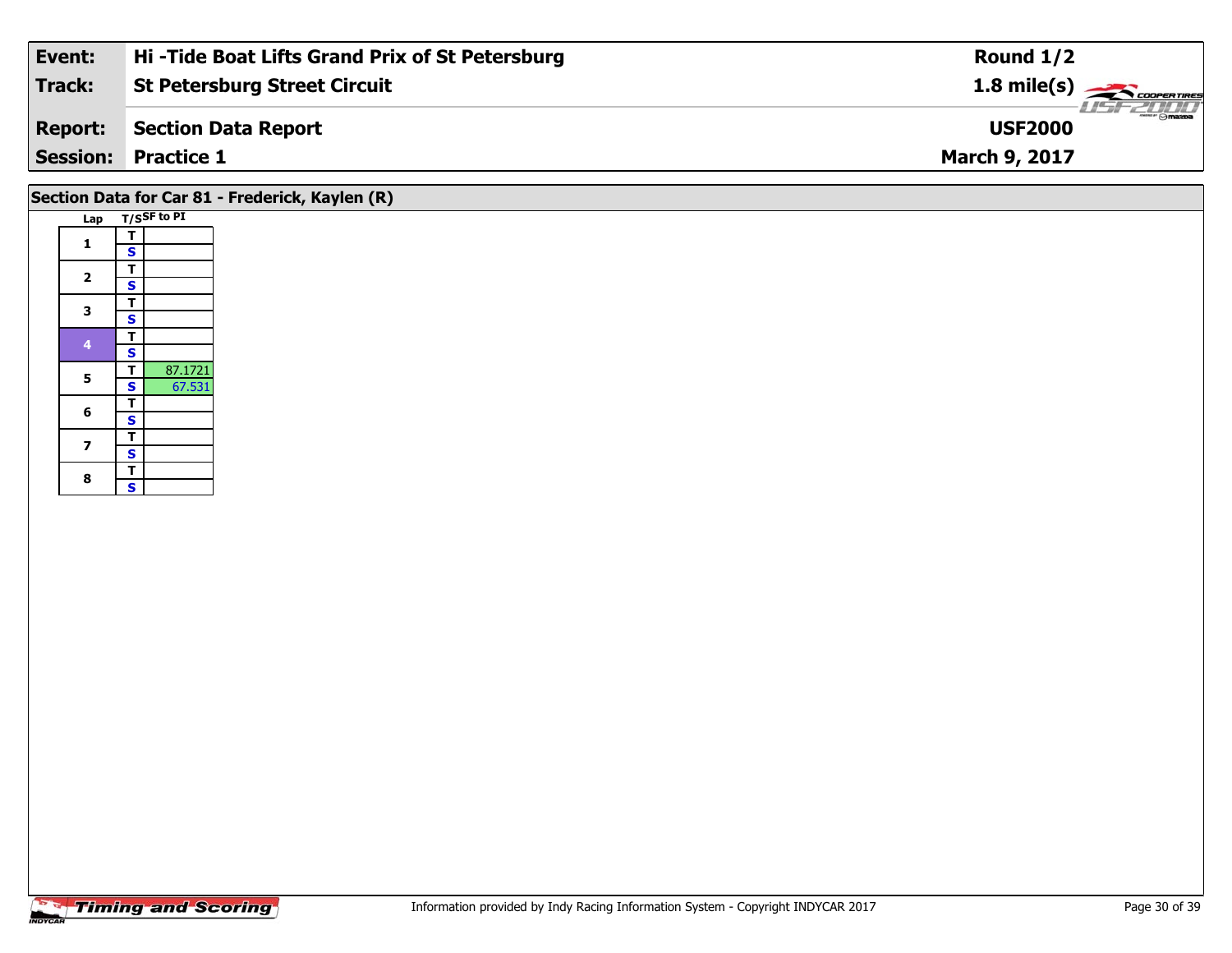| Event:         | Hi-Tide Boat Lifts Grand Prix of St Petersburg | Round $1/2$                     |
|----------------|------------------------------------------------|---------------------------------|
| Track:         | <b>St Petersburg Street Circuit</b>            |                                 |
| <b>Report:</b> | Section Data Report                            | $\frac{1}{2}$<br><b>USF2000</b> |
|                | <b>Session: Practice 1</b>                     | <b>March 9, 2017</b>            |
|                |                                                |                                 |

| Secuoli Data IVI Cai OZ - Agieli, Ayia |          |                                   |                 |                 |           |           |           |           |           |           |                 |          |                 |                 |                 |          |
|----------------------------------------|----------|-----------------------------------|-----------------|-----------------|-----------|-----------|-----------|-----------|-----------|-----------|-----------------|----------|-----------------|-----------------|-----------------|----------|
| Lap                                    |          | T/SSF to $\overline{\textbf{11}}$ | <b>I1 to I2</b> | <b>I2 to I3</b> | I3 to I4A | I4A to I4 | I4 to I5A | I5A to I5 | I5 to I6A | I6A to I6 | <b>16 to 17</b> | I7 to SF | <b>I3 to I4</b> | <b>I4 to I5</b> | <b>I5 to 16</b> | Lap      |
|                                        |          | 3.9032                            | 7.6032          | 9.3532          | 6.1450    |           |           |           | 6.6179    | 6.5204    | 11.6368         | 5.6970   |                 |                 | 13.1383         | 80.7052  |
|                                        | S.       | 120.006                           | 69.767          | 93.964          | 73.563    |           |           |           | 69.852    | 97.666    | 61.697          | 104.122  |                 |                 | 83.655          | 80.292   |
|                                        |          | 3.8508                            | 7.6647          | 9.0281          | 6.1071    |           |           |           | 6.4664    | 6.4746    | 10.5944         | 5.5366   |                 |                 | 12.9410         | 78.6009  |
|                                        | S        | 121.639                           | 69.207          | 97.348          | 74.020    |           |           |           | 71.488    | 98.356    | 67.767          | 107.138  |                 |                 | 84.931          | 82.442   |
|                                        |          | 3.8821                            | 7.2768          | 8.8774          | 5.8376    |           |           |           | 6.2380    | 6.4040    | 10.2358         | 5.5621   |                 |                 | 12.6420         | 76.7338  |
|                                        | <b>S</b> | 120.659                           | 72.897          | 99.000          | 77.437    |           |           |           | 74.106    | 99.441    | 70.142          | 106.647  |                 |                 | 86.940          | 84.448   |
|                                        | Т        | 3.8641                            | 7.2960          | 8.9201          | 5.7157    |           |           |           | 6.1075    | 6.3412    | 10.2220         | 5.5610   |                 |                 | 12.4487         | 76.3344  |
|                                        | <b>S</b> | 121.221                           | 72.705          | 98.526          | 79.088    |           |           |           | 75.689    | 100.426   | 70.236          | 106.668  |                 |                 | 88.290          | 84.890   |
| 5                                      |          | 3.9319                            | 7.5800          | 9.2726          | 6.4899    |           |           |           | 7.0689    | 7.5723    | 10.1631         | 5.5551   |                 |                 | 14.641          | 85.4366  |
|                                        | S.       | 119.130                           | 69.981          | 94.781          | 69.654    |           |           |           | 65.395    | 84.098    | 70.643          | 106.781  |                 |                 | 75.06           | 75.846   |
| 6                                      |          |                                   |                 | 9.9679          | 6.3517    | 9.8581    | 4.3057    | 8.8923    | 8.6186    | 6.9876    |                 |          | 16.2098         | 13.1980         | 15.6062         | 548.4393 |
|                                        | S        |                                   |                 | 88.169          | 71.169    | 61.694    | 57.007    | 99.678    | 53.637    | 91.135    |                 |          | 65.407          | 85.757          | 70.427          | 9.993    |
|                                        | T.       | 3.8128                            | 7.3868          | 8.9744          | 5.6537    | 9.5871    | 4.2030    | 8.6478    | 6.0172    | 7.4452    | 10.3997         | 5.5378   | 15.2408         | 12.8508         | 13.4624         | 77.6655  |
|                                        | <b>S</b> | 122.852                           | 71.811          | 97.930          | 79.956    | 63.438    | 58.400    | 102.496   | 76.825    | 85.534    | 69.036          | 107.115  | 69.565          | 88.074          | 81.642          | 83.435   |
| 8                                      |          | 3.8110                            | 7.3214          | 8.9124          | 5.9692    | 9.7026    | 4.3037    | 8.6071    | 6.3352    | 6.6552    | 10.7580         | 5.5403   | 15.6718         | 12.9108         | 12.9904         | 77.9161  |
|                                        | S.       | 122.910                           | 72.453          | 98.611          | 75.730    | 62.682    | 57.033    | 102.981   | 72.969    | 95.68     | 66.737          | 107.067  | 67.652          | 87.664          | 84.60           | 83.166   |

# **Section Data for Car 82 - Agren, Ayla**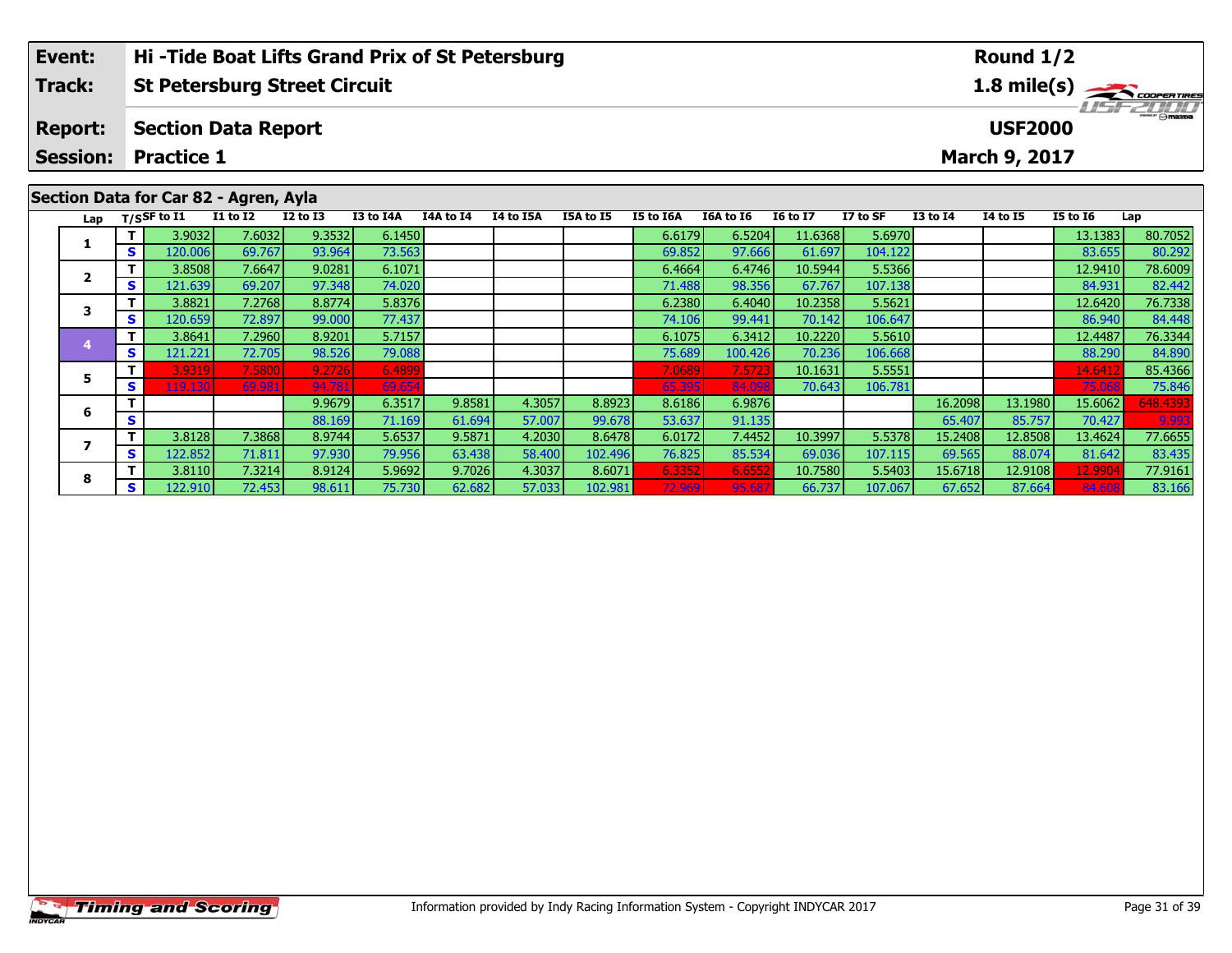| Event:         | Hi-Tide Boat Lifts Grand Prix of St Petersburg | Round $1/2$                        |
|----------------|------------------------------------------------|------------------------------------|
| Track:         | <b>St Petersburg Street Circuit</b>            | $1.8 \text{ mile(s)}$              |
| <b>Report:</b> | Section Data Report                            | <b>LISF 2000</b><br><b>USF2000</b> |
|                | <b>Session: Practice 1</b>                     | <b>March 9, 2017</b>               |
|                |                                                |                                    |

# **Section Data for Car 82 - Agren, Ayla**

| Lap            |                         | T/SSF to PI |
|----------------|-------------------------|-------------|
| $\mathbf{1}$   | т                       |             |
|                | S                       |             |
| $\overline{2}$ | т                       |             |
|                | S                       |             |
| 3              | T                       |             |
|                | s                       |             |
| 4              | т                       |             |
|                | S                       |             |
| 5              | т                       | 84.1979     |
|                | $\overline{\mathbf{s}}$ | 69.916      |
| 6              | т                       |             |
|                | Š                       |             |
| 7              | т                       |             |
|                | Š                       |             |
| 8              | т                       | 75.8237     |
|                | S                       | 77.638      |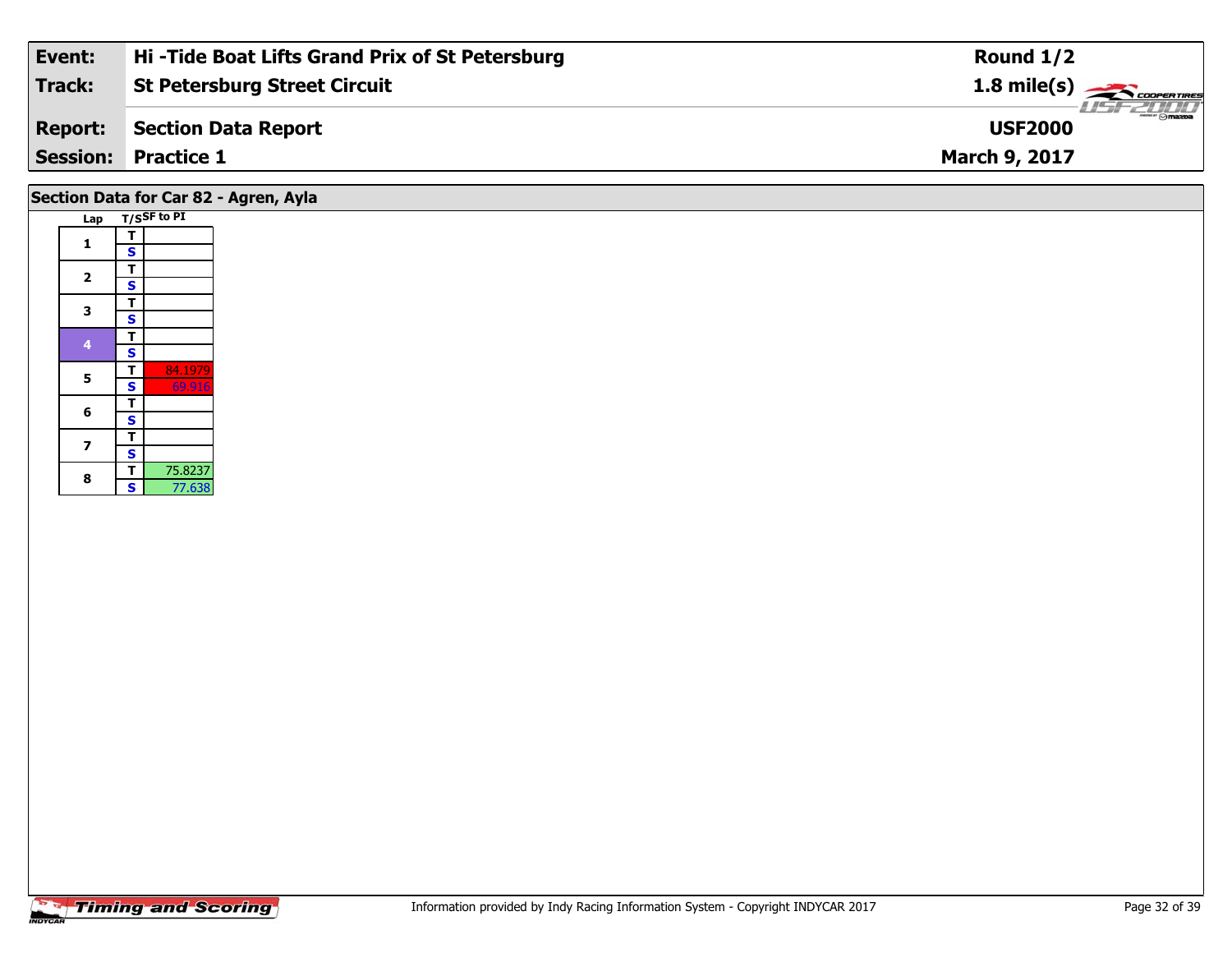| Event:         | Hi-Tide Boat Lifts Grand Prix of St Petersburg | Round $1/2$                            |
|----------------|------------------------------------------------|----------------------------------------|
| <b>Track:</b>  | <b>St Petersburg Street Circuit</b>            | $1.8$ mile(s) $\rightarrow$ coorgaines |
| <b>Report:</b> | <b>Section Data Report</b>                     | <b>LISF 2000</b><br><b>USF2000</b>     |
|                | <b>Session: Practice 1</b>                     | March 9, 2017                          |
|                | Section Data for Car 90 - Thompson, Parker     |                                        |

Lap T/SSF to I1 I1 to I2 I2 to I3 I3 to I4A I4A to I4 I4 to I5A I5A to I5 I5 to I6A I6A to I6 I6 to I7 I7 to SF I3 to I4 I4 to I5 I5 to I6 Lap

**<sup>T</sup>** 4.0065 8.1495 9.8277 6.7583 6.8950 6.5527 11.5549 5.6792 13.4477 85.2412 **<sup>S</sup>** 116.912 65.090 89.427 66.887 67.045 97.184 62.134 104.448 81.731 76.020

**<sup>T</sup>** 3.9162 7.4075 9.2222 6.0856 6.5009 6.4002 10.6464 5.5908 12.9011 79.7585 **<sup>S</sup>** 119.608 71.610 95.299 74.281 71.109 99.500 67.436 106.100 85.194 81.245

**<sup>T</sup>** 9.7829 6.8742 10.8094 4.7354 8.8781 6.5185 7.2407 17.6836 13.6135 13.7592 865.3124 **<sup>S</sup>** 89.837 65.760 56.264 51.834 99.837 70.917 87.950 59.955 83.139 79.880 7.489

4 T 3.8654 7.3487 9.3063 6.1309 9.9411 4.4285 8.6429 6.0838 6.3933 10.9203 5.5933 16.0720 13.0714 12.4771 78.6545<br>- S 121.180 72.183 94.437 73.732 61.179 55.426 102.554 75.984 99.607 65.745 106.052 65.967 86.587 88.089 82.

**<sup>T</sup>** 3.8449 7.4214 10.1411 6.1840 10.5500 4.8385 9.5574 6.7098 8.0135 10.3405 5.5707 16.7340 14.3959 14.7233 83.1718 **<sup>S</sup>** 121.826 71.476 86.664 73.099 57.648 50.729 92.741 68.895 79.468 69.431 106.482 63.358 78.621 74.650 77.911

#### **Timing and Scoring**

**1**

**2**

**3**

**4**

**5**

81.245<br>865.3124

82.38

77.911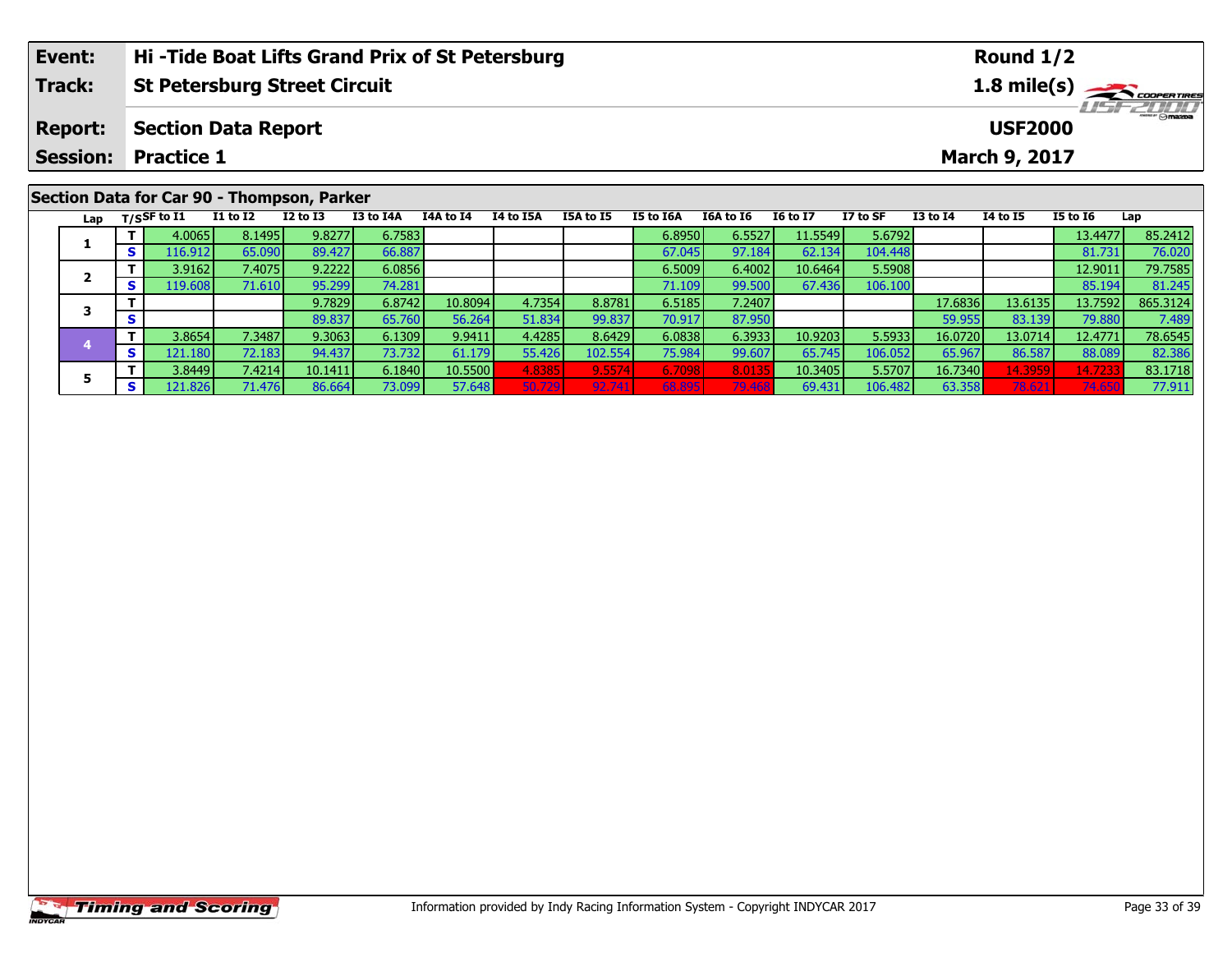| Event:         | Hi-Tide Boat Lifts Grand Prix of St Petersburg | Round $1/2$                     |
|----------------|------------------------------------------------|---------------------------------|
| Track:         | <b>St Petersburg Street Circuit</b>            | $1.8 \text{ mile(s)}$           |
| <b>Report:</b> | Section Data Report                            | <b>Omazoa</b><br><b>USF2000</b> |
|                | <b>Session: Practice 1</b>                     | <b>March 9, 2017</b>            |
|                |                                                |                                 |

# **Section Data for Car 90 - Thompson, Parker**

| Lap |   | T/SSF to PI |
|-----|---|-------------|
| 1   | т |             |
|     | S |             |
| 2   | т | 75.8270     |
|     | S | 77.635      |
| 3   | т |             |
|     | S |             |
| 4   | т |             |
|     | S |             |
| 5   | т | 85.0804     |
|     | S | 69.191      |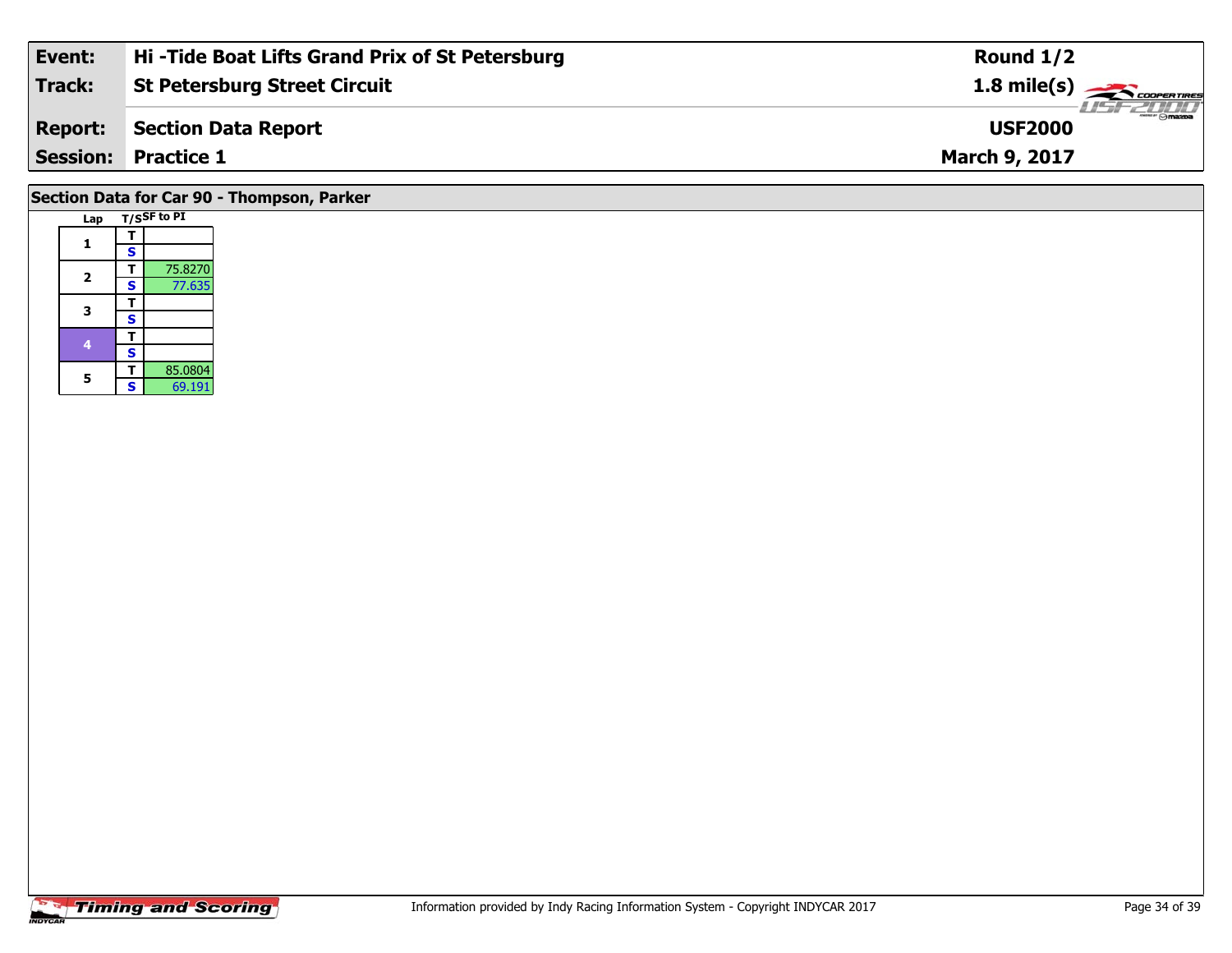| Event:          | Hi-Tide Boat Lifts Grand Prix of St Petersburg | Round $1/2$                 |
|-----------------|------------------------------------------------|-----------------------------|
| Track:          | <b>St Petersburg Street Circuit</b>            |                             |
| <b>Report:</b>  | <b>Section Data Report</b>                     | LISE 2000<br><b>USF2000</b> |
| <b>Session:</b> | <b>Practice 1</b>                              | <b>March 9, 2017</b>        |
|                 | Section Data for Car 91 - Gabin Luke           |                             |

|     |     |             | S            |                 |           |           |           |                  |                  |           |                 |          |                 |                 |                 |          |
|-----|-----|-------------|--------------|-----------------|-----------|-----------|-----------|------------------|------------------|-----------|-----------------|----------|-----------------|-----------------|-----------------|----------|
| Lap |     | T/SSF to I1 | $I1$ to $I2$ | <b>I2 to I3</b> | I3 to I4A | I4A to I4 | I4 to I5A | <b>I5A to I5</b> | <b>I5 to I6A</b> | I6A to I6 | <b>16 to 17</b> | I7 to SF | <b>I3 to I4</b> | <b>I4 to I5</b> | <b>I5 to 16</b> | Lap      |
|     |     | 4.3455      | 8.3196       | 9.6515          | 6.6168    |           |           |                  | 7.0986           | 6.5665    | 11.4365         | 5.6947   |                 |                 | 13.6651         | 85.3293  |
|     | S.  | 107.792     | 63.760       | 91.060          | 68.318    |           |           |                  | 65.122           | 96.980    | 62.777          | 104.164  |                 |                 | 80.431          | 75.941   |
|     |     | 3.9694      | 7.4997       | 9.2124          | 6.0784    |           |           |                  | 6.8955           | 6.6063    | 10.5552         | 5.5931   |                 |                 | 13.5018         | 79.9940  |
|     | S.  | 118.005     | 70.730       | 95.400          | 74.369    |           |           |                  | 67.040           | 96.396    | 68.019          | 106.056  |                 |                 | 81.403          | 81.006   |
|     |     | 3.9791      | 7.5407       | 9.1072          | 6.1106    |           |           |                  | 6.4483           | 6.4702    | 10.9910         | 5.7171   |                 |                 | 12.9185         | 79.9546  |
|     | S   | 117.717     | 70.346       | 96.502          | 73.977    |           |           |                  | 71.689           | 98.423    | 65.322          | 103.756  |                 |                 | 85.079          | 81.046   |
|     |     | 3.8934      | 7.5664       | 9.1072          | 6.2633    |           |           |                  | 6.9222           | 7.7505    | 10.2722         | 5.5605   |                 |                 | 14.672          | 84.6145  |
|     | S.  | 120.308     | 70.107       | 96.502          | 72.174    |           |           |                  | 66.781           | 82.165    | 69.893          | 106.678  |                 |                 | 74.90           | 76.583   |
|     |     |             |              | 9.6138          | 6.2885    | 11.1869   | 4.9737    | 8.7786           | 6.3259           | 7.2015    |                 |          | 17.4754         | 13.7523         | 13.5274         | 700.4164 |
|     | s   |             |              | 91.417          | 71.884    | 54.366    | 49.350    | 100.969          | 73.076           | 88.429    |                 |          | 60.670          | 82.300          | 81.249          | 9.252    |
|     |     | 3.8741      | 7.5359       | 9.0735          | 6.1127    | 9.7746    | 4.3427    | 8.6222           | 6.3838           | 6.3389    | 10.8452         | 5.5568   | 15.8873         | 12.9649         | 12.7227         | 78.4604  |
|     | S.  | 120.908     | 70.390       | 96.860          | 73.952    | 62.221    | 56.521    | 102.800          | 72.413           | 100.462   | 66.200          | 106.749  | 66.734          | 87.299          | 86.388          | 82.589   |
|     |     | 3.8402      | 7.5518       | 10.6281         | 6.0937    | 10.0849   | 4.8175    | 9.7150           | 6.9095           | 7.6140    | 10.3733         | 5.5230   | 16.1786         | 14.5325         | 14.5235         | 83.1510  |
|     | s l | 121.975     | 70.242       | 82.692          | 74.182    | 60.306    | 50.95     | 91.237           | 66.904           | 83.63     | 69.212          | 107.402  | 65.533          | 77.882          | 75.67           | 77.931   |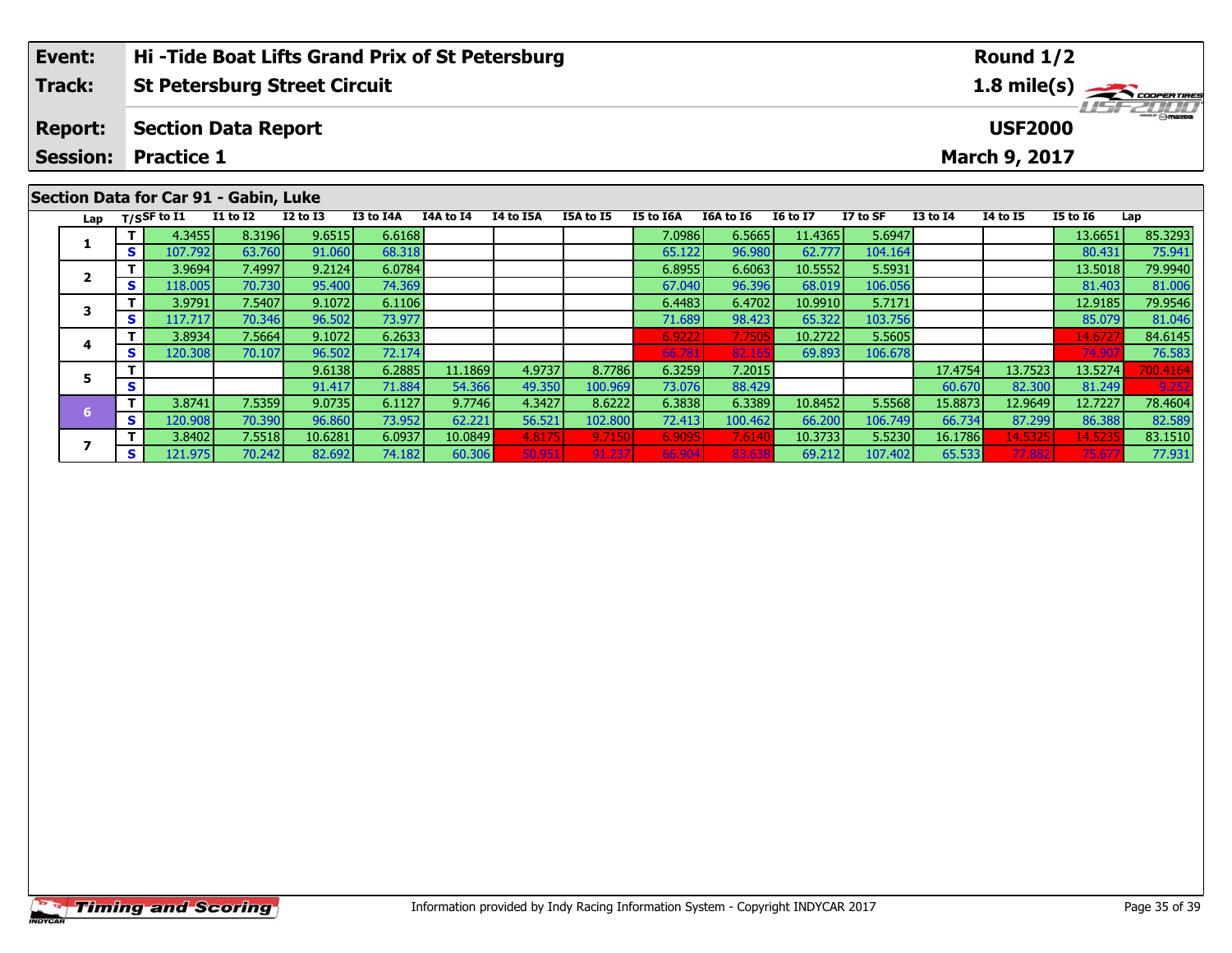| Event:         | Hi-Tide Boat Lifts Grand Prix of St Petersburg | Round $1/2$                                                                                                                                                                                                                                                                                                                                                                                                         |
|----------------|------------------------------------------------|---------------------------------------------------------------------------------------------------------------------------------------------------------------------------------------------------------------------------------------------------------------------------------------------------------------------------------------------------------------------------------------------------------------------|
| Track:         | <b>St Petersburg Street Circuit</b>            | 1.8 mile(s) $\frac{1}{\sqrt{1-\frac{1}{2}}}\frac{1}{\sqrt{1-\frac{1}{2}}}\frac{1}{\sqrt{1-\frac{1}{2}}}\frac{1}{\sqrt{1-\frac{1}{2}}}\frac{1}{\sqrt{1-\frac{1}{2}}}\frac{1}{\sqrt{1-\frac{1}{2}}}\frac{1}{\sqrt{1-\frac{1}{2}}}\frac{1}{\sqrt{1-\frac{1}{2}}}\frac{1}{\sqrt{1-\frac{1}{2}}}\frac{1}{\sqrt{1-\frac{1}{2}}}\frac{1}{\sqrt{1-\frac{1}{2}}}\frac{1}{\sqrt{1-\frac{1}{2}}}\frac{1}{\sqrt{1-\frac{1}{2}}$ |
| <b>Report:</b> | Section Data Report                            | <b>USF2000</b>                                                                                                                                                                                                                                                                                                                                                                                                      |
|                | <b>Session: Practice 1</b>                     | <b>March 9, 2017</b>                                                                                                                                                                                                                                                                                                                                                                                                |
|                |                                                |                                                                                                                                                                                                                                                                                                                                                                                                                     |

# **Section Data for Car 91 - Gabin, Luke**

| Lap |   | T/SSF to PI |
|-----|---|-------------|
|     | т |             |
| 1   | S |             |
|     | т |             |
| 2   | S |             |
|     | т |             |
| 3   | S |             |
|     | т | 85.4063     |
| 4   | S | 68.927      |
| 5   | т |             |
|     | S |             |
| 6   | т |             |
|     | S |             |
| 7   | т | 85.9445     |
|     | S | 68.496      |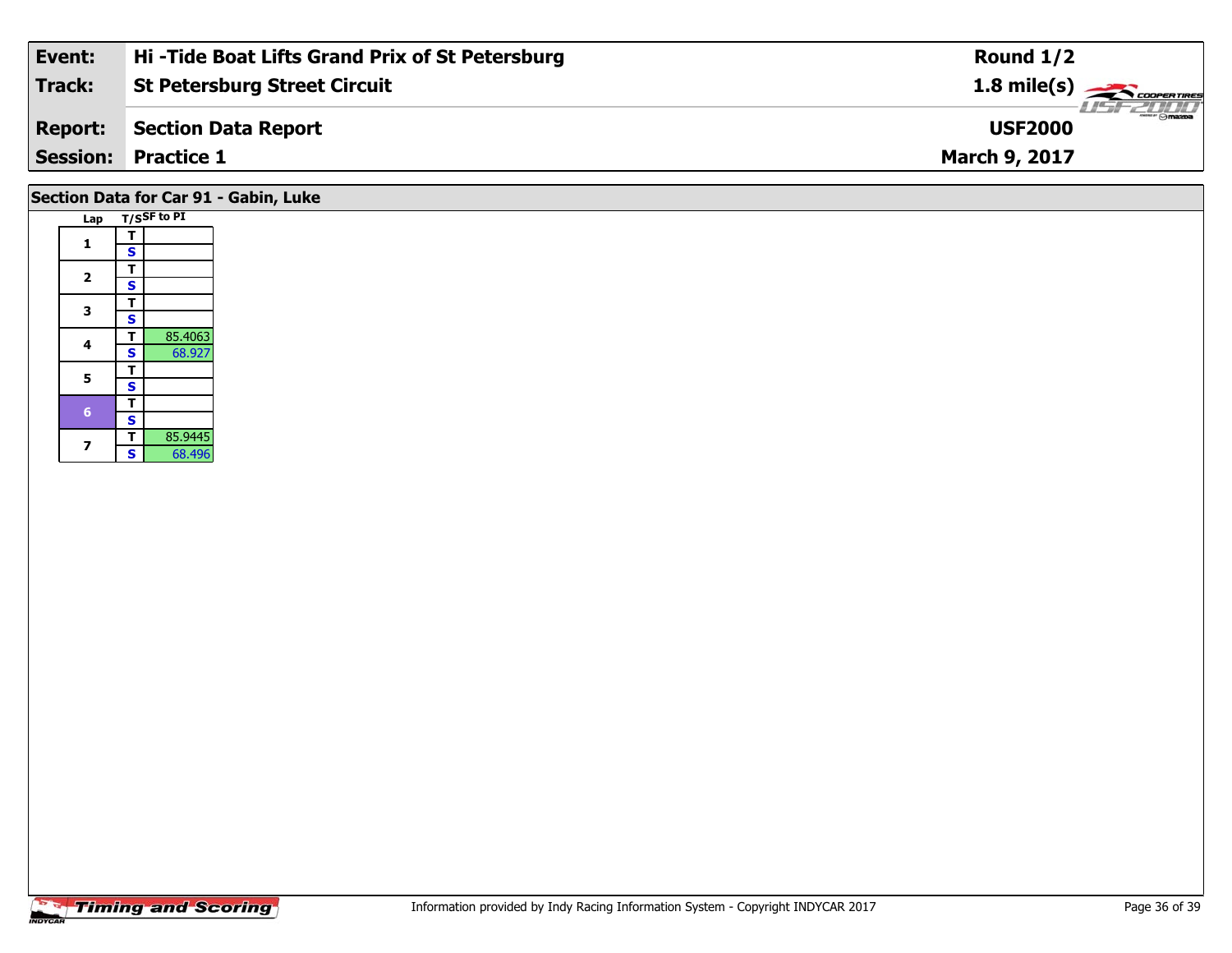| Event:                                  | Hi-Tide Boat Lifts Grand Prix of St Petersburg |          |          |           |           |           |           |           |           |                 |          |              | Round $1/2$    |                 |                  |
|-----------------------------------------|------------------------------------------------|----------|----------|-----------|-----------|-----------|-----------|-----------|-----------|-----------------|----------|--------------|----------------|-----------------|------------------|
| <b>Track:</b>                           | <b>St Petersburg Street Circuit</b>            |          |          |           |           |           |           |           |           |                 |          |              |                |                 | 1.8 mile(s)      |
| <b>Report:</b>                          | <b>Section Data Report</b>                     |          |          |           |           |           |           |           |           |                 |          |              | <b>USF2000</b> |                 | <b>LISF 2000</b> |
| <b>Session:</b>                         | <b>Practice 1</b>                              |          |          |           |           |           |           |           |           |                 |          |              | March 9, 2017  |                 |                  |
|                                         |                                                |          |          |           |           |           |           |           |           |                 |          |              |                |                 |                  |
| Section Data for Car 92 - Gore, Dev (R) |                                                |          |          |           |           |           |           |           |           |                 |          |              |                |                 |                  |
| Lap                                     | T/SSF to I1                                    | I1 to I2 | I2 to I3 | I3 to I4A | I4A to I4 | I4 to I5A | I5A to I5 | I5 to I6A | I6A to I6 | <b>I6 to I7</b> | I7 to SF | $I3$ to $I4$ | 14 to 15       | <b>I5 to I6</b> | Lap              |

| ⊾ap | .               |         |        |         |        |         |        |         |        |        |         |         |         |         |         |          |
|-----|-----------------|---------|--------|---------|--------|---------|--------|---------|--------|--------|---------|---------|---------|---------|---------|----------|
|     |                 | 4.3205  | 8.7393 | 10.4535 | 6.8142 |         |        |         | 7.3091 | 6.9559 | 12.2880 | 5.8595  |         |         | 14.2650 | 89.4747  |
|     | s               | 108.415 | 60.698 | 84.074  | 66.339 |         |        |         | 63.246 | 91.551 | 58.427  | 101.234 |         |         | 77.048  | 72.423   |
|     |                 | 4.1758  | 8.2625 | 9.6723  | 6.5072 |         |        |         | 6.9182 | 6.7717 | 11.0707 | 5.7174  |         |         | 13.6899 | 84.0642  |
|     | э               | 112.172 | 64.200 | 90.864  | 69.469 |         |        |         | 66.820 | 94.041 | 64.852  | 103.750 |         |         | 80.285  | 77.084   |
|     |                 | 3.9157  | 7.6149 | 9.4939  | 6.5431 |         |        |         | 6.9267 | 6.8608 | 10.7685 | 5.6436  |         |         | 13.7875 | 82.8514  |
|     | s               | 119.623 | 69.660 | 92.571  | 69.087 |         |        |         | 66.738 | 92.820 | 66.672  | 105.107 |         |         | 79.716  | 78.212   |
|     |                 | 3.9864  | 7.8610 | 10.3342 | 7.5671 |         |        |         | 7.8347 | 8.341  | 10.9978 | 5.6628  |         |         | 16.1760 | 92.9880  |
|     | $\epsilon$<br>э | 117.502 | 67.479 | 85.044  | 59.738 |         |        |         | 59.003 | 76.345 | 65.282  | 104.751 |         |         | 67.946  | 69.686   |
|     |                 |         |        | 9.7363  | 6.7112 | 10.5554 | 4.9445 | 9.2412  | 6.8416 | 7.1698 |         |         | 17.2666 | 14.1857 | 14.0114 | 679.6433 |
|     |                 |         |        | 90.267  | 67.357 | 57.618  | 49.642 | 95.914  | 67.568 | 88.820 |         |         | 61.403  | 79.786  | 78.443  | 9.534    |
|     |                 | 4.0167  | 7.7687 | 9.1701  | 6.1619 | 10.1677 | 4.7807 | 9.0925  | 6.5339 | 6.7677 | 12.2175 | 5.6932  | 16.3296 | 13.8732 | 13.3016 | 82.3706  |
|     | s               | 116.615 | 68.281 | 95.840  | 73.361 | 59.815  | 51.343 | 97.483  | 70.750 | 94.097 | 58.764  | 104.191 | 64.927  | 81.583  | 82.628  | 78.669   |
|     |                 | 3.9119  | 7.5825 | 10.5853 | 6.7396 | 11.8501 | 5.5683 | 10.9865 | 7.7580 | 8.6301 | 11.0042 | 5.6630  | 18.5897 | 16.5548 | 16.3881 | 90.2795  |
|     | S               | 119.740 | 69.958 | 83.027  | 67.073 | 51.323  | 44.081 | 80.678  | 59.587 | 73.790 | 65.244  | 104.747 | 57.033  | 68.368  | 67.066  | 71.777   |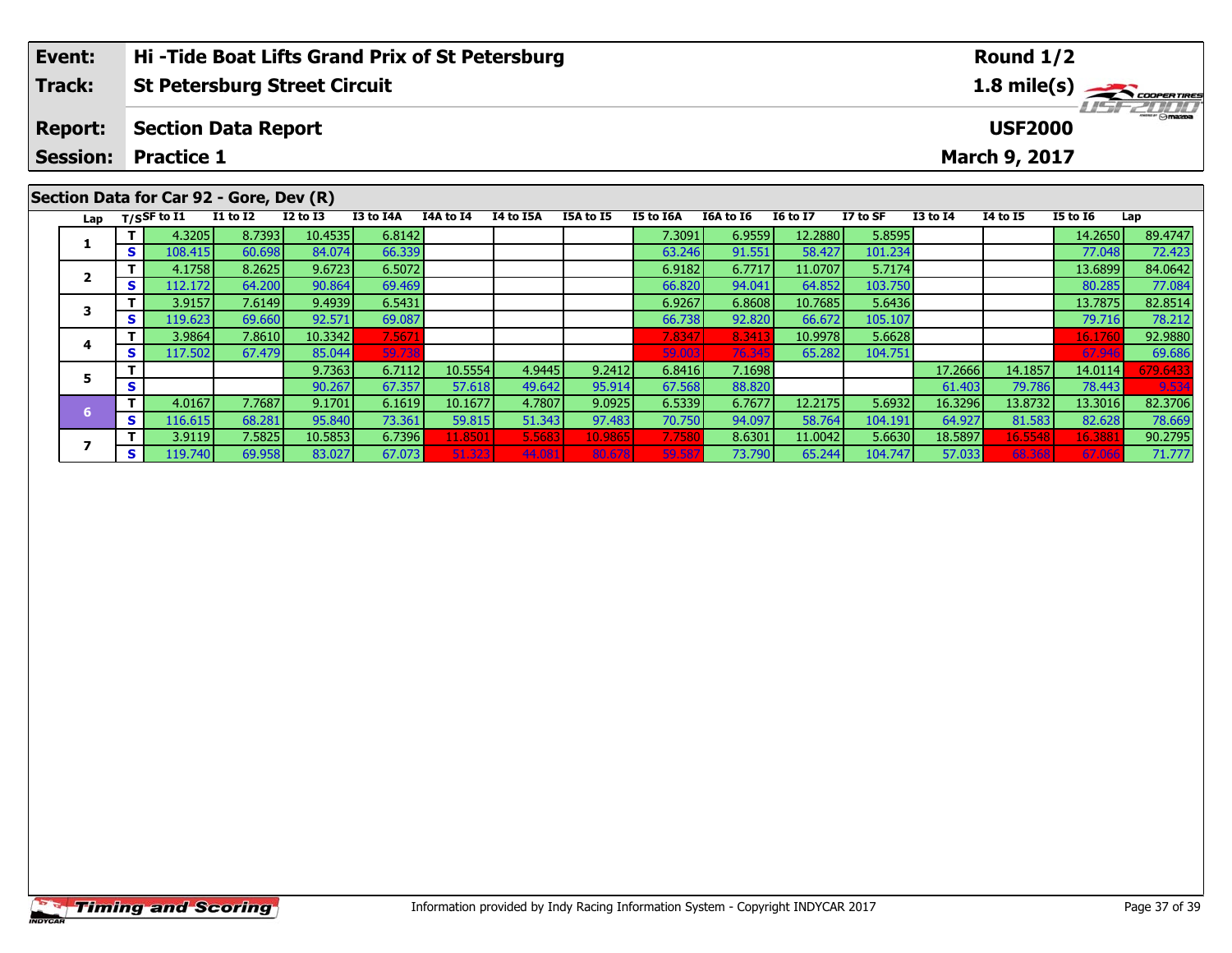| <b>Session:</b> | <b>Practice 1</b>                              | <b>March 9, 2017</b>                       |
|-----------------|------------------------------------------------|--------------------------------------------|
| <b>Report:</b>  | Section Data Report                            | $\frac{1}{\Theta}$ mazpa<br><b>USF2000</b> |
| Track:          | <b>St Petersburg Street Circuit</b>            | $1.8$ mile(s) $\rightarrow$ COOPERTIRES    |
| Event:          | Hi-Tide Boat Lifts Grand Prix of St Petersburg | Round $1/2$                                |

# **Section Data for Car 92 - Gore, Dev (R)**

| Lap |                         | T/SSF to PI |
|-----|-------------------------|-------------|
| 1   | т                       |             |
|     | S                       |             |
| 2   | т                       |             |
|     | S                       |             |
| 3   | т                       |             |
|     | S                       |             |
| 4   | т                       | 92.4775     |
|     | S                       | 63.657      |
| 5   | т                       |             |
|     | S                       |             |
| 6   | т                       |             |
|     | $\overline{\mathbf{s}}$ |             |
| 7   | т                       | 88.6608     |
|     | Ś                       | 66.397      |